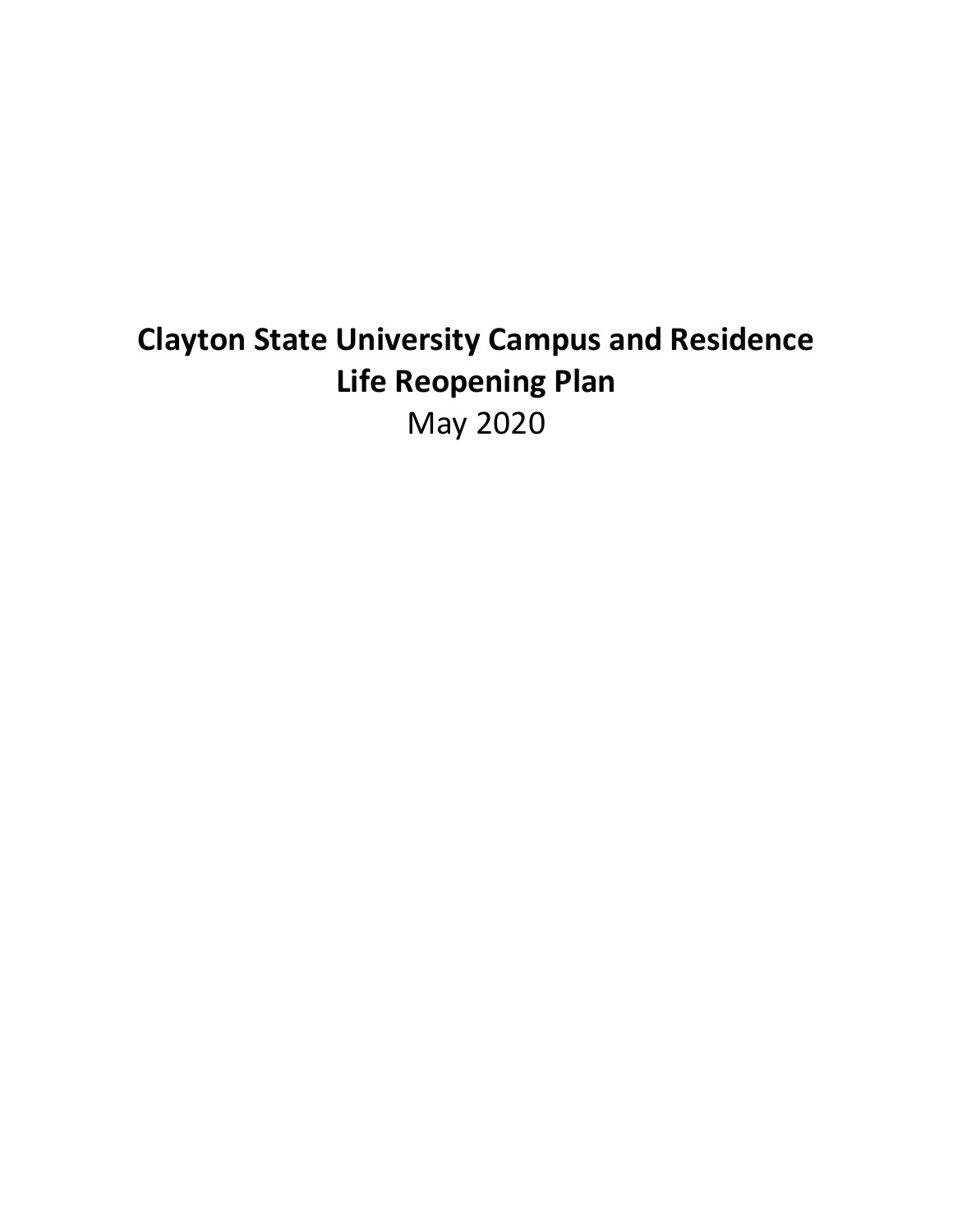## **Campus and Residence Life Reopening Committee Members**

Shakeer Abdullah, Vice President of Student Affairs Brandi Alkire, Student Affairs Business Manager Trajan Bell, Student Government Association Representative Harun Biswas, Assistant Vice President of Facilities Lianna Fierroz, ITS Application Administrator Natasha Hutson, Executive Director of the Student Activities Center Jeff Jacobs, Dean of Students Chase Moore, Vice President University Advancement Mya Richardson, Assistant Director of Housing Christine Smith, Director of Counseling and Psychological Services Eric Tack, Associate Vice President of Enrollment Management Darren Thomas, Director of Facilities Management Heang Tiang, ITS Application Administrator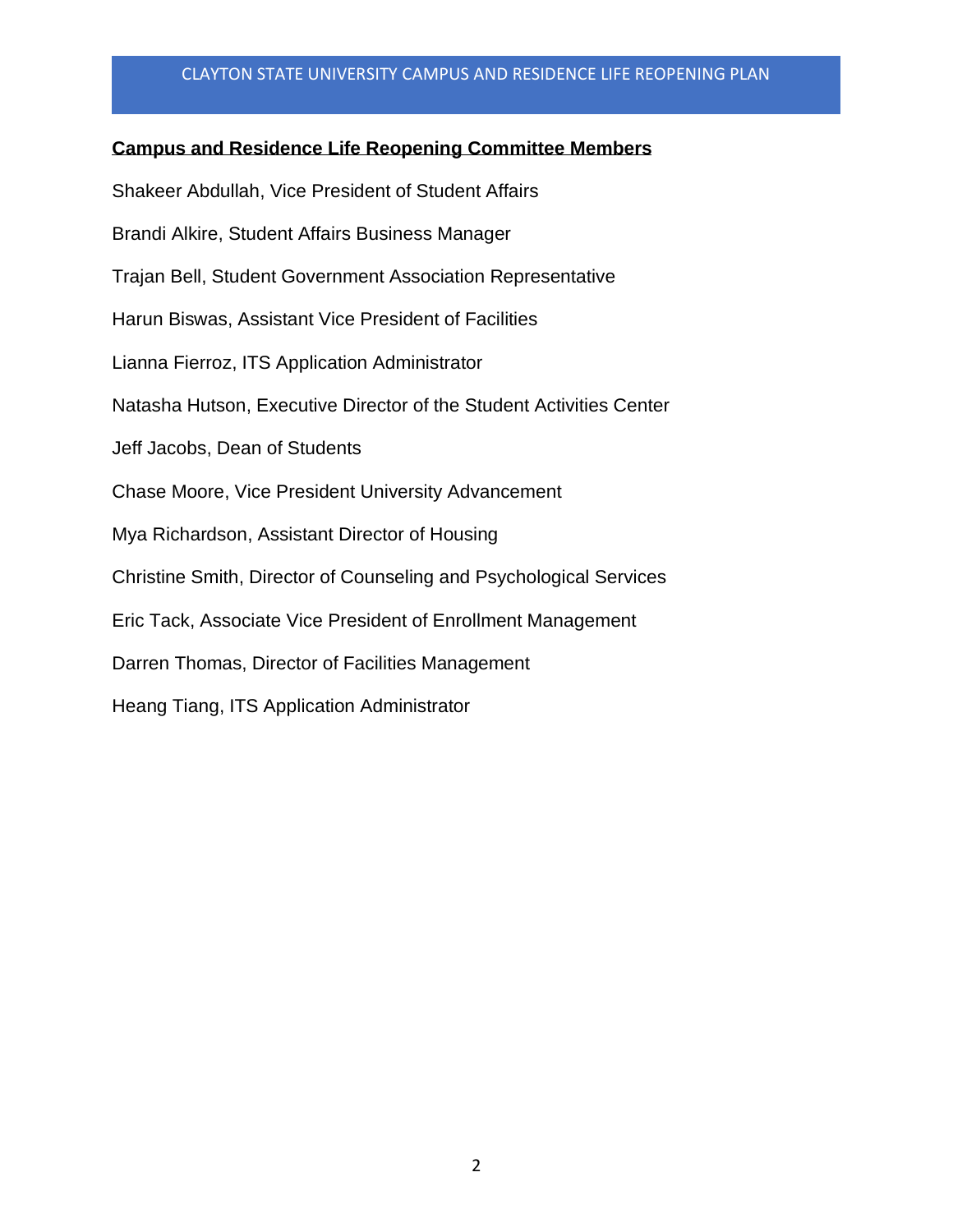| Communications             |  |
|----------------------------|--|
|                            |  |
| Social Distancing          |  |
|                            |  |
|                            |  |
|                            |  |
|                            |  |
| Communication              |  |
|                            |  |
| <b>Student Expectation</b> |  |
|                            |  |
|                            |  |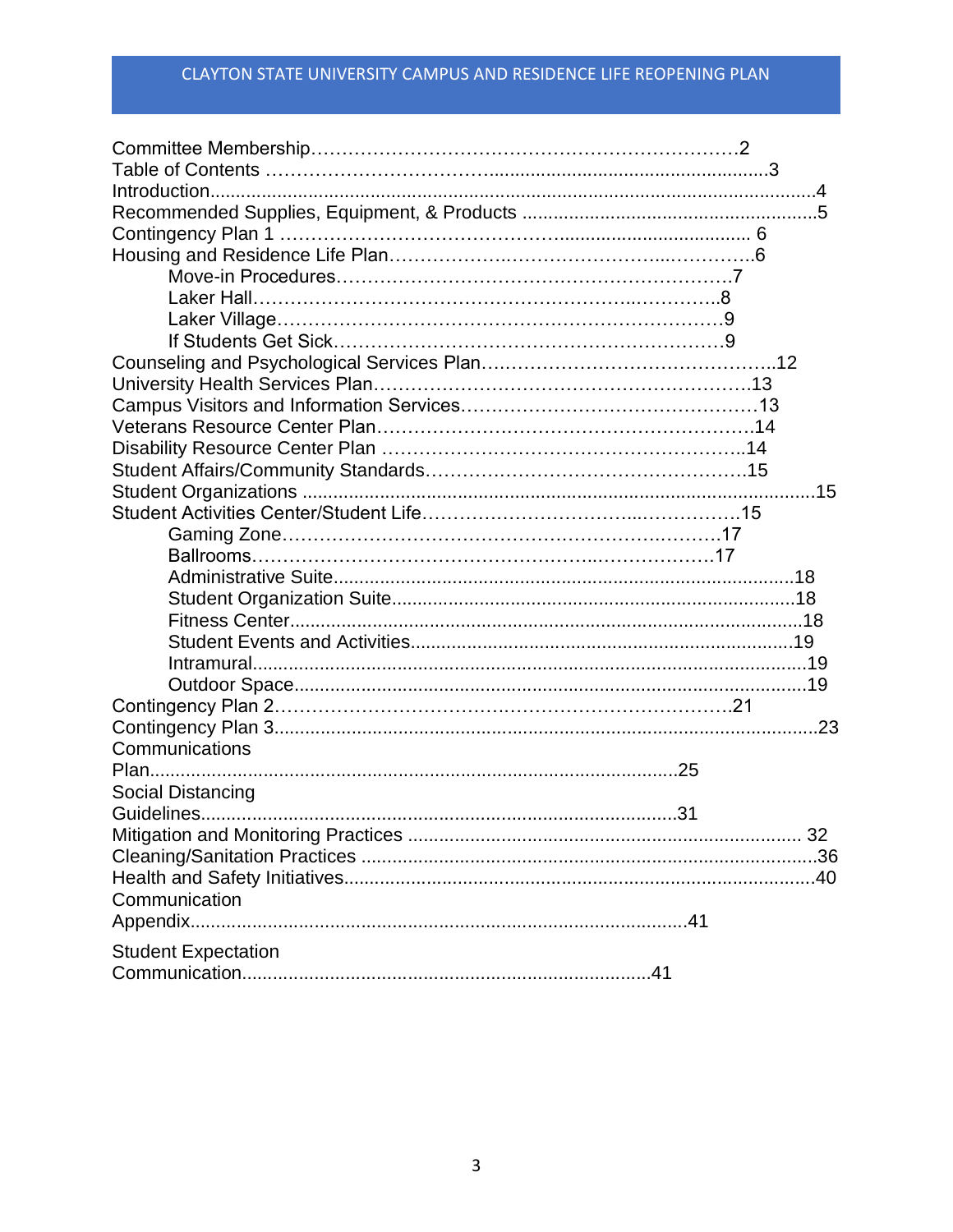## **Introduction**

The Campus and Residence Life reopening plan is designed to ensure that students returning to campus have the best possible chance of remaining safe and healthy while experiencing the best that Clayton State has to offer. The University System of Georgia has charged this committee with creating a plan to keep students safe and healthy in the residence halls and to actively engage students in campus life all while maintaining healthy social distances for as long as instructed.

The initial plan is for students to return to campus in the Fall of 2020 with limited social distancing expectations. Following that standard protocol, the committee has been charged with creating three (3) contingency plans. Contingency Plan 1 contends that Fall classes will begin with social distancing expectations. Contingency Plan 2 proposes that Fall classes begin fully online. Finally, Contingency Plan 3 supposes that classes and operations must go to an online format for a period of time during the semester.

The committee was charged with primarily focusing on Housing and Residence Life, Campus Life and Counseling and Psychological Services. In addition to those units; the entire Division of Student Affairs has outlined their reopening plans in this document.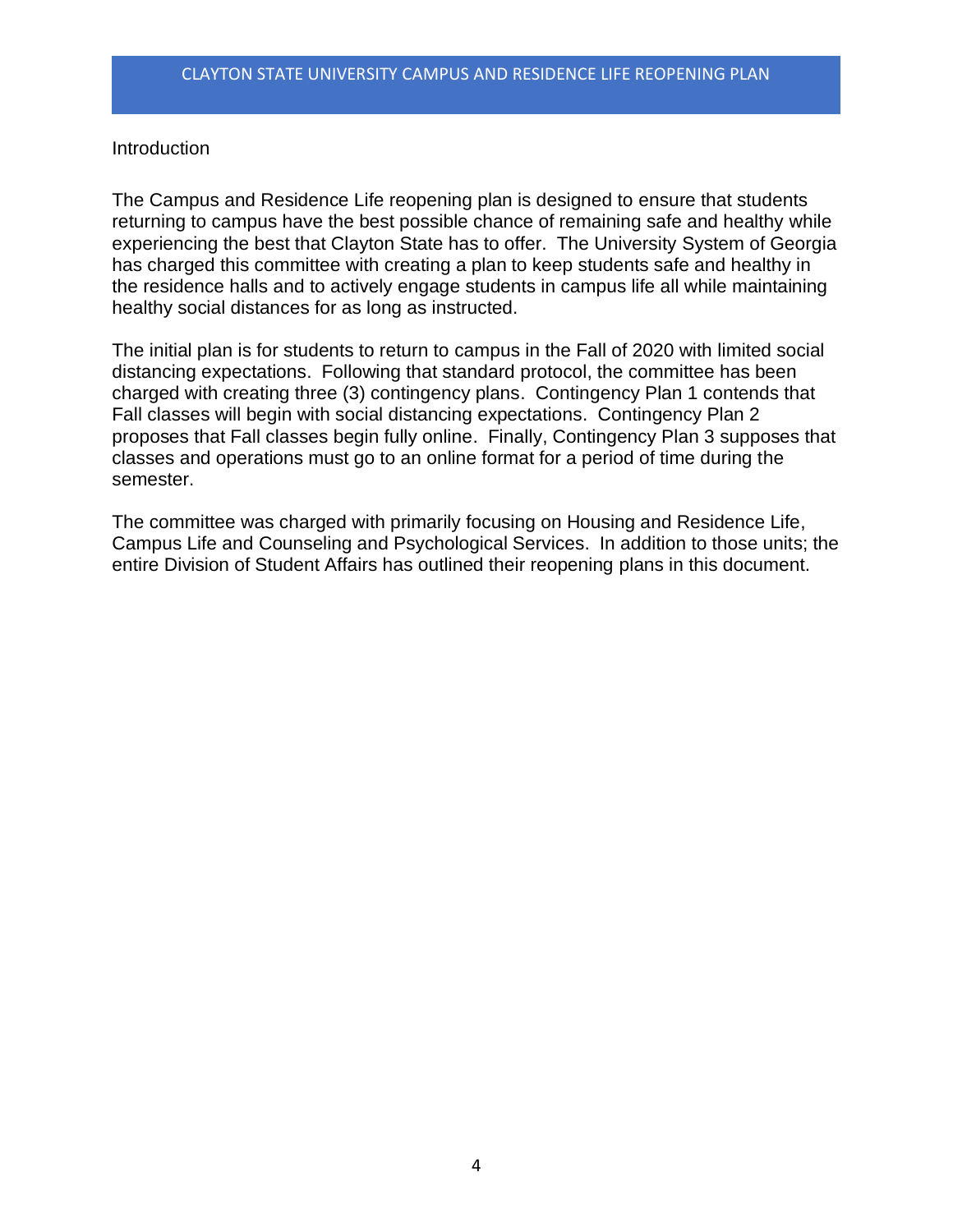# **Equipment Needed for Reopening**

|                | List Items/Projects requiring funding   Brief Narrative of Item/Project |                                                                                                                                                         | <b>Expense Category</b><br>(Personal Services,<br>Travel, Operating,<br>Equipment) | Is the item scarce or<br>unavailable due to<br>COVID-19? If yes,<br>provide alternatives<br>and complete all<br>information | One-Time or<br>Permanent<br><b>Expenditure</b> | How much<br>funding is<br>required? | How much<br>funding is<br>currently<br>available (full<br>or partial)?* |
|----------------|-------------------------------------------------------------------------|---------------------------------------------------------------------------------------------------------------------------------------------------------|------------------------------------------------------------------------------------|-----------------------------------------------------------------------------------------------------------------------------|------------------------------------------------|-------------------------------------|-------------------------------------------------------------------------|
|                | E.G., N 95 Masks                                                        | Facilities personnel should wear when cleaning health clinic                                                                                            | Equipment                                                                          | Yes                                                                                                                         | One-Time                                       | \$5,000                             | \$1,000                                                                 |
| $\mathbf{1}$   | <b>Clayton State Branded Masks</b><br>for Laker Hall Students           | All students who live in Laker Hall would need to be provided a<br>mask in order to minimize exposure to COVID19 with so many<br>people in one building | Equipment                                                                          | <b>No</b>                                                                                                                   | One-Time                                       | 2,500                               |                                                                         |
| $\overline{2}$ | 4X8X1/4 Polycarbonate<br>sheet63405484                                  | Laker Hall, Laker Village, VRC, CAPS, VPSA Office all need plexiglass<br>barriers for their front desks                                                 | Equipment                                                                          | <b>No</b>                                                                                                                   | One-Time                                       | tbd                                 | 0                                                                       |
| 3              | Geneon Foggers                                                          | Laker Hall and Laker Village will need these items to properly clean<br>areas from time to time.                                                        | Equipment                                                                          | <b>No</b>                                                                                                                   | One-Time                                       | tbd                                 | 0                                                                       |
| 4              | ADX12 dispenser for sanitizer                                           | All Student Affairs units will need sanitizer dispensers, particularly<br>Laker Hall.                                                                   | Equipment                                                                          | No                                                                                                                          | One-Time                                       | tbd                                 | $\mathbf 0$                                                             |
| 5              | 8803-03 Purell hand sanitizer refills                                   | All Student Affairs units will need sanitizer dispensers                                                                                                | Equipment                                                                          | No                                                                                                                          | One-Time                                       | tbd                                 | 0                                                                       |
| 6              | sm, MED, Ig, xL Nitrile Gloves                                          | All Student Affairs units will need gloves to minimize contact                                                                                          | Equipment                                                                          | No                                                                                                                          | One-Time                                       | tbd                                 | $\mathsf 0$                                                             |
| $\overline{7}$ | Campus ESP Parent program                                               | CVIS would like to pruchase this software to communicate with<br>parents regularly                                                                      | Operating                                                                          | No                                                                                                                          | Permanent                                      | 12,500                              | $\mathsf{O}\xspace$                                                     |
| 8              | FERPA Portion of Campus ESP<br>Program                                  | This feature of the program would allow for students and parents<br>to give FERPA permissions that allow parents to review student<br>records           | Operating                                                                          | <b>No</b>                                                                                                                   | Permanent                                      | 12,500                              | $\mathbf 0$                                                             |
| 9              | <b>ADA Compliant Signs</b>                                              | We will need signs in all of our units that are ADA compliant and<br>instruct visitors on how to stay safe.                                             | Equipment                                                                          | <b>No</b>                                                                                                                   | One-Time                                       | 800                                 | 0                                                                       |
| 10             | Disposable Tote Liners                                                  | We will us disposable tote liners to make move in<br>quicker and easier.                                                                                | Equipment                                                                          | <b>No</b>                                                                                                                   | One-Time                                       | 2600                                | 0                                                                       |
| 11             | Storage space                                                           | We will need to rent storage space for the displaced<br>furnishings                                                                                     | operating                                                                          | No                                                                                                                          | On-going                                       | 1400                                | $\mathbf 0$                                                             |
| 12             | Water filling station                                                   | Convert water fountain to filling station to minimize<br>chances of transmission                                                                        | Equipment                                                                          | no                                                                                                                          | One-time                                       | 60000                               | 0                                                                       |
| 13             | Night Guard                                                             | Explore hiring a night guard to watch the front desk at<br>LV                                                                                           | Personnel                                                                          | No                                                                                                                          | On-Going                                       | 38,000                              | $\Omega$                                                                |
| 14             | Magnets for Fire doors                                                  | Explore adding magnets to the fire doors so that they<br>remain open and do not have to be pulled open<br>regularly                                     | Equipment                                                                          | No                                                                                                                          | One-Time                                       | <b>TBD</b>                          | $\mathbf 0$                                                             |
| 15             | Foot pedal door openers                                                 | Foot pedals will reduce the need for touching door<br>handles                                                                                           | Equipment                                                                          | <b>No</b>                                                                                                                   | One-Time                                       | TBD                                 | $\Omega$                                                                |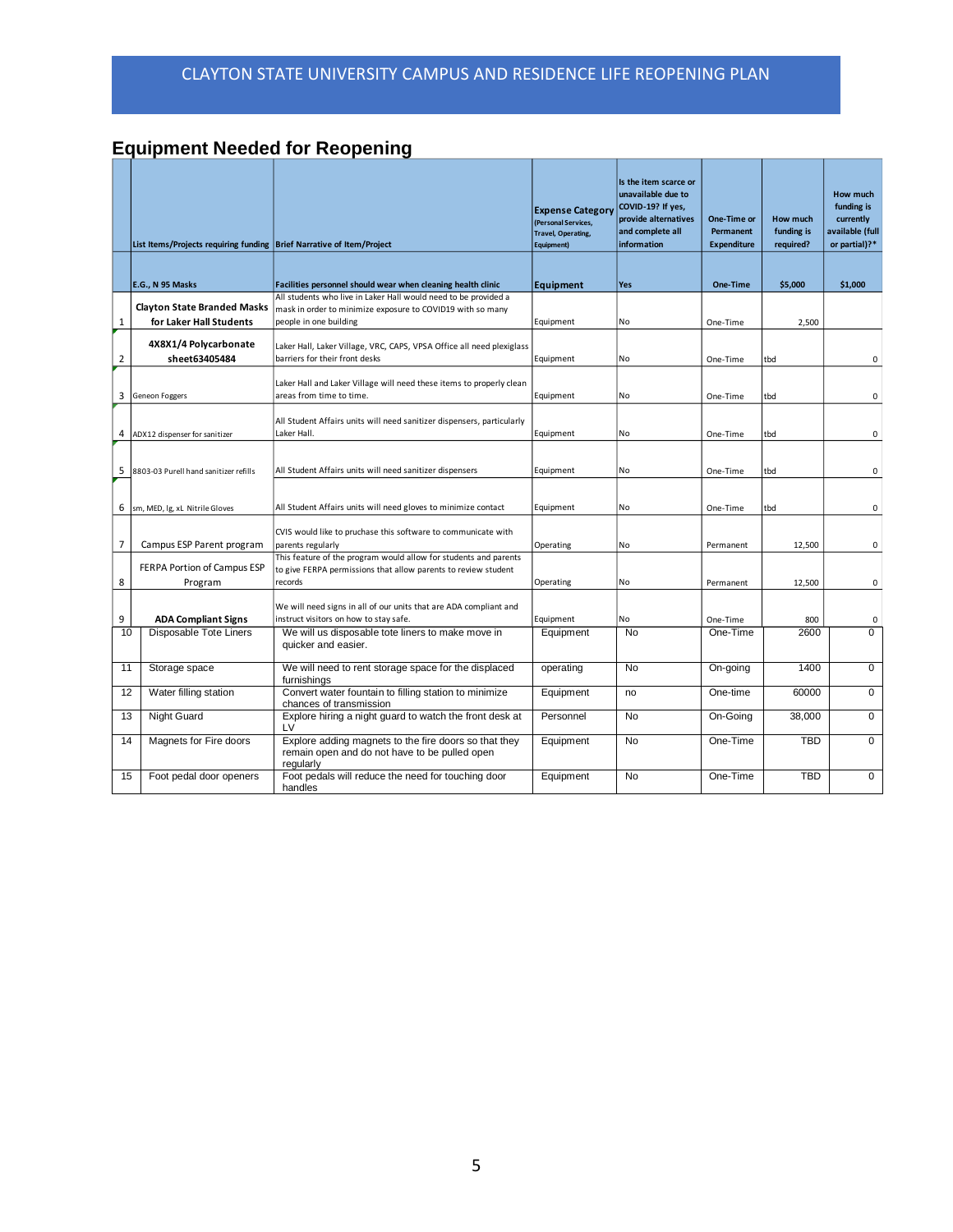## **Contingency Plan 1**

## **Housing and Residence Life**

Students living on campus will have the best and safest opportunity to experience Residence Life at Clayton State. Students will be educated on their responsibility to adhere to appropriate behaviors related to the prevention of COVID-19, such as social distancing and the cleaning of their rooms or suites.

Online training will be provided for residential students that must be completed prior to their arrival through Skillsoft. If students do not complete the online training, their movein date will be delayed. Individual students will be reminded of the best practices in prevention but must take responsibility for their own actions. We will regularly demonstrate best practices for cleaning their rooms and their clothes. There may be an expectation that students already know these things, but we will assume that they do not know the best practices for keeping themselves and their space clean and will teach them.

In addition to Skillsoft training, Housing will also produce a video and an online manual that instructs students on how to protect themselves by following some outlined best practices and everyday preventative actions everyone should take:

- Know how COVID19 spreads
- Wash your hands often
- Avoid close contact with others
- Cover your mouth and nose with a cloth face cover when around others
- Cover coughs and sneezes
- Clean and disinfect
- Maintain Social distance by staying at least 6 feet apart from others that you do not live with.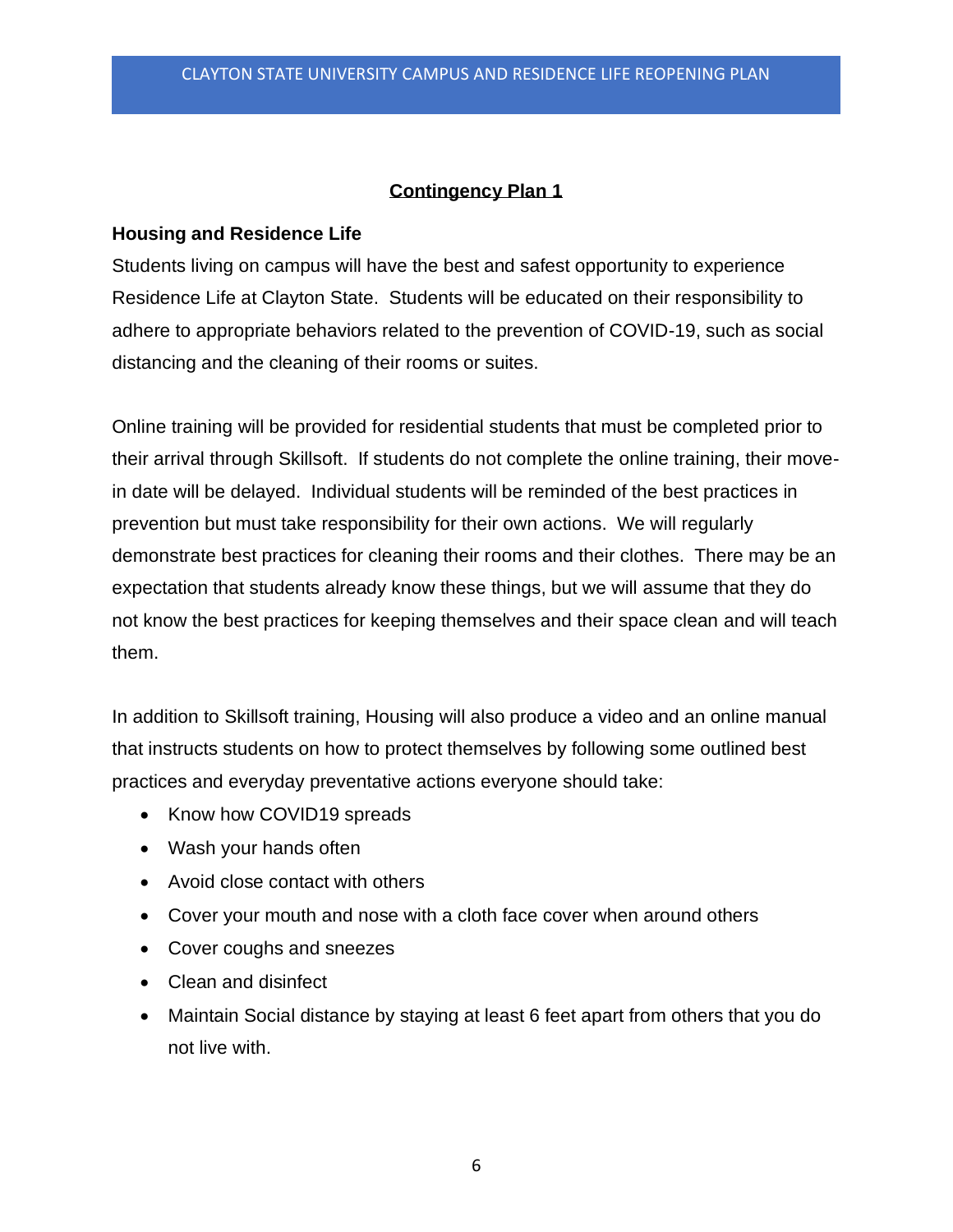- Wear the Clayton State branded face coverings provided 'for all students living in Laker Hall. These masks are to be worn in shared spaces, not including residents' room and suite. However, all students in a suite will be considered a family unit and therefore will not have to practice social distancing in their rooms. Extra masks will be provided to replace lost masks for a small fee.
- Do not share dishes, drinking glasses, cups, or eating utensils. Non-disposable food service items used should be handled with gloves and washed with dish soap and hot water or in a dishwasher. To make it easier for students, we will encourage the use of paper plates.
- Guidelines for doing laundry such as washing instructions and handling of dirty laundry will be posted. To ensure only a limited number of students are in the laundry room at one time, Housing staff will lock the door to the laundry room and students will need to schedule washings.
- Students should avoid placing toothbrushes directly on counter surfaces, sinks could be an infection source. . Totes, buckets and related containers can be used for personal items so they do not touch the bathroom countertop.

## **Move-in Procedures**

Move-in will be conducted over 4 days by appointment only. Housing staff will schedule move-in appointments. Housing will be sure to stagger move-in based on times and room location to ensure that there are not too many people in one area. Students will use disposable tote liners to make move in quicker and easier.

• RA's and Housing Staff will regularly communicate with residents regarding COVID-19 via video conferencing, email, websites, Plunk social media site, hotlines, Sparrow automated text messaging, newsletters, and flyers. Staff should avoid entering residents' rooms or living quarters unless it is necessary.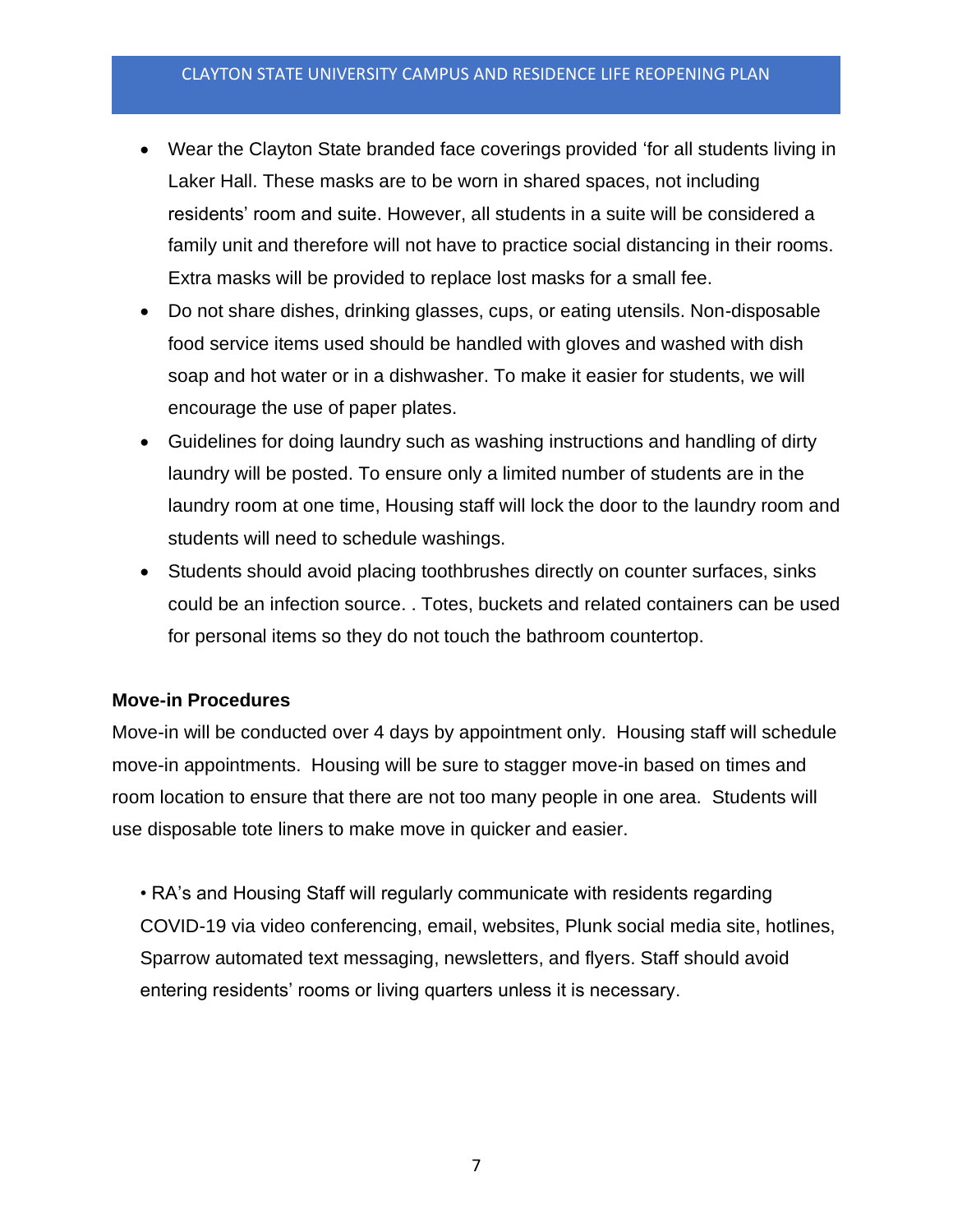- No non-Clayton State students will be allowed to visit the residence halls. Family members will have to schedule visitation times. (We will begin the year strictly enforcing this policy and loosen its enforcement as guidance allows)
- Students who have higher risk of severe illness from COVID-19 should consult with the Disability Resource Center to ensure that they have the appropriate accommodations in the Residence Halls. Student can also contact the Disability Resource Center if they need other accommodations.

## **Laker Hall (LH)**

• COVID-19 prevention supplies will be provided in common areas, such as soap, alcohol-based hand sanitizers that contain at least 60% alcohol, tissues, and trash baskets. Custodial staff will be responsible for the cleaning and disinfection of the common areas and will schedule times to clean each room thoroughly throughout the semester.

There will be two (2) touchless hand sanitizers per floor, one (1) in the Laker Hall Student Success Center, one (1) by each of the two (2) entrances, and one (1) by the Laker Hall duty desk for a total of 12. Plexiglass will need to be installed at the Laker Hall duty desk.

the pool table and tables and furniture will be removed from the common areas to keep students from congregating. Floor lounge furniture will be spaced apart at a 6ft distance.

In order to promote safety, we are asking facilities to install a fill station at the location of the current water fountain.

The hiring of a front desk security guard to cover the overnight shift will be considered. Custodial staff will clean the front door on a regular basis. There is a plan to explore installing foot pedal openers and explore replacing the push to exit process while keeping the doors accessible.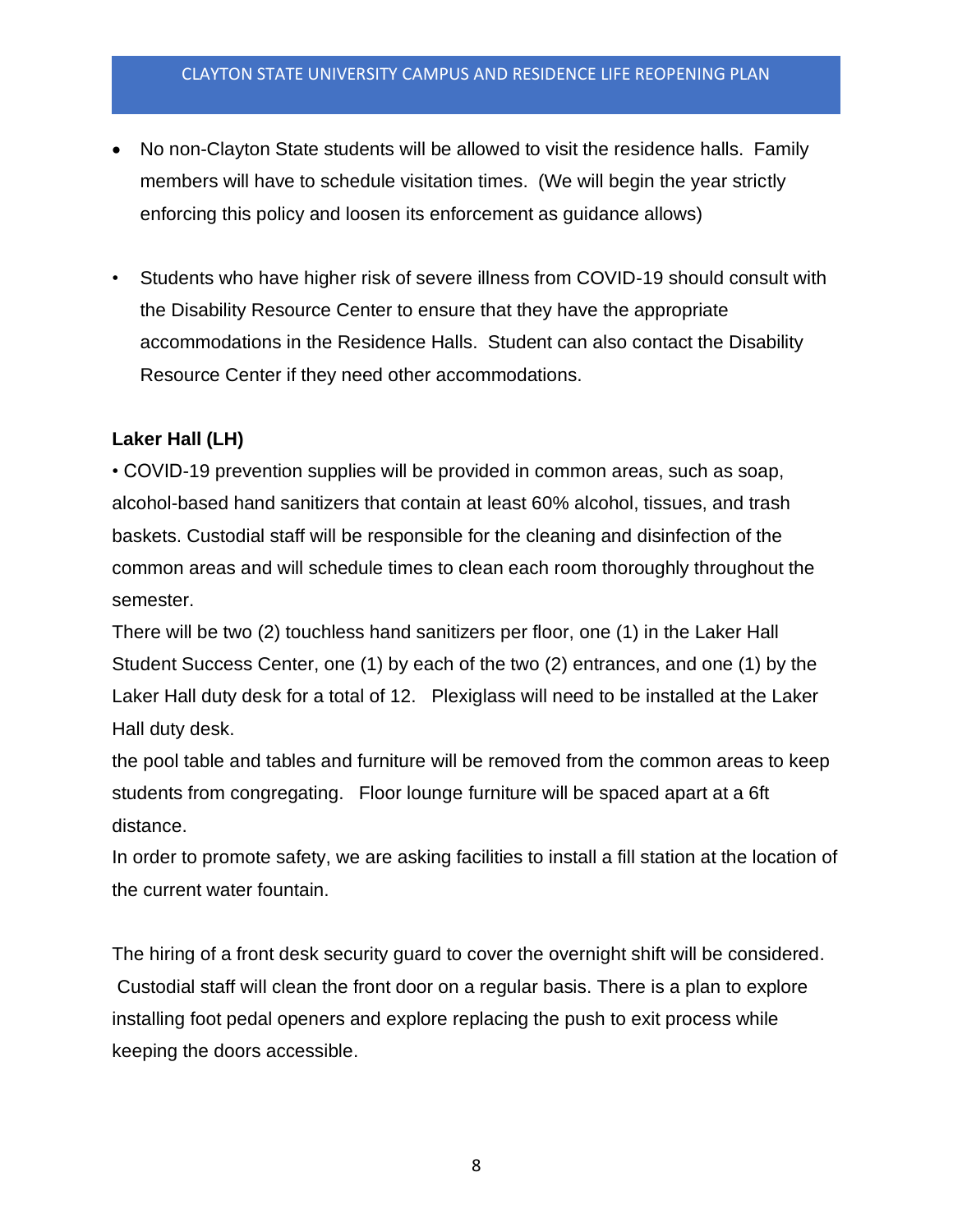Facilities will explore magnetizing the doors and connecting them to the fire system so that they can be left open and be touch free for residents.

Signage will be provided for LH indicating how students should move throughout the building. Students will be encouraged to take the stairs instead of the elevator. Signs will be used to remind students that there will be limited access to the laundry room and the kitchen.

Custodial staff will use a 'misting' processes to clean the common area and will use this same technique to clean a suite if students get sick.

## **Laker Village (LV)**

Staff will be continuing a daily rotation of one full-time staff person in the office during 9:00AM-2:00PM, Monday-Friday business hours. There will be no more than two Student Assistants in the office at a time daily to continue mail and package services and take in phone inquiries. After-hours and weekend on-call will rotate between student staff. There will also be an after-hours and weekend on-call rotation between full-time staff. Staff group, individual staff, and all one-to-one meetings hosted via Microsoft Teams. Student meetings will be set through SSC Navigate appointment for scheduling.

All open access spaces off-limits to students or groups, including all Laker Hall common spaces and the Laker Village "Clubhouse" (back kitchen area)

We will need touchless hand sanitizers in the breezeways of Laker Village Area 1 by each of the bulletin boards (15). In Laker Village Area 2 we will need 20 total touchless hand sanitizers*.* 

We will also need touchless hand sanitizers in the LV Office (2). Custodial crew, gloves. Custodial staff will use a Mist processes to clean the common area and will use this same technique to clean a suite if students get sick.

## **If Students Get Sick:**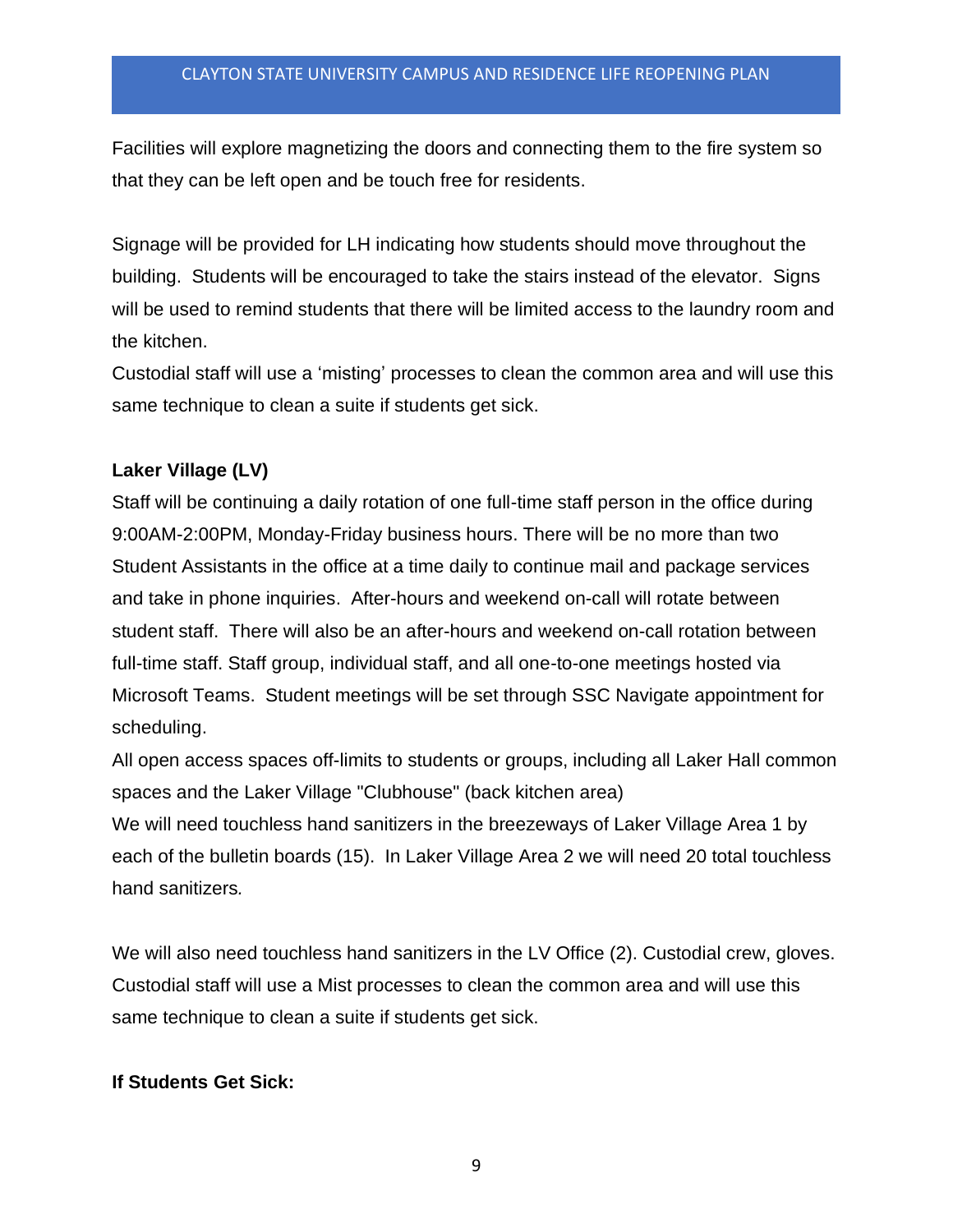Students who test positive for COVID-19 should leave campus immediately and return to their primary residence whenever possible. Roommates of said student should practice self-isolation and return to their homes as well. Students must remain off campus until they are able to meet the GDPH guidance for discontinuing isolation. CDC Guidelines: Establish procedures for how to re-house roommates of those that are sick.

- If a student cannot return home; University Health Services will coordinate care and Auxiliary Services will deliver meals to the student's room.
- If in an on-campus residence hall, the residence life director will work in tandem with the campus health center or local health care partner to determine what practices and procedures should be in place.

GDPH guidance for discontinuing isolation (as of 5/1/2020 – for up-to-date information related to discontinuing home isolation, visit https://dph.georgia.gov/isolation-contact):

## **Discontinuing home isolation if you have symptoms**

You must remain under home isolation precautions until:

• You have had no fever for at least 72 hours (that is three full days of no fever without the use medicine that reduces fevers)

## AND

• other symptoms have improved (for example, when your cough or shortness of breath have improved)

#### AND

- at least 7 days have passed since your symptoms first appeared Discontinuing home isolation if you do not have symptoms You must remain under home isolation precautions until:
- 7 days have passed since the date of your first positive COVID-19

AND

• You have had no subsequent illness.

In addition: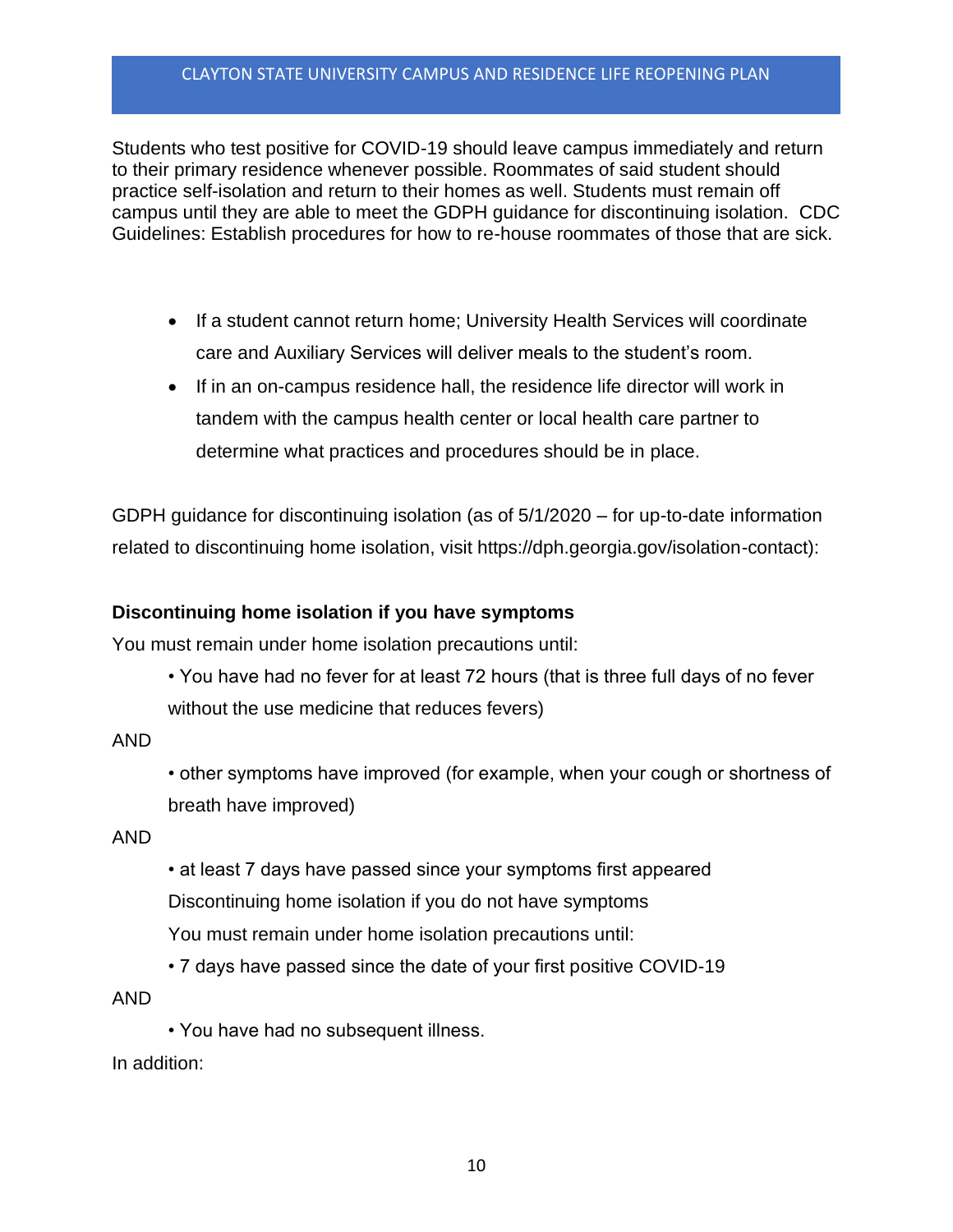• For 3 days following discontinuation of isolation, you should continue to limit contact (stay 6 feet away from others) and limit potential of dispersal of respiratory secretions by wearing a covering for your nose and mouth whenever you are in settings where other persons are present. In community settings, this covering may be a barrier mask, such as a bandana, scarf, or cloth mask. The covering does not refer to a medical mask or respirator.

• If you develop symptoms, you should follow the "Discontinuing home isolation if you have symptoms" above.

\*Students should notify the following individuals on campus if they receive a diagnosis of COVID-19:

If you live in the residence hall; Residence Director If you live off campus; Dean of Students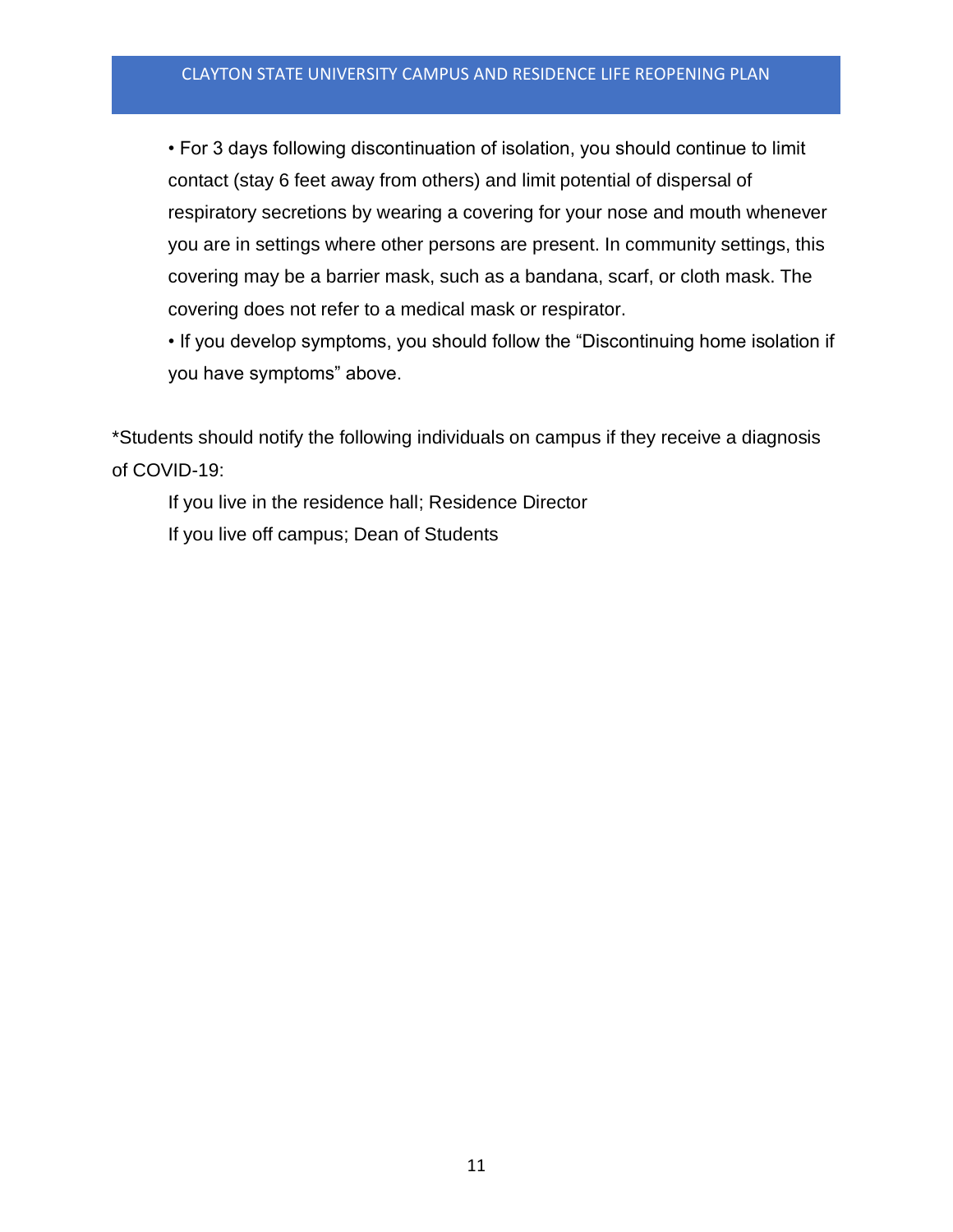## **Counseling and Psychological Services (CAPS**

CAPS will have 6 full-time counselors and 0 part-time counselors. With 6 counselors, CAPS has a ratio of counselor to FTE spring 2020 student of 1:1088. (based on spring 2020 enrollment of 6528). CAPS will operate with a hybrid model. The majority of services will remain virtual, including individual sessions, group sessions, and 'drop-in' workshops.

Five (5) of the Six (6) counselors are certified to offer tele-counseling. Four (4) counselors will continue to provide tele-counseling services only this Fall due to healthrelated factors that make them more vulnerable to COVID-19. These counselors will begin Fall semester by continuing to telework from their homes. To maintain confidentiality, counseling sessions will be conducted in closed rooms. Due to the small size of the rooms and social distancing recommendations, staff will not be able to provide in-person counseling services. As recommendations come forward that lessen the need for social distancing, counselors will move toward returning to campus and providing tele-counseling from their offices until they are cleared to provide in-person counseling. One full-time counselor (and possibly the new hire counselor) may provide tele-counseling services from their offices at the start of Fall semester.

As CAPS move toward in-person counseling, only a limited number of students will be able to engage in in-person therapy at any given hour due to the space limitations at CAPS, offices are not large enough to maintain 6 feet of distance between counselor and client. Due to the small size of CAPS' waiting area, a number of procedures will be implemented for providing in-person counseling. In-person sessions will be staggered so that no more than two students are arriving and going to the waiting area. Students will be asked to not arrive early for their appointments. Therapists will stagger picking their clients up from the waiting room to ensure that traffic in the hall is limited.. Given the space limitations and in consideration of the safety of both students and staff,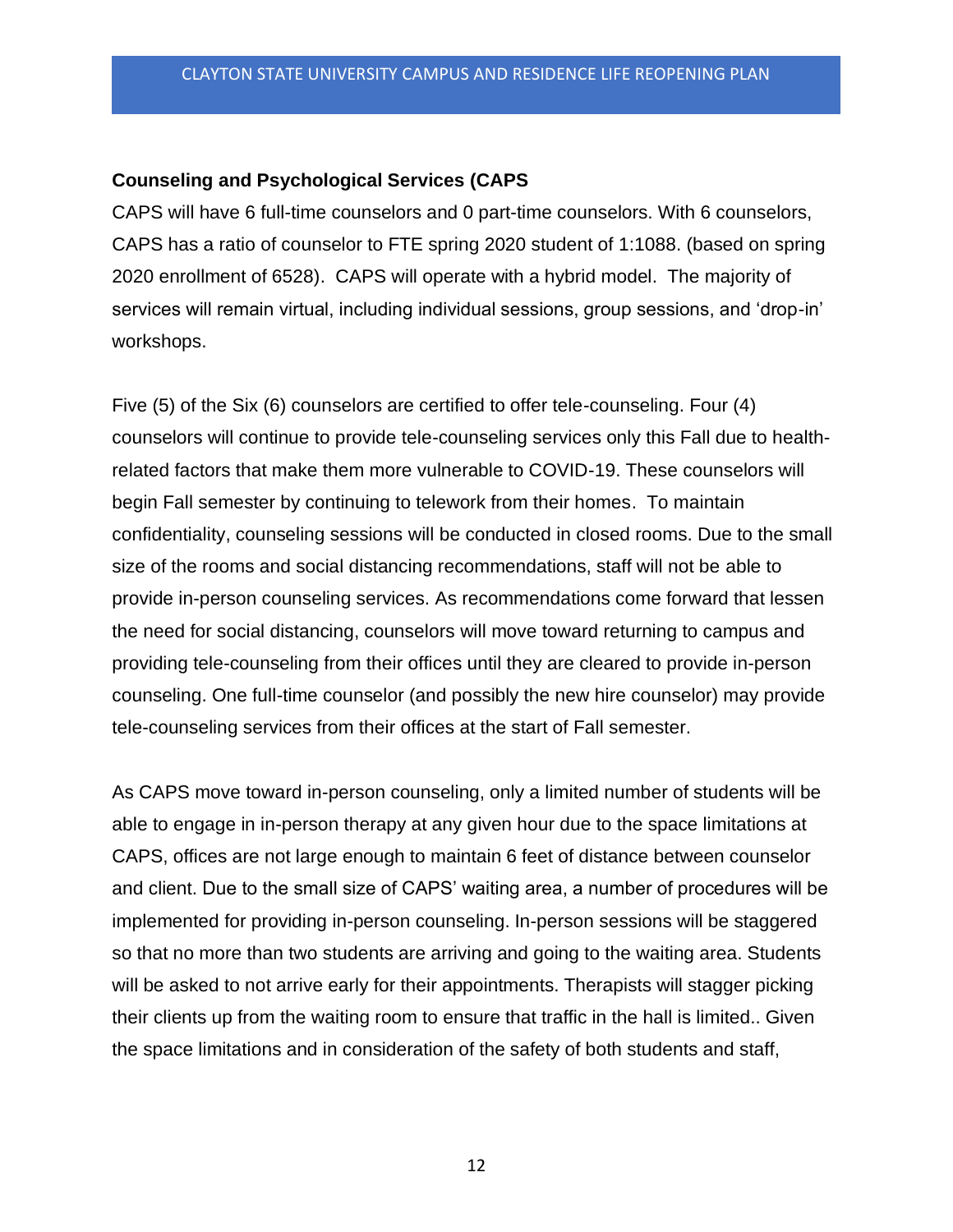students will be asked to wear a mask in the center, and will be asked to use hand sanitizer prior to using one of the center's computers for paperwork.

Distance markers will be placed between the front door and the check-in desk to maintain spacing for students entering the space. A plexiglass screen will be used at the front desk to allow for proper social distancing. The office will also need ADA standard tactile signs reminding people to maintain social distance as well as PPE for the CAPS staff. Therapists will schedule their clients for their next appointments from their offices in order to avoid traffic at the front desk. Waiting room chairs, intake computers, and will be sanitized after the start of each hour.

## **University Health Services (UHS)**

University Health Services (UHS) is prepared to operate at full capacity for the fall semester. UHS Staff will wear PPE to treat patients. Some chairs will need to be removed from the waiting room to ensure that office visitors maintain social distancing. The office will also need signs reminding people to maintain social distance. UHS will continue to offer telemedicine when needed or appropriate.

UHS will plan to return as a full department, including student assistants in the area. There are not any high-risk staff members or student assistants to accommodate. UHS does not need any accommodations for the department physical area given its size and the small number of staff. There will only be one person assigned to the front desk area instead of two, due to the close proximity of the workstations there. The shared equipment in the front desk area will only be utilized by one person per shift and it will be cleaned at the end of each shift. With a restock of PPE, UHS will be able to provide the usual scope of services immediately upon return. The credit card terminal will be disinfected with wipes after each use by the front desk staff.

## **Campus Visitors and Information Services**

Campus Visitors and Information Services (CVIS) will ensure that the student staff are safe and practice social distancing while responding to visitors' needs.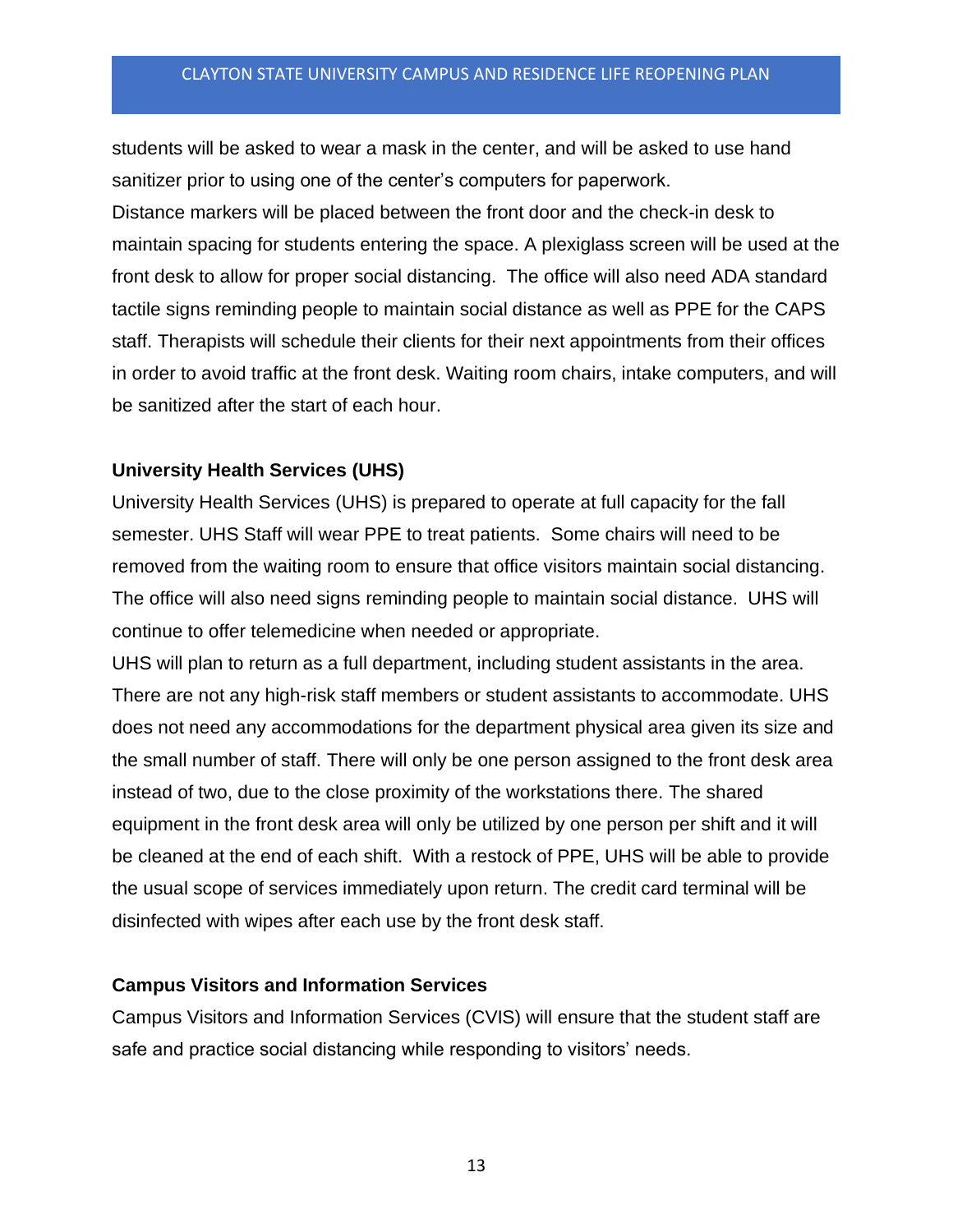Plexiglass barriers for reception desks/counter; cleaning supplies, disinfectant wipes and sanitizer.

Parent Outreach program

## **Veterans Resource Center (VRC)**

The Veterans Resource Center (VRC) will install a plexiglass barrier at the reception desk to minimize staff and student exposure. Some chairs will be removed from the resource room to ensure that office visitors maintain social distancing. The office will also need ADA approved tactile signs reminding people to maintain social distance. Students will be required to wear masks in the VRC.

Staff returning will include 1 professional staff member, one (1) Graduate Assistant, one (1) student assistant will be scheduled at a time. Only ten (10) students will be allowed to occupy the VRC per hour or at one time. Only one (1) student will be able to use the study room at a time. No outside food or drink will be stored in the VRC's refrigerator which historically has been available for student use. The space will be disinfected regularly and disinfectant wipes and hand sanitizer will be made available for VRC students and visitor.

## **Disability Resource Center (DRC)**

Disability Resource Center (DRC) will install a plexiglass barrier at the reception desk to minimize staff and student exposure. Chairs will be removed from the waiting room to ensure that office visitors maintain social distancing. The office will also need signs reminding people to maintain social distance.

Given the layout of the DRC employees will be able to maintain social distancing while in the workplace. The Clerical Office Assistant will be seated in the reception area and the Support Services Coordinator will be seated in her own office. The Student Assistant will be able to sit in the small office in the reception area. The Assistant Director and Director will utilize their own offices which are located toward the back section of the department. Employees will be able to have staggered time in the office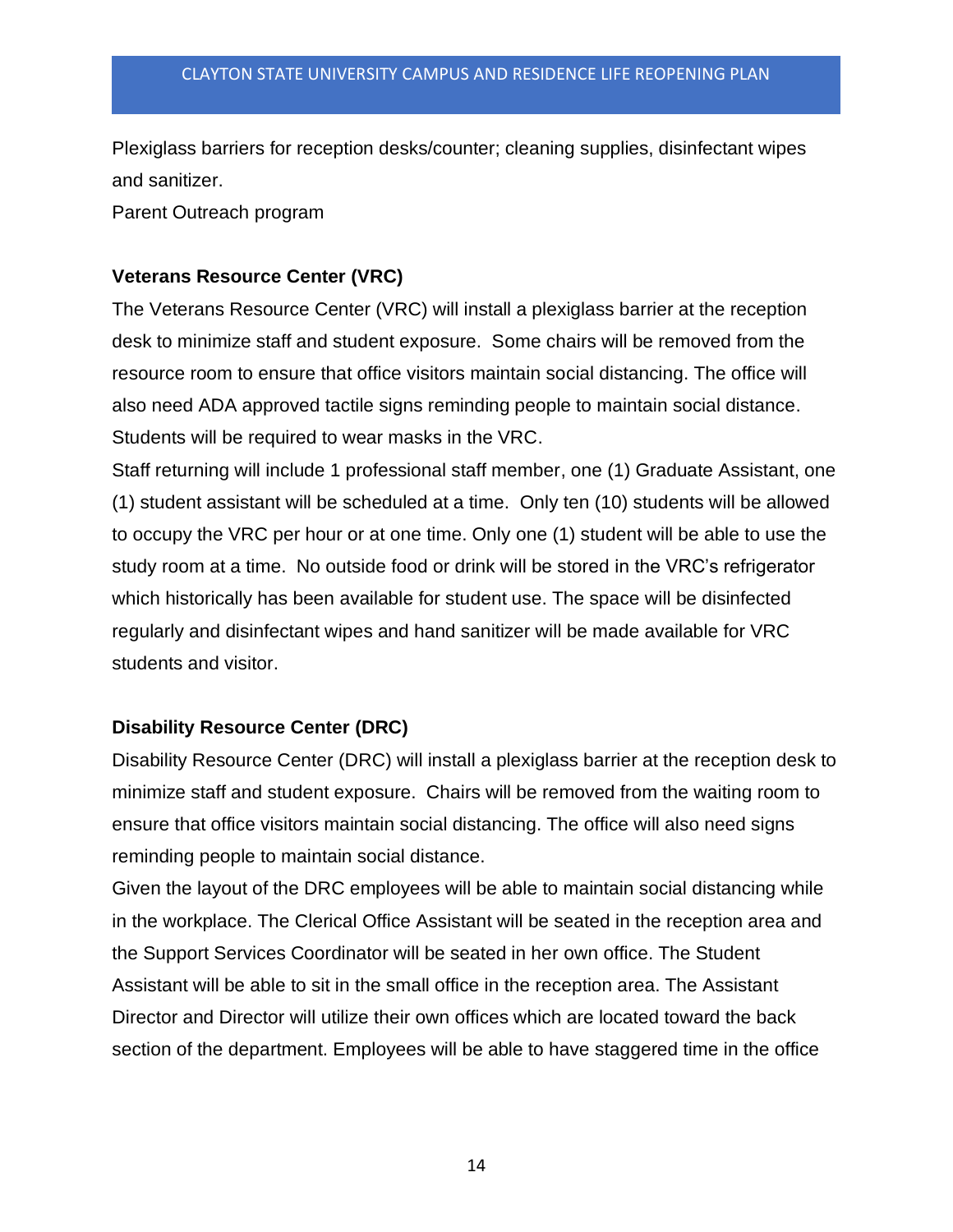so at a minimum there are only two people onsite at one time. Other employees will be able to work from home during the days they are not onsite.

Employees will be able to take breaks and meals in their location of choice, whether that is outside or in their office/workspace.

Intake Meetings/1:1 Coaching with students will continue to be held virtually via TEAMS. Communication between employees will continue to be held via TEAMS calls or messaging, as well as by telephone and email. Staff meetings and meetings with other departments will also continue to be held the same way. Each employee has access to their own tools and equipment and will not need to use items which belong to others.

Intangible services will be delivered remotely.

Other considerations:

- Students will need to schedule appointments before coming to the department.
- We may need to consider having the reception area/waiting room/lobby closed. Students may need to wait outside of our department until they are called in. Tape may need to be added on the floor in the hallway where students may need to wait 6ft apart when multiple students come to DRC at one time. Tape will also be needed in the reception area in case more than one person is the area. If only one chair remains in the reception area it will be placed six feet from the reception desk.
- Students who visit the DRC are required to sign-in on a keyboard in the reception area. The keyboard will require ongoing disinfecting so we may need to consider having the Office Assistant sign students in to reduce the number of people touching the keyboard.
- Students who come to the DRC for testing will be required to limit the number of items they bring with them since those belongings are stored in lockers during tests. Students will be responsible for placing their items inside the lockers while staff will only be responsible for locking and unlocking the lockers.
- The number of students who utilize the shared testing rooms will need to be reduced so there is adequate spacing between students. The DRC testing rooms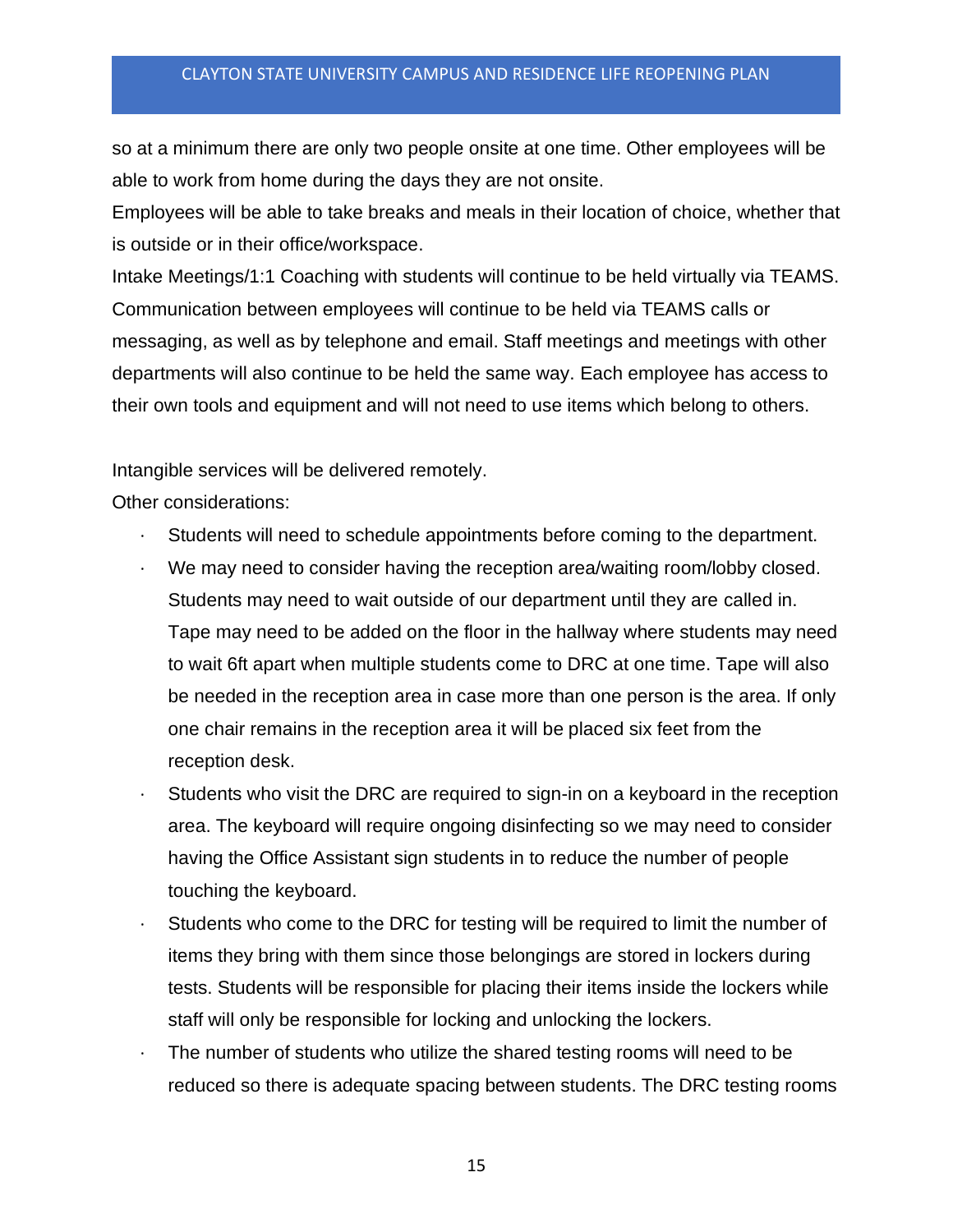will also require ongoing disinfecting. Ventilation in the testing rooms and the department is an additional concern since there are not any windows.

#### **Student Affairs/Community Standards**

The plan is to have coverage in the office with staff also teleworking on a rotating basis. Anyone with special circumstances or health concerns will be accommodated. Students assistants will each have their own space and equipment. Plexiglass will need to be installed for front desk, cleaning supplies, hand sanitizer, protective masks & gloves to maintain the office. The shared copier/printer would need to be wiped down after each use.

The plan is to meet with students virtually and allow them to pay fines and fees electronically or via a drop box feature. We will need to limit the number of people in the office waiting area we will limit scheduling UC-230 for individual & group meetings to four (4) people. The door to the suite should remain propped open to minimize contact with the handle when opening and closing it.

## **Student Organizations**

Student organizations and the opportunities they provide students are critical components of the student experience. Social distancing will not allow for many of the traditional activities and events that students have come to enjoy and expect. The SAC will not be hosting large gatherings- small groups can meet in the ballrooms and maintain social distancing and larger meetings will be virtual vis Microsoft Teams.

## **Student Activities Center/Student Life**

General Facility Considerations

- There will be one entry through main front entrance; exit through side ballroom doors (both sets of doors are ADA compliant with access buttons)
- Common area furniture will be removed to prevent student congregations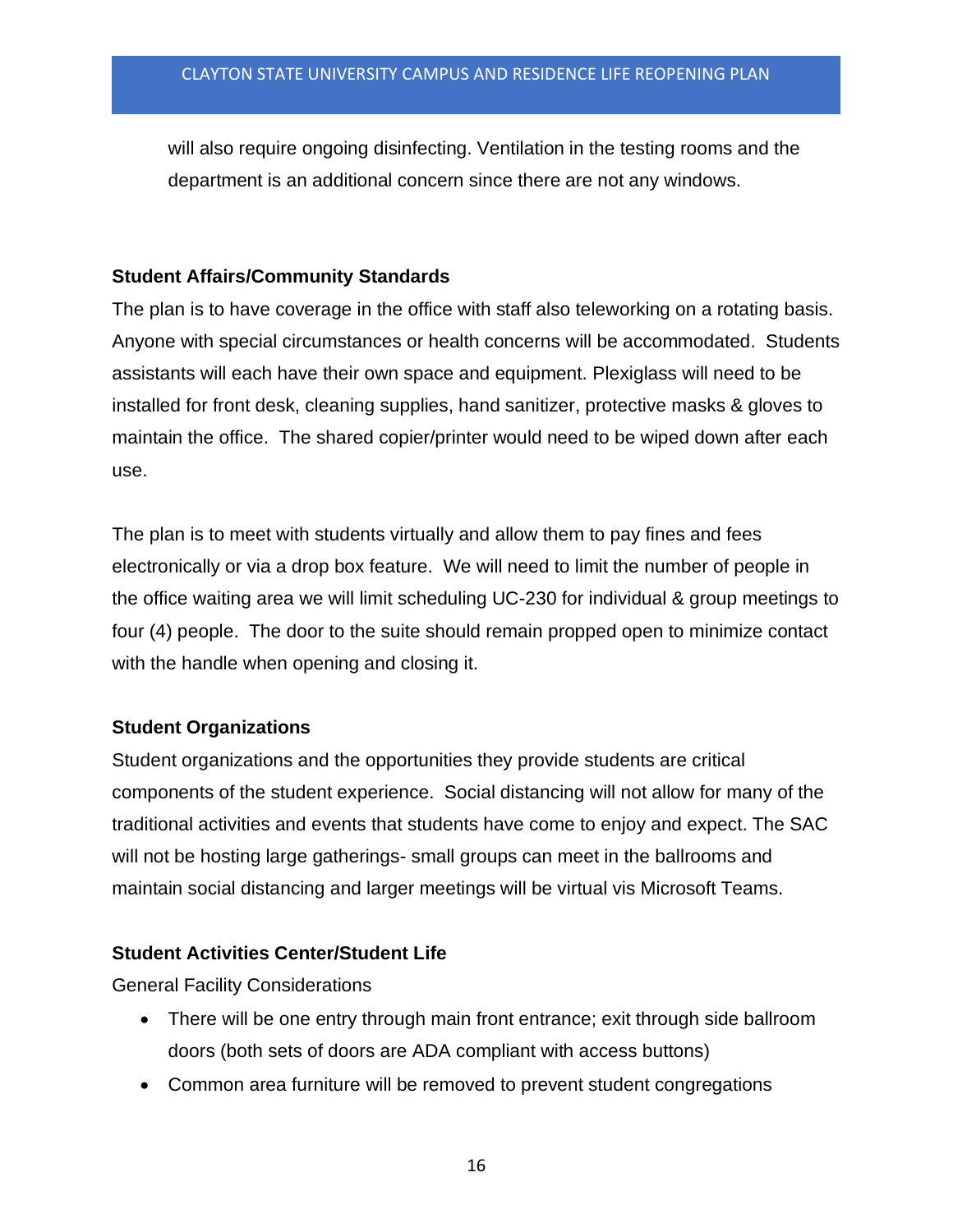- Laker Lounge will be closed for use (will be used as storage space for displaced furniture)
- Hallway restrooms will have alternating stalls available to assist with maintaining a frequent cleaning schedule while also keeping restrooms open for use
- Increased hand-sanitation stations will be place through the facility. There will be approximately 15 stations throughout the facility.
- Additional disinfectant stations next to water fountains and other high-touch areas for students to self-disinfect
- No visitors or community members will be able to use the SAC. It will be for students' use only
- Rental of ballrooms for external use will be suspended.
- Mandatory card swipe-in and swipe out processes will be required for student access of spaces to keep track of student movement throughout the facility.
- The SAC will reduce hours to 8 am 6 pm M-F and limit hours on weekends to support increased cleaning and custodial needs.
- Signage will be purchased to remind users of elevator and other services to remain 6 ft apart
- Student assistants will be trained to monitor and observe distance throughout facility use.

## **Gaming Zone**

- Table tennis, air hockey, and pool tables will be moved around to maintain distance and disinfection of gaming equipment.
- No video games equipment will be provided for use.

## **Ballrooms**

• CDC guidance on spacing and distancing will be followed. Current guidance will allow small group meetings of 10 persons or less in each of the three ballrooms. We will provide a standard set-up that ensures physical distancing.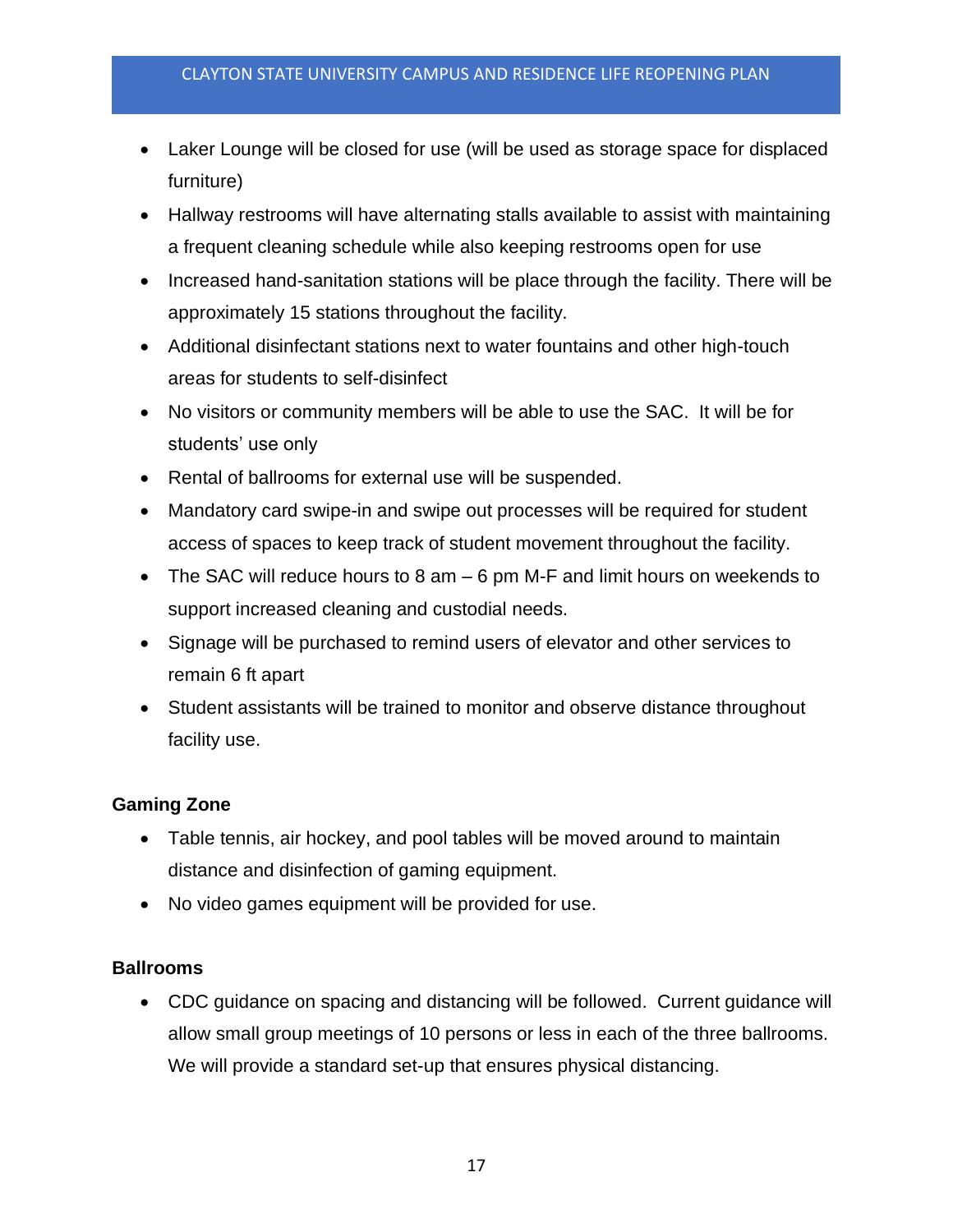## **Administrative Suite**

- Signage will be displayed to keep students in safe distance from student assistant and front desk for check-in.
- Front desks will be rearranged to ensure distancing and prevent students from by-passing front desk.
- Students will be strongly encourage to make Teams and phone appointments with staff to avoid visits to the Administrative Office Suite.

## **Student Organization Suite**

- Student organizations and the opportunities they provide students are critical components of the student experience. Social distancing will not allow for many of the traditional activities and events that students have come to enjoy and expect. The SAC will not be hosting large gatherings- small groups can meet in the ballrooms and maintain social distancing and larger meetings will be virtual vis Microsoft Teams.
- One student at a time in student organization offices using the swipe-in system. Staff will unlock offices for students.
- Student Organization Suite will be closed to students for lounging, but they may check mailboxes, print documents, or use other services on a case by case basis.

## **Fitness Center**

- Separate entrance and exit doors will be employed and doors will be left open to avoid touching door handles.
- Entry and exit will require Laker IDs for mandatory card swipe access.
- Cardio deck and weight floor will be limited to 10 students/time.
- Free weights will not be available for use.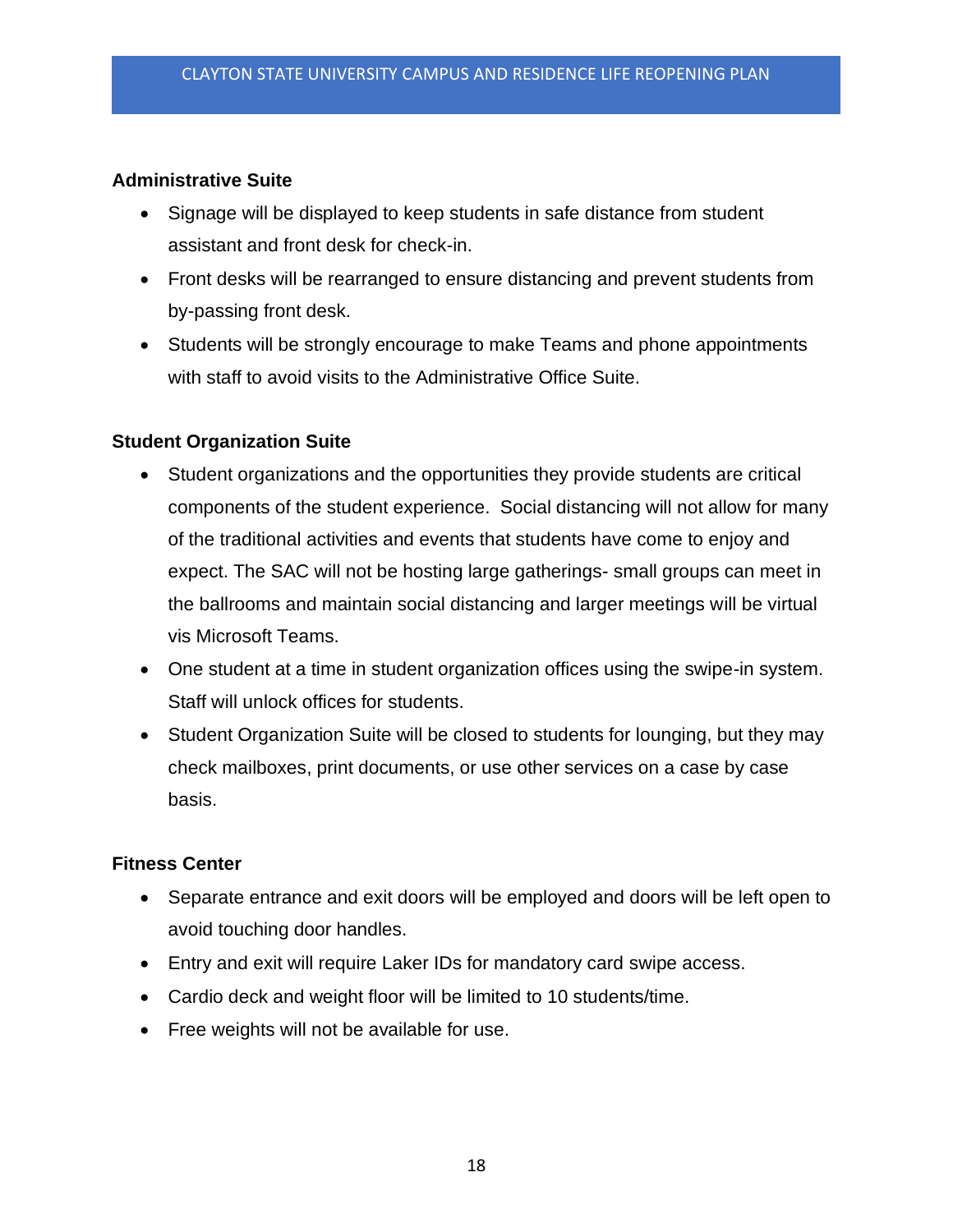- Intramural courts will be offline for free-play basketball and will instead be used for group exercise classes with physical distancing and continued disinfecting of equipment. (yoga mats, exercise balls, etc…)
- Group exercise rooms will be offline for use*.*
- Lockers and showers will be closed for use; only bathroom stalls will be available. Every other urinal and bathroom stall will be closed.

## **Student Events and Activities**

- Large-scale events will be prohibited in physical spaces; we will encourage large meetings, trainings, and events to be virtually held using social media platforms.
- Tennis Courts will remain available for free-play. Signage will be posted to remind players of social distancing practices.
- Welcome Week and Greek Recruitment will be done using virtual platforms and small group meetings/events as events permit and are feasible*.*

#### **Intramural Sports**

- Non-contact, non-area sports such as tennis, corn hole, and disc golf as example intramural offerings will be allowed with modified rules.
- We will not offer contact sports such as basketball, flag football, soccer and kickball as examples.
- E-sports and other online gaming opportunities will be promoted.

#### **Outdoor Spaces**

• *A maximum of 10 students can be in any given outdoor space and work with the university to post signage—using similar practices and guidance as provided at public parks*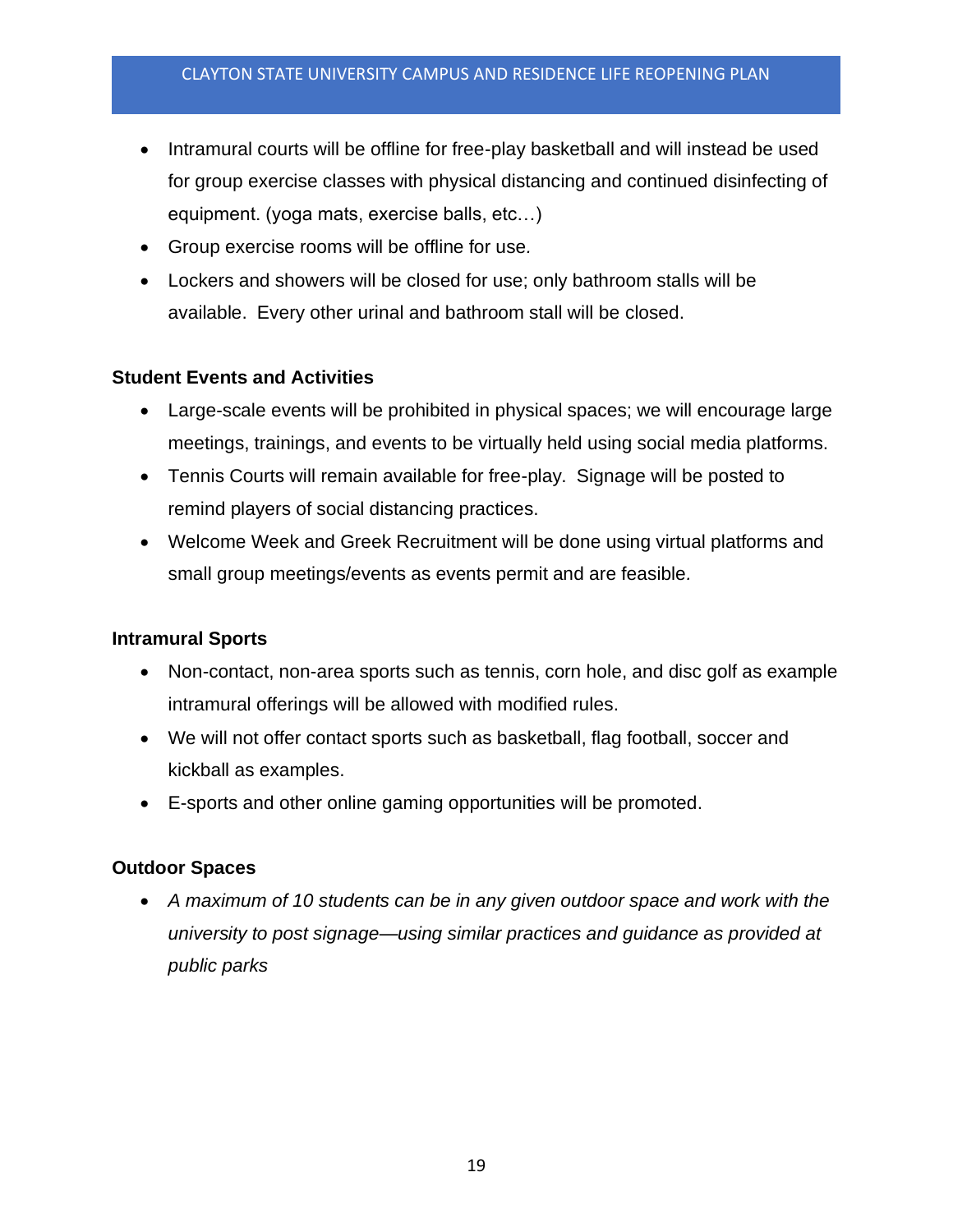## **Contingency Plan 2**

In the event campuses must begin or move to an online instructional environment, institutions should plan for students to move into the residence halls and remain in the residence halls whenever possible. Institutions will comply with any directives issued at the state level that conflict with this guidance.

\*In the event a campus is required to start the semester online, we will use the Contingency 1 plan to move in with social distancing rules enforced.

## **Housing and Residence Life**

Housing and Residence Life will follow the plan outlined in Contingency 1 with an added focus on enforcing social distancing policies under Contingency 2.

## **Counseling and Psychological Services**

Counseling and Psychological Services (CAPS) will be prepared to operate fully online under Contingency 2.

## **Student Affairs/Community Standards**

Student Affairs/Community Standards will be prepared to operate fully online under Contingency 2.

## **University Health Services**

University Health Services is prepared to offer telemedicine when needed or appropriate under Contingency 2.

## **Campus Visitors and Information Services**

Campus Visitors and Information Services (CVIS) will switch all its work online under Contingency 2.

## **Veterans Resource Center**

Veterans Resource Center (VRC) will service students virtually under Contingency 2.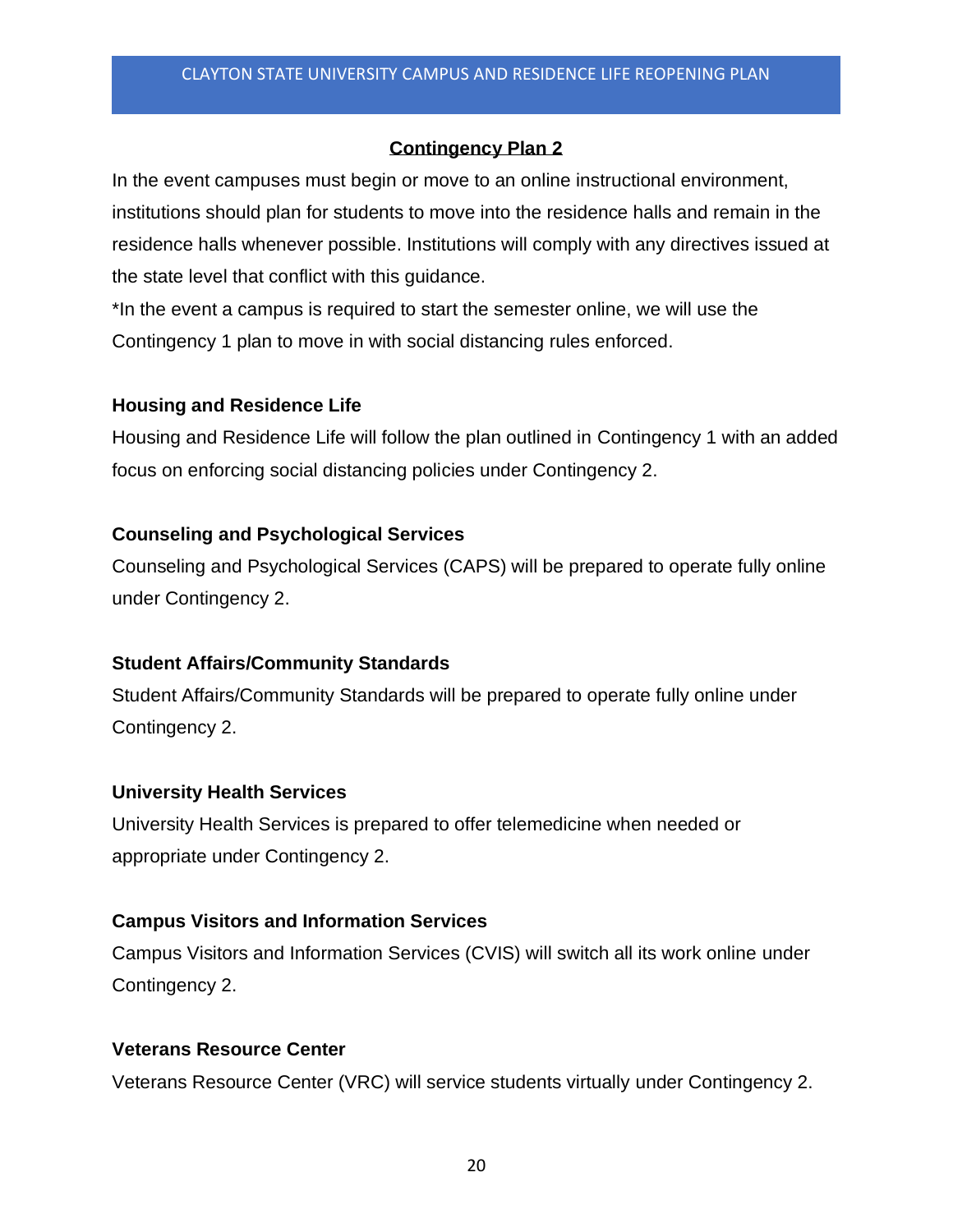## **Disability Resource Center DRC**

The Disability Resource Center DRC will service students virtually under Contingency 2. **Student Organizations**

All student organization meetings will be virtual via Microsoft Teams under Contingency 2.

## **Student Activities Center/Student Life**

All programming will revert to online if all classes go online under Contingency 2.

## **Contingency Plan 3**

Contingency Plan 3 supposes that classes and operations must go to an online format for a period of time during the semester. In the event a campus moves to a fully online academic environment (temporary or for the remainder of the semester), the campus should develop a plan for additional practices/policies to be implemented whereby students are required to follow any additional directives issued.

## **Housing and Residence Life**

Housing and Residence Life will follow the plan outlined in Contingency 1 with an added focus on enforcing social distancing policies under Contingency 3.

#### **Counseling and Psychological Services**

Counseling and Psychological Services (CAPS) will be prepared to operate fully online under Contingency 3.

## **Student Affairs/Community Standards**

Student Affairs/Community Standards will be prepared to operate fully online under Contingency 3.

#### **University Health Services**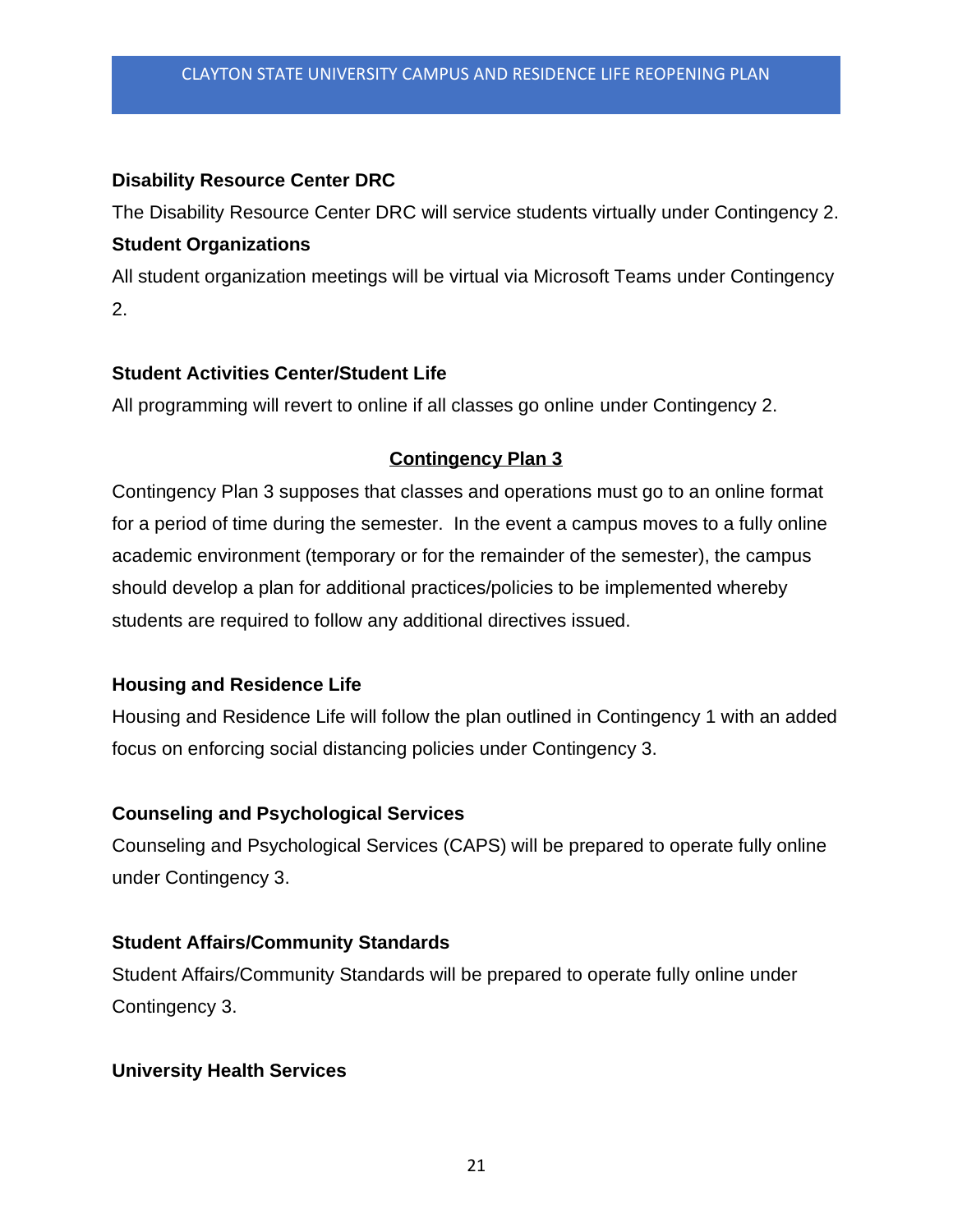University Health Services is prepared to offer telemedicine when needed or appropriate under Contingency 3.

#### **Campus Visitors and Information Services**

Campus Visitors and Information Services (CVIS) will switch all its work online under Contingency 3.

#### **Veterans Resource Center**

Veterans Resource Center (VRC) will service students virtually under Contingency 3.

#### **Disability Resource Center DRC**

The Disability Resource Center DRC will service students virtually under Contingency 3.

#### **Student Organizations**

All student organization meetings will be virtual via Microsoft Teams under Contingency 3.

## **Student Activities Center/Student Life**

All programming will revert to online if all classes go online under Contingency 3.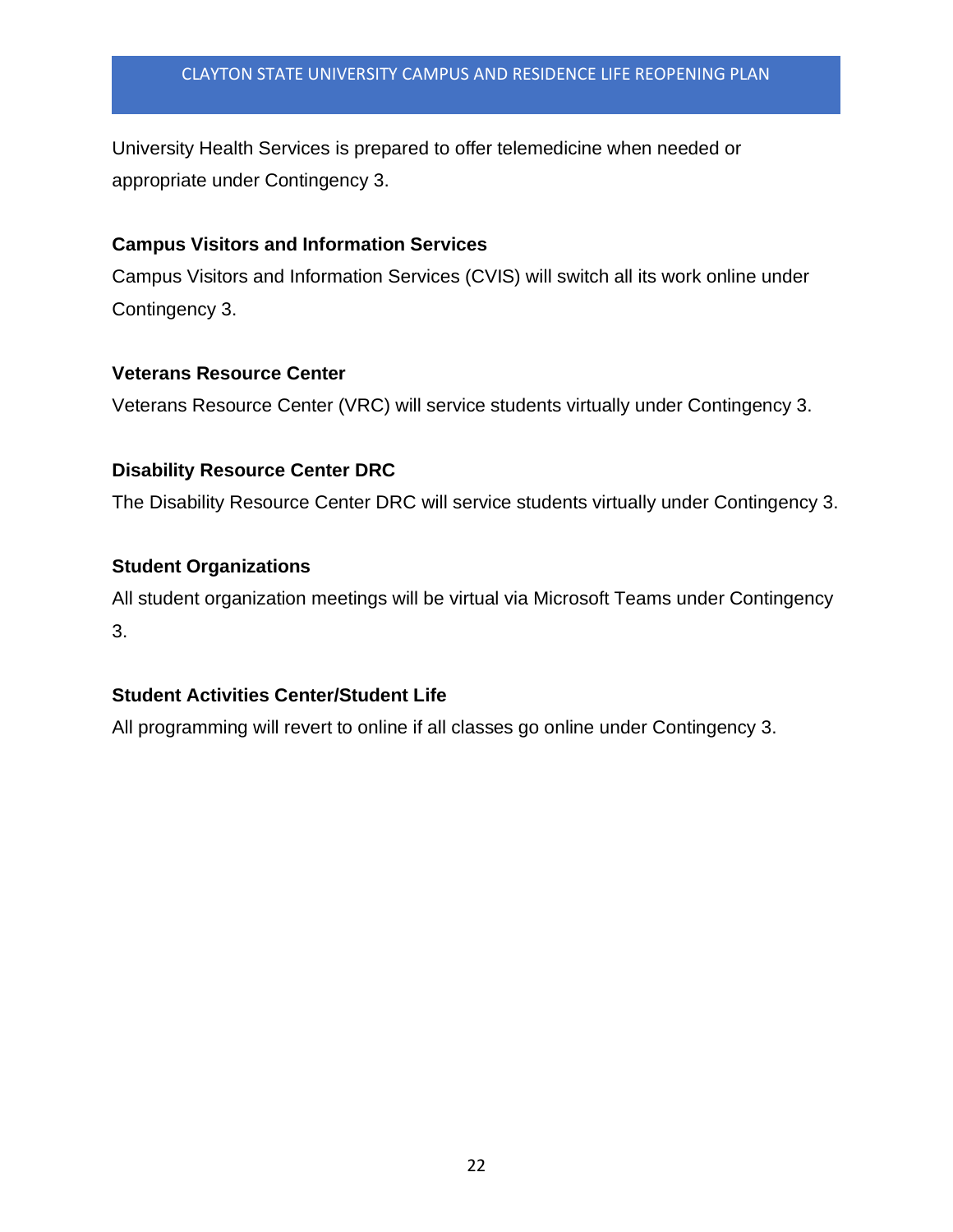#### **Communication**

Content/ Topic /Audience/ Timeline/ Content Owner /Critical points/ Method of Communication

Residence Hall Move-In Residents 3 weeks prior to start of semester Residence Life **Director** 

- Date/time for move-in
- Social distancing expectations
- Where to arrive Primary: email Secondary: social media posts directing students to email

#### **Preventative Practices**

This section of the plan outlines the specific policies, guidelines, and activities that will be put in place to ensure a safe environment upon a return to campus.

1. Communicable Disease Policy - Draft Clayton State University's decisions involving persons who have communicable diseases shall be based on current and well-informed medical judgments concerning the disease, the risks of transmitting the illness to others, the symptoms and special circumstances of each individual who has a communicable disease, and a careful weighing of the identified risks and the available alternative for responding to an employee with a communicable disease. Communicable diseases include, but are not limited to, measles, influenza, viral hepatitis-A (infectious hepatitis), viral hepatitis-B (serum hepatitis), human immunodeficiency virus (HIV infection), AIDS, AIDS-Related Complex (ARC), leprosy, Severe Acute Respiratory Syndrome (SARS), including the SARS-CoV-2 (coronavirus) and tuberculosis. Clayton State University may choose to broaden this definition within its best interest and in accordance with information received through the Centers for Disease Control and Prevention (CDC). Clayton State University will not discriminate against any job applicant or employee based on the individual having a communicable disease. Applicants and employees shall not be denied access to the workplace solely on the grounds that they have a communicable disease. Clayton State University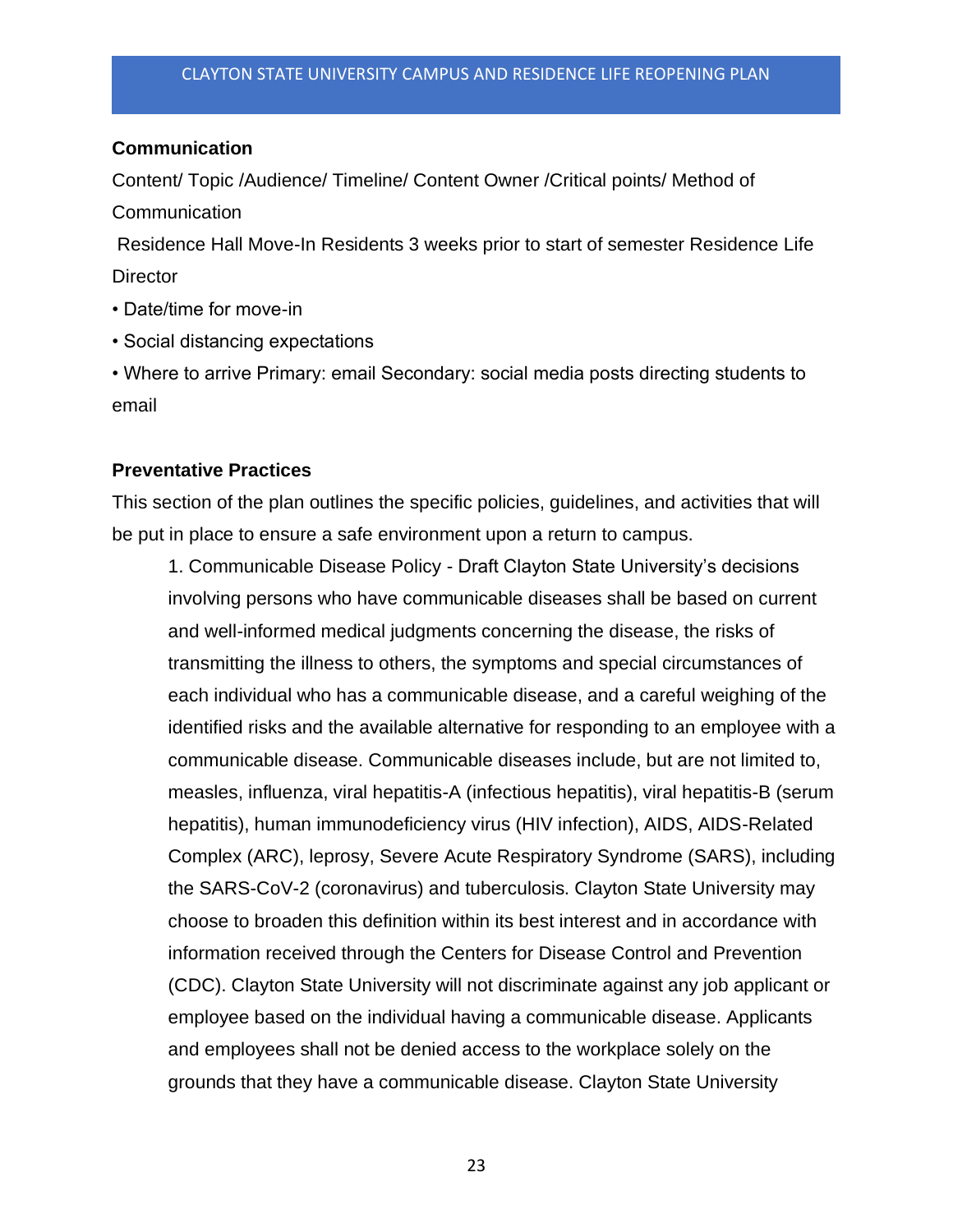reserves the right to exclude a person with a communicable disease from the workplace facilities, programs and functions if the organization finds that, based on a medical determination, such restriction is necessary for the welfare of the person who has the communicable disease and/or the welfare of others within the workplace.

Clayton State University will comply with all applicable statutes and regulations that protect the privacy of persons who have a communicable disease. Every effort will be made to ensure procedurally sufficient safeguards to maintain the personal confidence about persons who have communicable diseases.

#### **Enhanced Campus Safety Policy**

Draft Clayton State University will take proactive steps to protect the workplace in the event of an infectious disease outbreak. It is the goal of Clayton State University during any such time period to strive to operate effectively and ensure that all essential services are continuously provided and that employees are safe within the workplace. Clayton State University is committed to providing authoritative information about the nature and spread of infectious diseases, including symptoms and signs to watch for, as well as required steps to be taken in the event of an illness or outbreak. The following guidelines are being put in place to proactively protect the workplace and all employees are being asked to cooperate in taking these steps to reduce the transmission of infectious disease in the workplace. Preventing the Spread of Infection in the Workplace Clayton State University will ensure a clean workplace, including the regular cleaning of objects and areas that are frequently used, such as bathrooms, breakrooms, conference rooms, door handles and railings. A committee has been designated to monitor and coordinate events around an infectious disease outbreak, as well as to create work rules that could be implemented to promote safety. We ask all employees to adhere to these USG policies and recommended guidelines when returning to work on campus.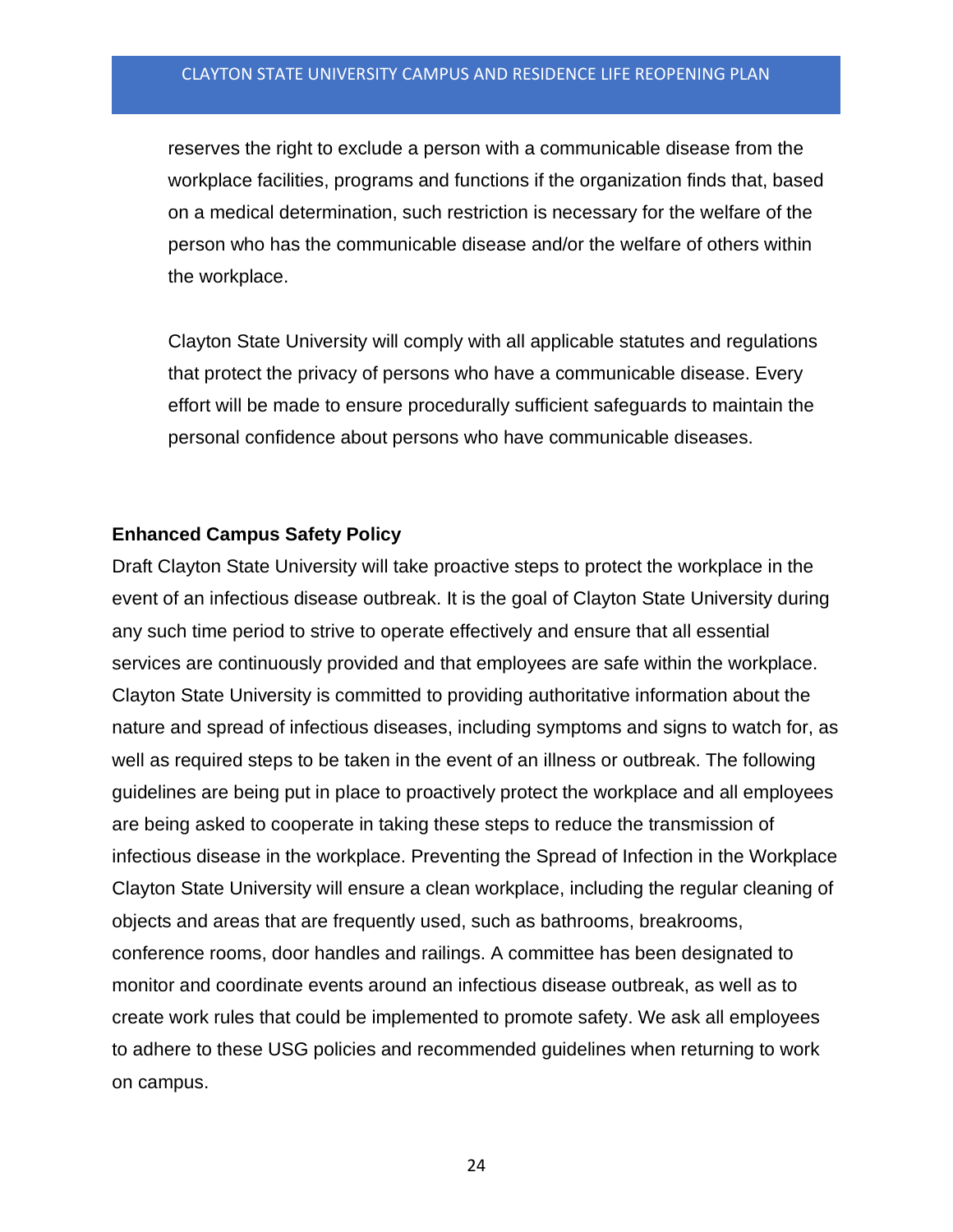- Follow CDC Prevention Guidelines
	- Wash your hands often. Wash your hands often with soap and water for at least 20 seconds especially after you have been in a public place, or after blowing your nose, coughing, or sneezing.
	- If soap and water are not readily available, use a hand sanitizer that contains at least 60% alcohol. Cover all surfaces of your hands and rub them together until they feel dry.
	- Avoid touching your eyes, nose, and mouth with unwashed hands. Avoid Close Contact
	- Stay at least 6 feet (about 2 arms' length) from other people.
	- Remember that some people without symptoms may be able to spread virus.
	- Do not gather in groups.
	- Stay out of crowded places and avoid mass gatherings.

Keeping distance from others is especially important for people who are at higher risk of getting very sick.

- Limit in person meetings by using telephones/conference calls, email, and videoconferencing services such as Microsoft Teams and Skype.
- If meeting in person, wear appropriate cloth face covering or mask and maintain a distance of at least 6 feet person.
- Person to person contact such as handshakes and hugging is prohibited. Utilize a cloth face cover around others, when possible
- You could spread COVID-19 to others even if you do not feel sick.
- Everyone should wear a cloth face cover, if possible, when they have to go out in public, for example to the grocery store or to pick up other necessities.

• Cloth face coverings should not be placed on young children under age 2, anyone who has trouble breathing, or is unconscious, incapacitated or otherwise unable to remove the mask without assistance.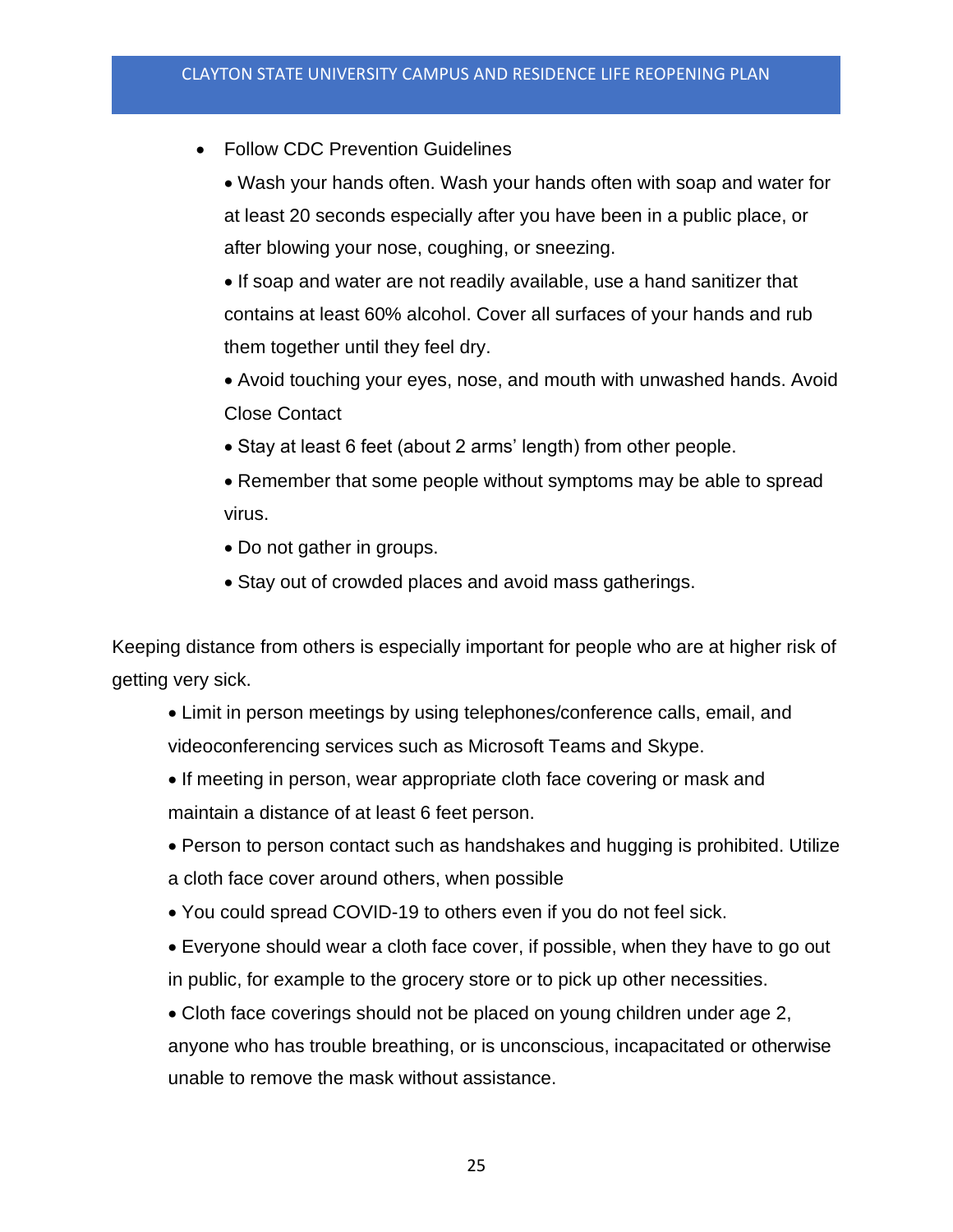- The cloth face cover is meant to protect other people in case you are infected.
- Do NOT use a facemask meant for a healthcare worker.
- Continue to keep about 6 feet between yourself and others. The cloth face cover is not a substitute for social distancing. Cover coughs and sneezes

• If you are in a private setting and do not have on your cloth face covering, remember to always cover your mouth and nose with a tissue when you cough or sneeze or use the inside of your elbow.

• Throw used tissues in the trash.

• Immediately wash your hands with soap and water for at least 20 seconds. If soap and water are not readily available, clean your hands with a hand sanitizer that contains at least 60% alcohol. Clean and disinfect

• Clean AND disinfect frequently touched surfaces daily. This includes tables, doorknobs, light switches, countertops, handles, desks, phones, keyboards, toilets, faucets, and sinks.

• If surfaces are dirty, clean them. Use detergent or soap and water prior to disinfection. • Then, use a household disinfectant. Most common EPA-registered household disinfectants will work. Clayton State University will also endeavor to install alcohol-based hand sanitizers throughout the workplace and in common areas.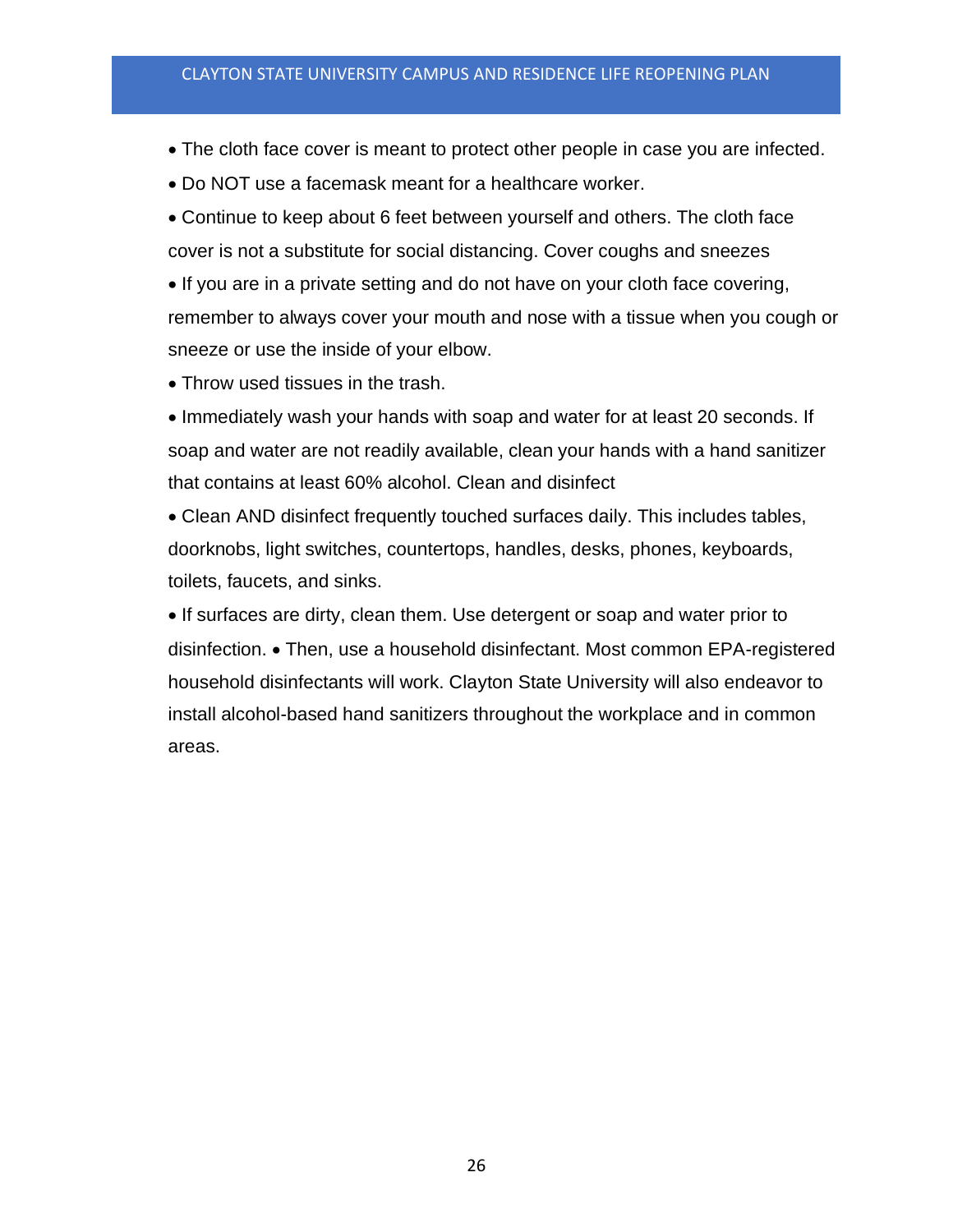#### **Sick Students**

Students who test positive for COVID-19 or who have symptoms of COVID-19 should seek medical care and should leave campus immediately thereafter and return to their primary residence whenever possible. Students who test positive for Covid-19 or who receive a clinical diagnosis should report the positive test to their Resident Director (if a residential student) or the Dean of Students (if a non-residential student) as soon as possible. The Dean will then immediately notify the Director of Health Services of the infected student. The Director of Health Services will initiate the institutional plan for contact tracing and any further notifications required by the GDPH. The Director of Housing will work with facilities staff to disinfect the work area according to prescribed standards. The Dean of Students should notify the student of the required notifications to Health Services and Human Resources but are not to share the news of the identity of a Covid-19 diagnosis/test with anyone other than the campus point persons. Campus wide notifications of Covid-19 are not necessary as long as contact tracing is in place. The Director of Housing and Residence Life should notify the following individuals if they receive a notification of a student's diagnosis of Covid-19:

| Director of Health Services | <b>Polly Parks</b> |
|-----------------------------|--------------------|
| Dean of Students            | Jeff Jacobs        |

Students must remain off campus until they are able to meet the GDPH guidance for discontinuing isolation (see below).

• Where a student will isolate if returning home is not an option o If in an on-campus residence hall, the residence life director will work in tandem with the campus health center or local health care partner to determine what practices and procedures should be in place.

People with COVID-19 have had a wide range of symptoms reported – ranging from mild symptoms to severe illness. These symptoms may appear 2-14 days after exposure to the virus:

• Fever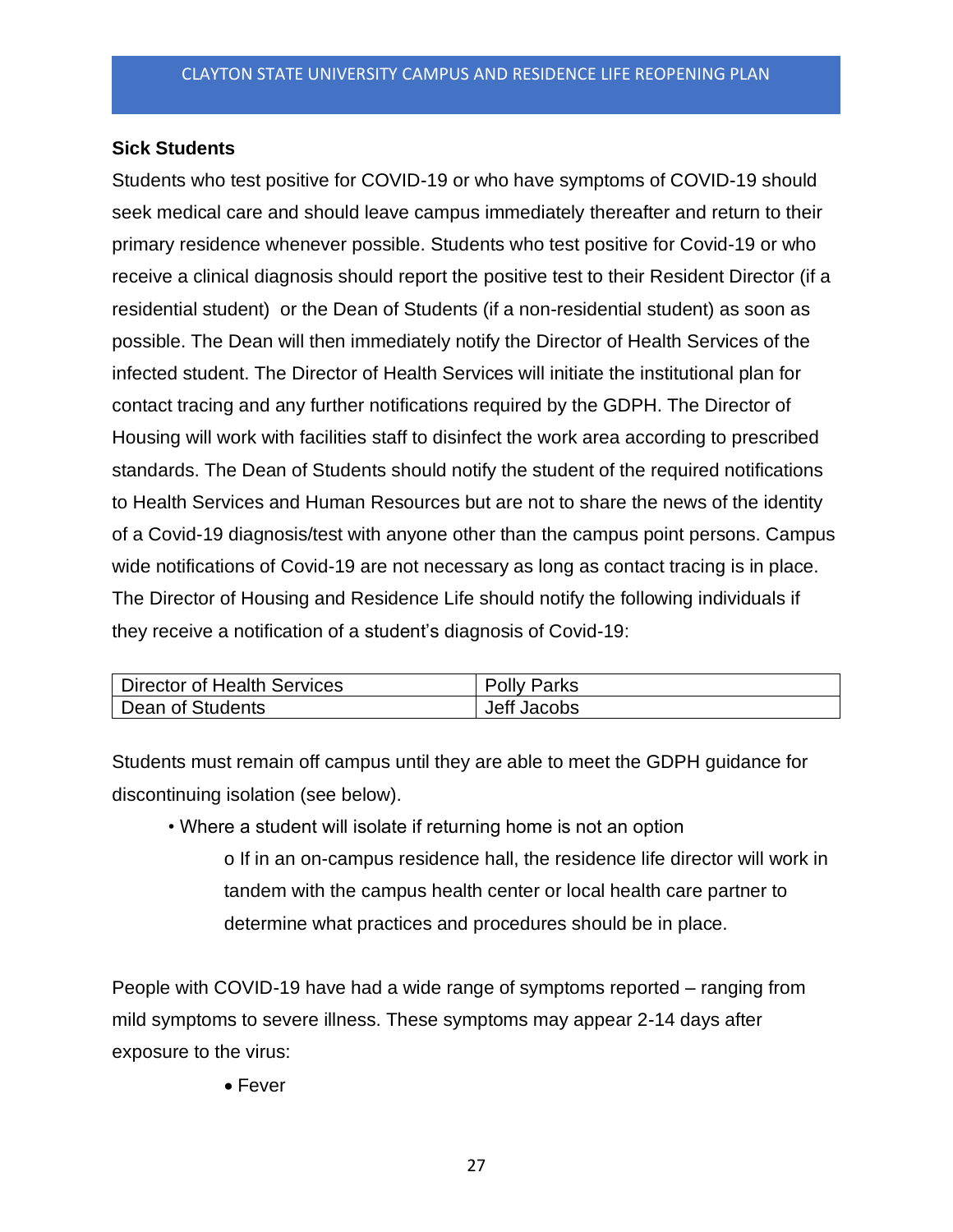- Cough
- Shortness of breath or difficulty breathing
- Chills
- Repeated shaking with chills
- Muscle pain
- Headache
- Sore throat
- New loss of taste or smell

Using the GDPH guidelines for discontinuing home isolation, the affected student may return to campus when they have met all three of the following criteria:

- No fever for at least 72 hours (three full days of no fever without the use of medicine that reduces fevers) AND
- Improved symptoms AND
- Symptoms must be gone at least seven days since symptoms first appeared

At-Risk Students Guidance Upon request, students who are at higher risk for severe

illness with COVID-19 should be given an opportunity to opt out of the residence halls.

Based on what is known to date, the GDPH identifies higher risk as:

- Older adults (65 or older)
- People of all ages with underlying medical conditions, including, but not limited

to:

- o Heart disease o Diabetes
- o Lung disease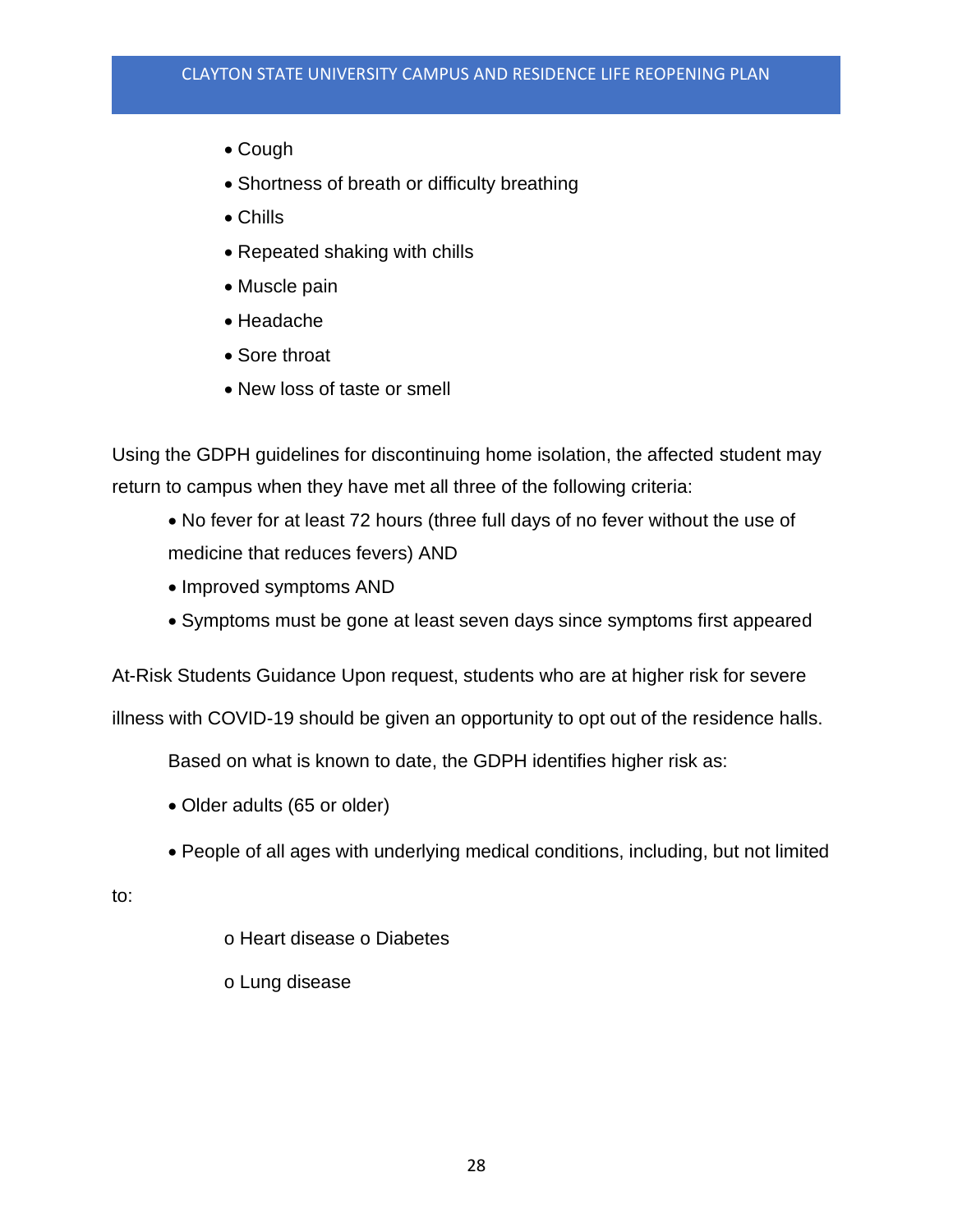Information regarding at-risk groups and their unique situations can be found on the

CDC website at https://www.cdc.gov/coronavirus/2019-ncov/need-extra-

precautions/people-athigher-risk.html.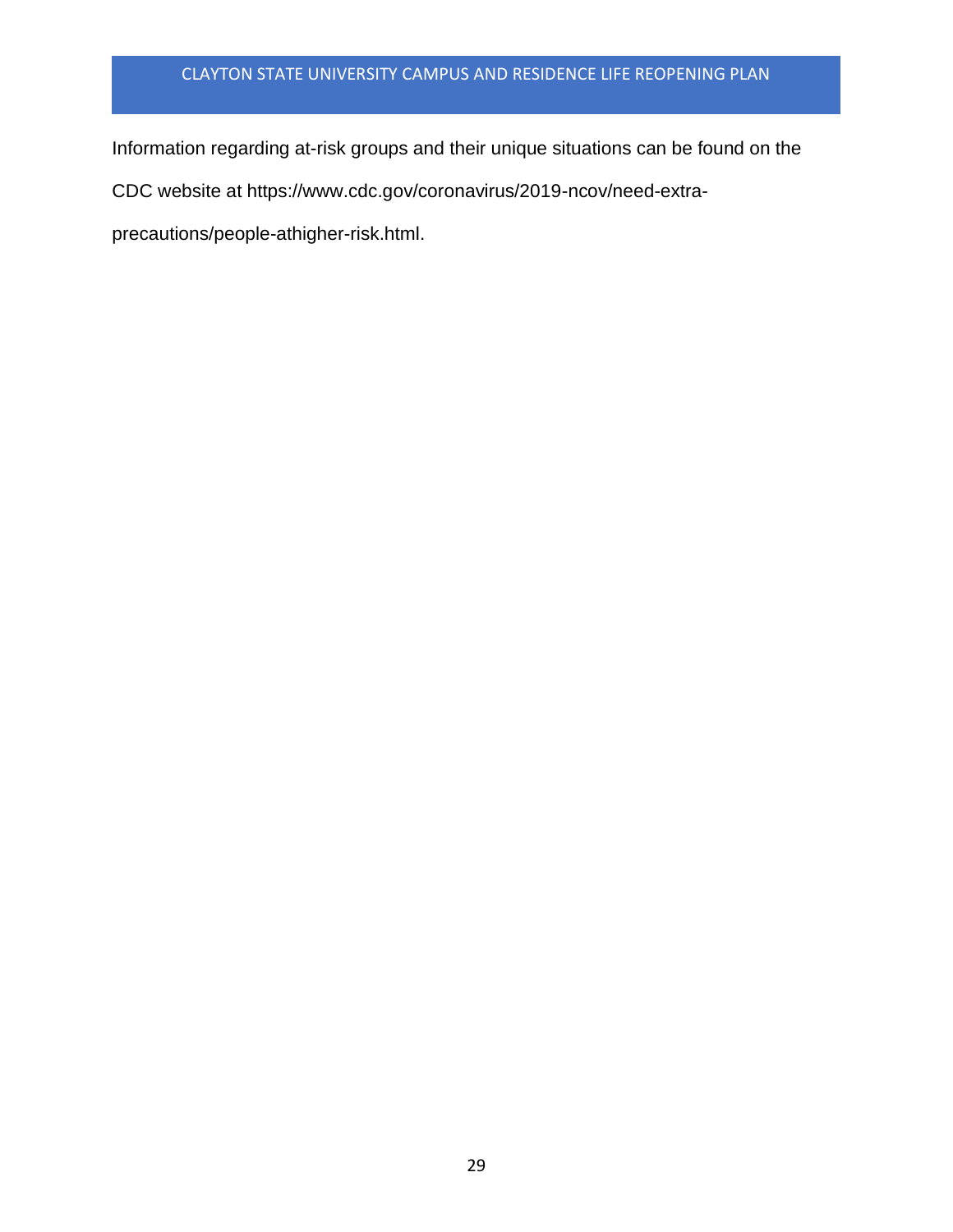#### **Social Distancing Guidelines**

Clayton State University will implement these social distancing guidelines to minimize the spread of the disease among the students. Students are requested to:

1. Avoid meeting people face-to-face. Employees are encouraged to use the telephone, online conferencing such as Microsoft Teams and Skype, e-mail or instant messaging to conduct business as much as possible, even when participants are in the same building. 2. If a face-to-face meeting is unavoidable, minimize the meeting time, choose a large meeting room and sit at least 6 feet from each other if possible; avoid person-to-person contact such as shaking hands.

3. Avoid any unnecessary travel and cancel or postpone nonessential meetings, gatherings, workshops and training sessions.

4. Do not congregate in common rooms or other areas where people socialize.

5. Students should not use other student's phone, desks, computers, or other tools and equipment.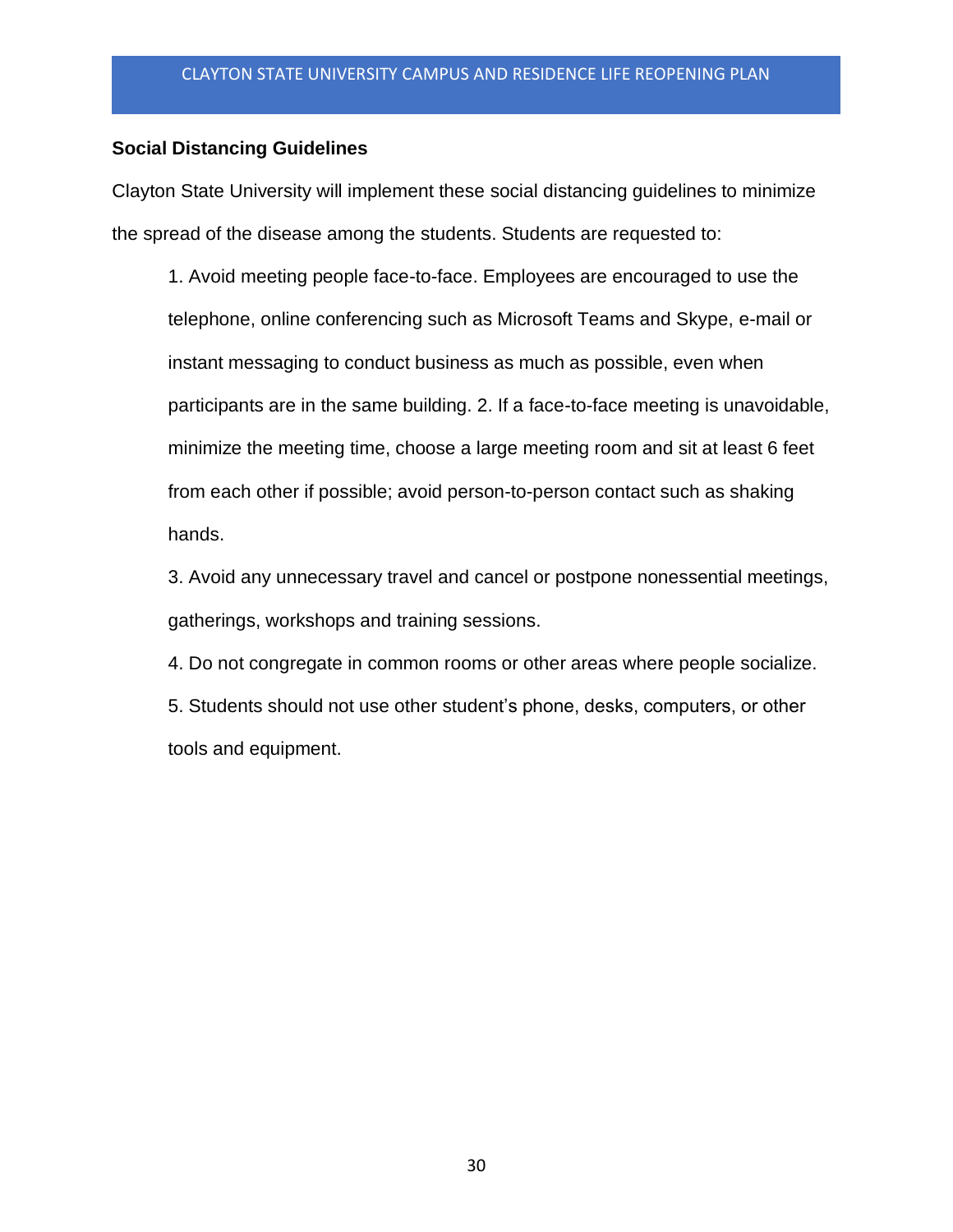## **Mitigation and Monitoring Practices**

#### **Testing**

Currently, Clayton State University does not have access to rapid testing on-site. Clayton State will partner with the local Georgia Department of Public Health to administer tests if needed. No additional resources will be needed to provide referrals for testing. When and if Clayton State University Health Services gains the ability to perform rapid testing, this plan may be amended to include rapid testing of employees and students.

#### **Screening**

To help protect the public against the spread of Covid-19 and to follow the guidance of the CDC and the Georgia Department of Public Health, Clayton State strongly recommends that all students perform a daily symptom assessment each day and assess students at least once a week by following these steps:

COVID-19 Screening:

What to Do

• Screen those who enter your space such as:

o All student should perform self-assessment each day before class. o Staff should assess students at least once a week. o All visitors to residence halls should be assess prior to entering department.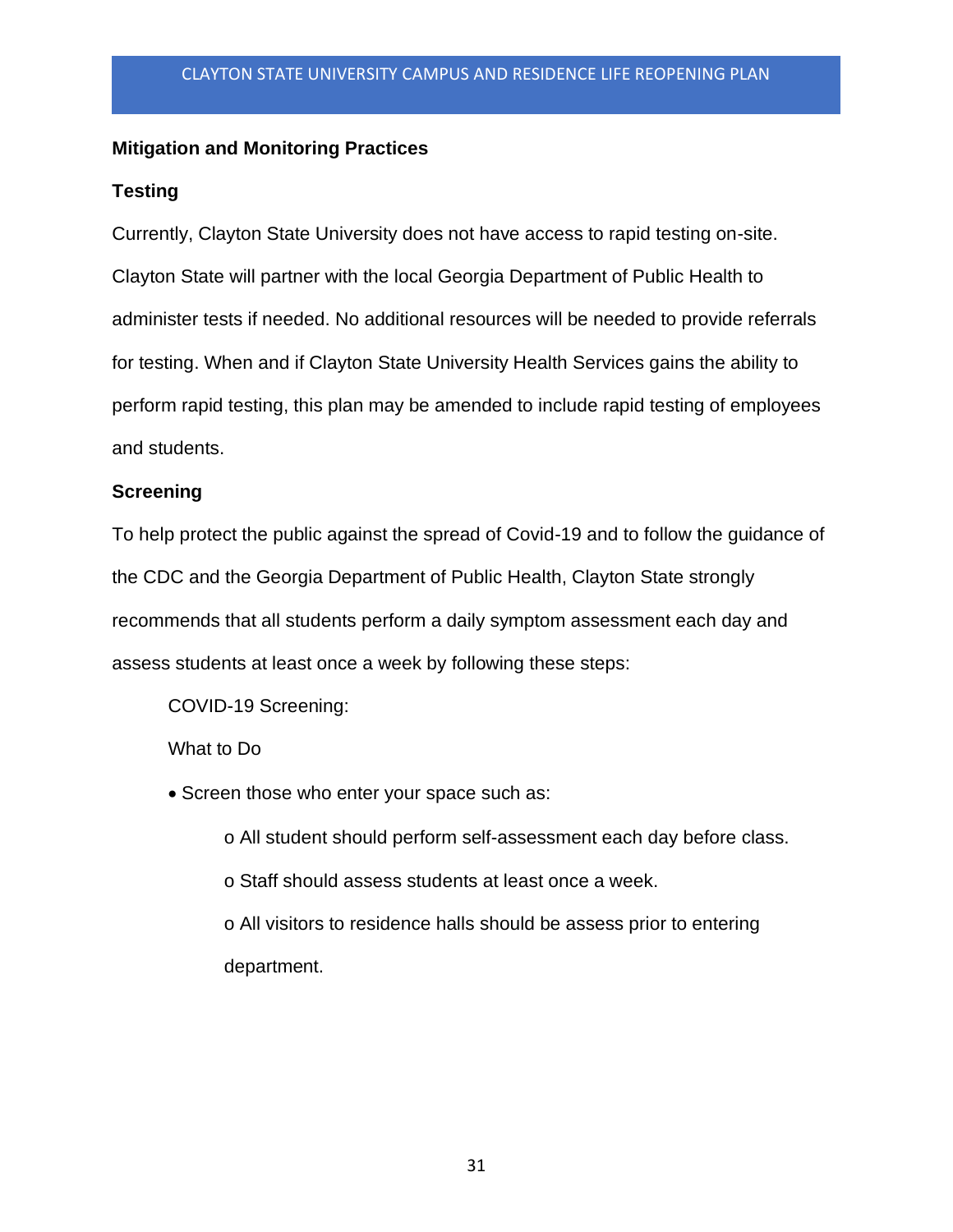Ask these questions or encourage students and visitors to self-assess:

• Since your last day of class, or last visit here, have you had any of these

symptoms?

- o Cough
- o Shortness of breath or difficulty breathing
- o Or at least two of these symptoms
- o Fever
- o Chills
- o Repeated shaking with chills
- o Muscle pain
- o Headache
- o Sore throat
- o New loss of taste or smell

If the answer is YES to any of these questions, consult Enhanced Workplace Safety Policy right away.

Further guidance is forthcoming. Contact tracing is an important part of an overall comprehensive approach. Additional guidance related to campus planning for contact tracing and any necessary training will be given in the future. Isolation Employees who test positive or receive a clinical diagnosis for Covid-19 should leave campus immediately and not return to campus until they are able to meet GDPH guidance for discontinuing isolation.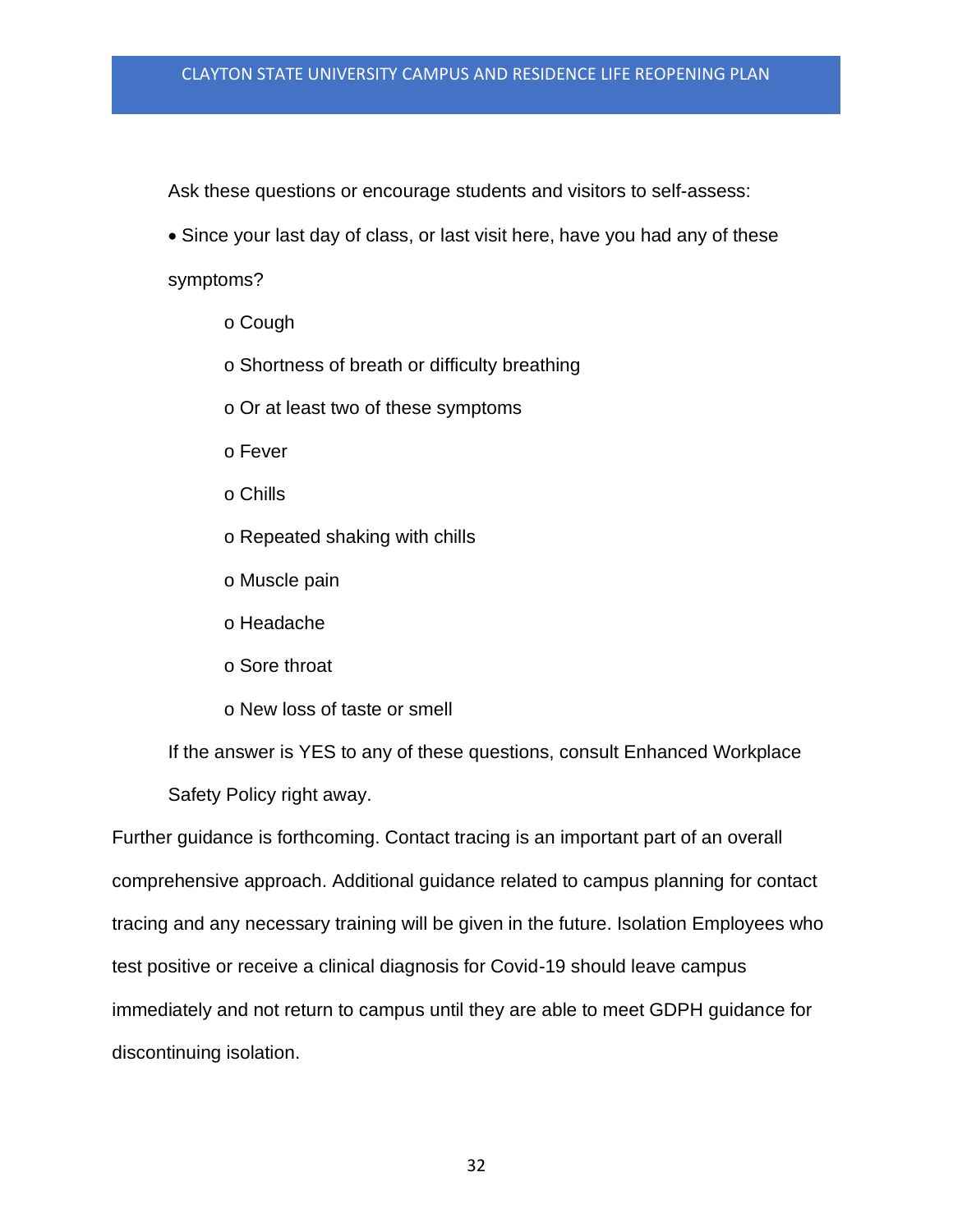#### **Recommendations**

The decision to discontinue isolation should be made in the context of local circumstances. 1. Time-since-illness-onset and time-since-recovery strategy: Persons with COVID-19 who have symptoms and were directed to care for themselves at home may discontinue isolation under the following conditions:

• At least 3 days (72 hours) have passed since recovery defined as resolution of fever without the use of fever-reducing medications; AND

• Improvement in symptoms (e.g., cough, shortness of breath etc.); AND,

• At least 10 days have passed since symptoms first appeared. 2. Persons with laboratory-confirmed COVID-19 who have not had any symptoms may discontinue isolation when:

• At least 10 days have passed since the date of their first positive COVID-19 diagnostic test and have had no subsequent illness provided they remain asymptomatic.

o For 3 days following discontinuation of isolation, these persons should continue to limit contact (stay 6 feet away from others) and limit potential of dispersal of respiratory secretions by wearing a covering for their nose and mouth whenever they are in settings where other persons are present.

o In community settings, this covering may be a barrier mask, such as a bandana, scarf, or cloth mask.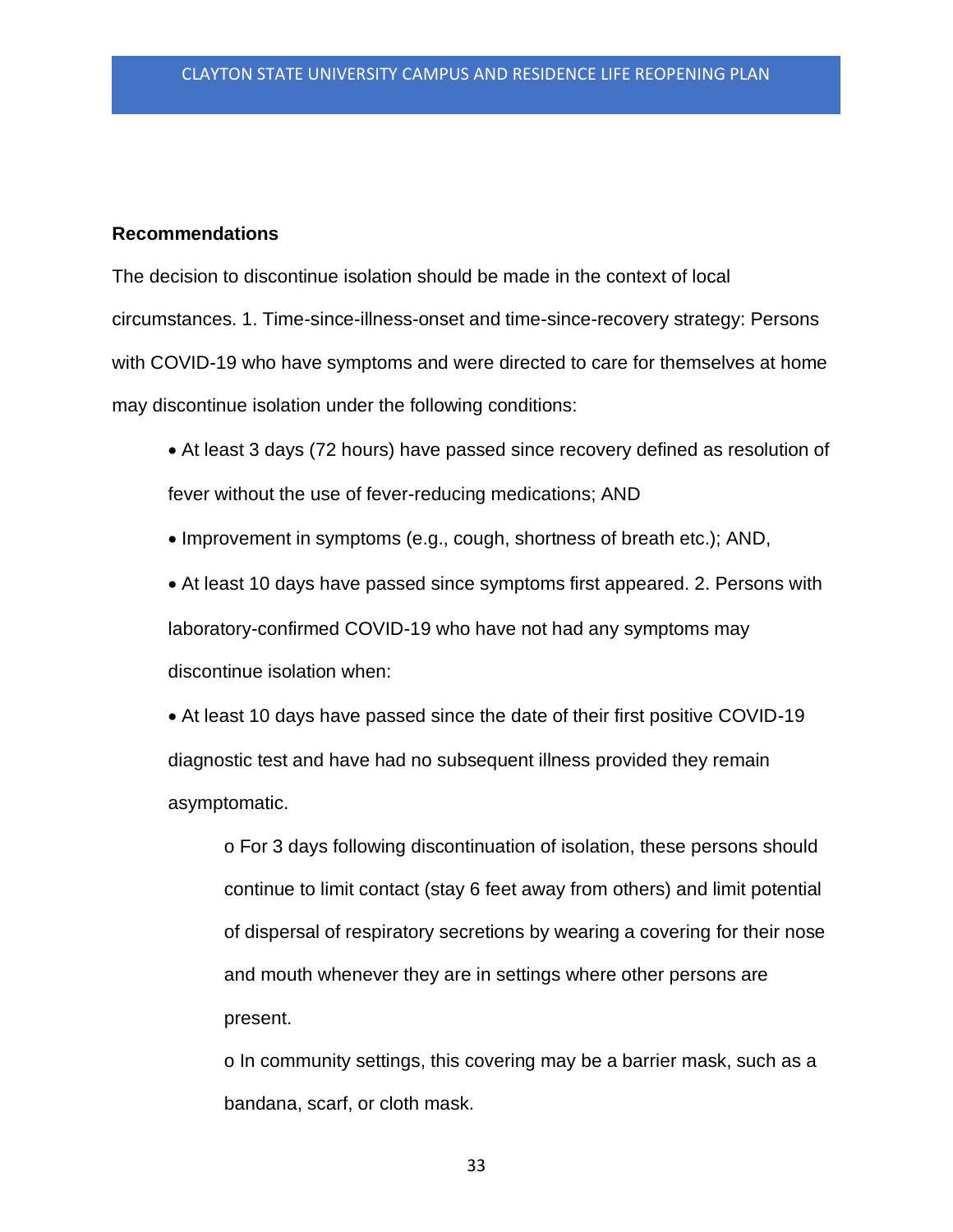o The use of medical masks or respirator masks is not recommended.

Individuals with suspected COVID-19 who have stayed home (home isolated) can stop home isolation under the following conditions:

• You can leave home isolation after these three things have happened:

o You have had no fever for at least 72 hours (that is three full days of no fever without the use medicine that reduces fevers); AND o You have had improvement of symptoms (for example, when your cough or shortness of breath have improved); AND

o At least ten days have passed since your symptoms first appeared. If you have fever with symptoms (i.e. cough, shortness of breath or other symptoms) but have not been exposed to someone with COVID-19 and have not tested positive for COVID-19, you should stay home away from others until 72 hours after the fever is gone and symptoms get better.

For more information, visit: [https://www.cdc.gov/coronavirus/2019-ncov/if-you-are](about:blank)[sick/steps-when-sick.html](about:blank)

## **Notifications**

Residential students who test positive for Covid-19 or who receive a clinical diagnosis should report the positive test to their Resident Director as soon as possible. Nonresidential students who test positive for Covid-19 or who receive a clinical diagnosis should report the positive test to the Dean of Students as soon as possible. The Resident Director and Dean will then immediately notify the Director of Health Services. The Director of Health Services will initiate the institutional plan for contact tracing and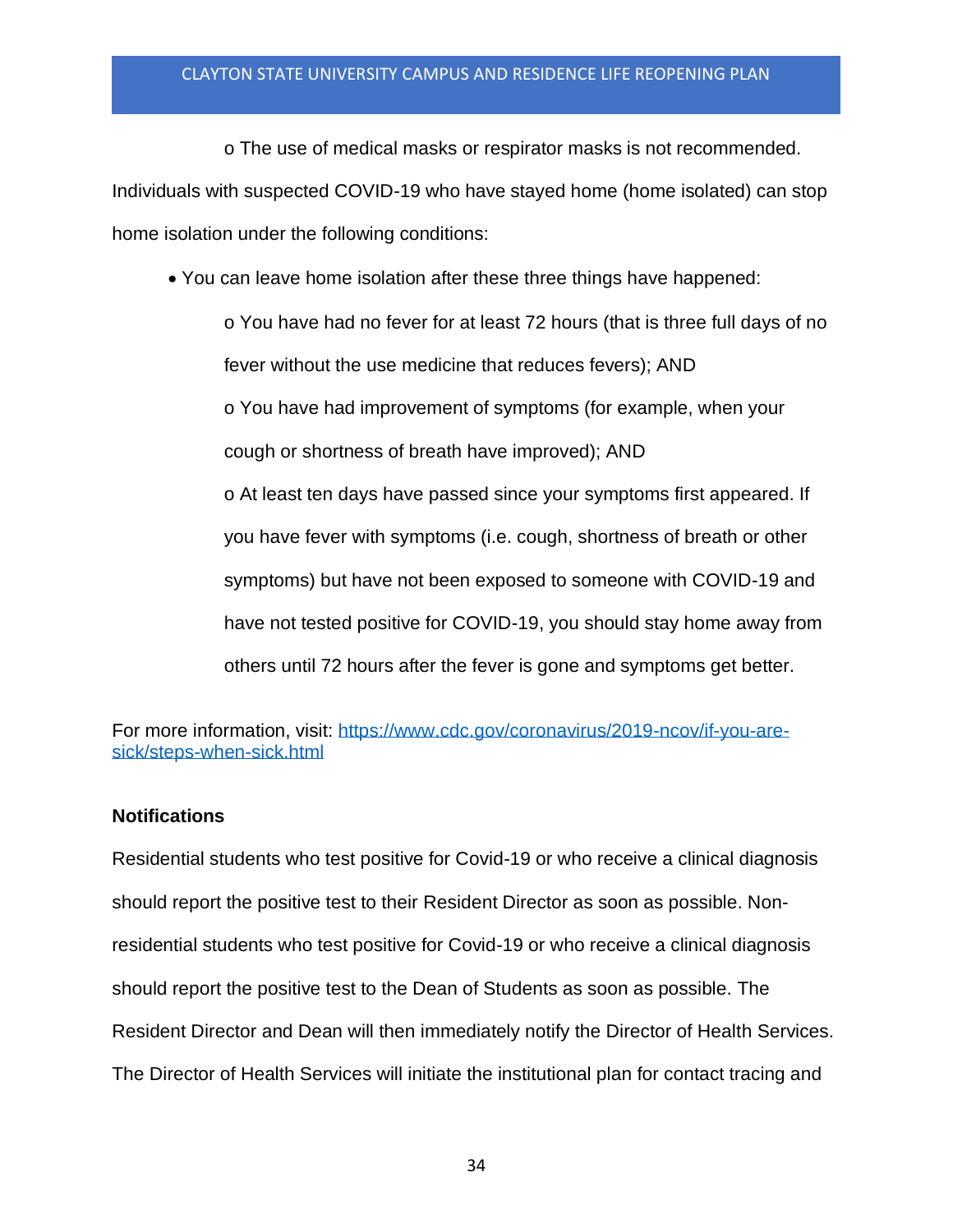any further notifications required by the GDPH. The Director of Housing and Residence Life will work with facilities to disinfect the work area according to prescribed standards. Staff are not to share the identity of a Covid-19 diagnosis/test with anyone other than the campus point persons. Campus wide notifications of Covid-19 are not necessary as long as contact tracing is in place.

#### **Cleaning/Sanitation Practices**

USG distributed guidance on March 25, 2020 for custodial operations. That guidance is still in place and should be followed. The guidance is based on industry recommendations and is notated below. Environmental Cleaning and Disinfection Recommendations Interim Recommendations for US Community Facilities Coronavirus Disease 2019 Bullets taken from https://www.cdc.gov/coronavirus/2019 ncov/community/organizations/cleaning-disinfection.html

#### **Background**

Based on what is currently known about the virus, spread from person-to-person happens most frequently among close contacts (within about 6 feet). This type of transmission occurs via respiratory droplets. Transmission of novel coronavirus to persons from surfaces contaminated with the virus has not been documented. Timing and location of cleaning and disinfection of surfaces at a school, daycare center, office, or other facility

• It is recommended to close off areas used by the ill persons and wait as long as practical before beginning cleaning and disinfection.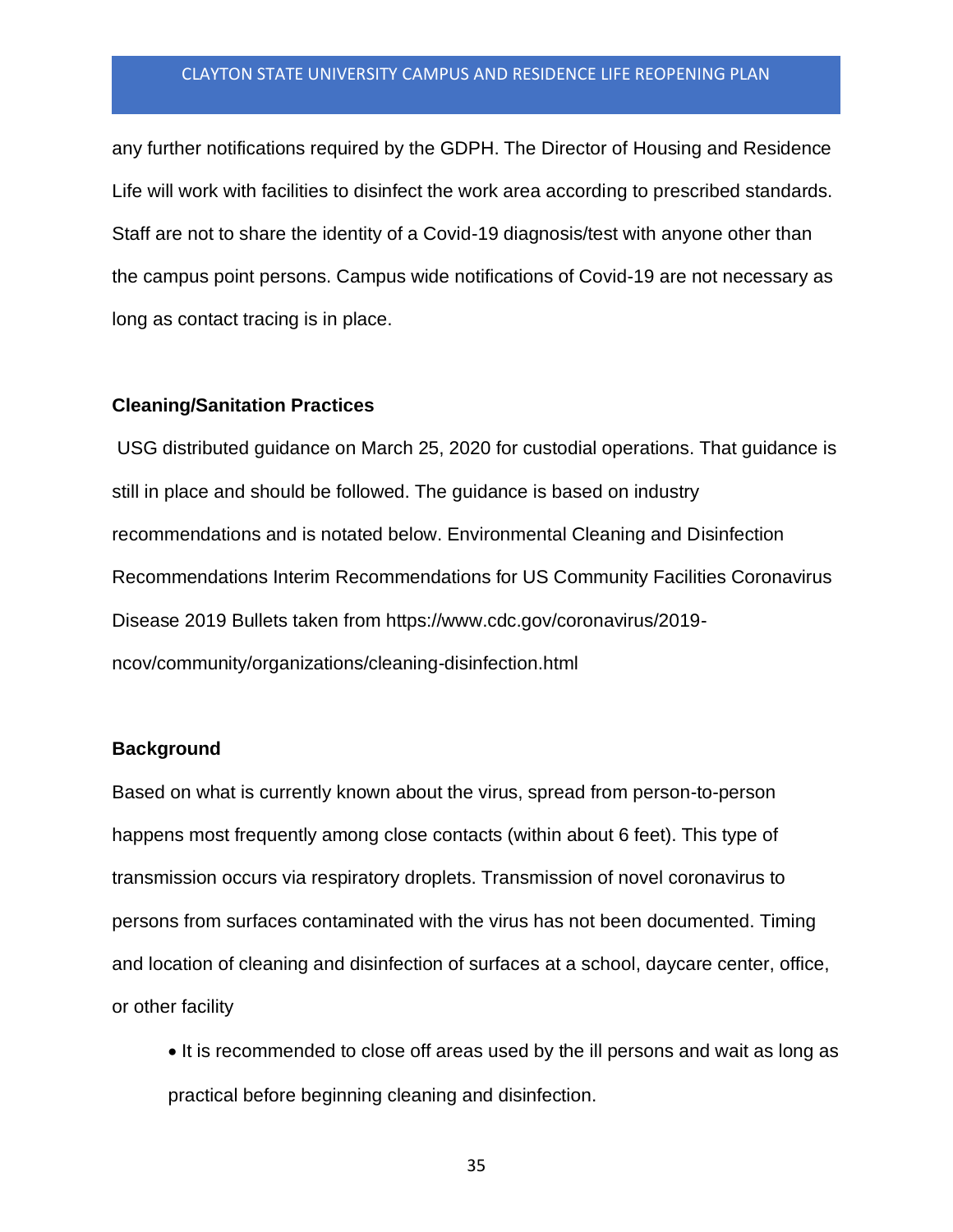• Open outside doors and windows to increase air circulation in the area. If possible, wait up to 24 hours before beginning cleaning and disinfection.

• Cleaning staff should clean and disinfect all areas (e.g., offices, bathrooms, and common areas) used by the ill persons, focusing especially on frequently touched surfaces.

• In areas where ill persons have visited or used, continue routine cleaning and disinfection as in this guidance.

• Bathrooms should be closed to anyone other than the cleaners during cleaning, so the major transmission vector, respiratory droplets, will be eliminated. How to Clean and Disinfect Surfaces The following guidelines are recommended for cleaning and disinfecting surfaces.

• If surfaces are dirty, they should be cleaned using a detergent or soap and water prior to disinfection.

• For disinfection, diluted household bleach solutions, alcohol solutions with at least 70% alcohol, and most common EPA-registered household disinfectants should be effective.

• Diluted household bleach solutions can be used if appropriate for the surface. Follow manufacturer's instructions for application and proper ventilation. Check to ensure the product is not past its expiration date.

• Never mix household bleach with ammonia or any other cleanser. Unexpired household bleach will be effective against coronaviruses when properly diluted.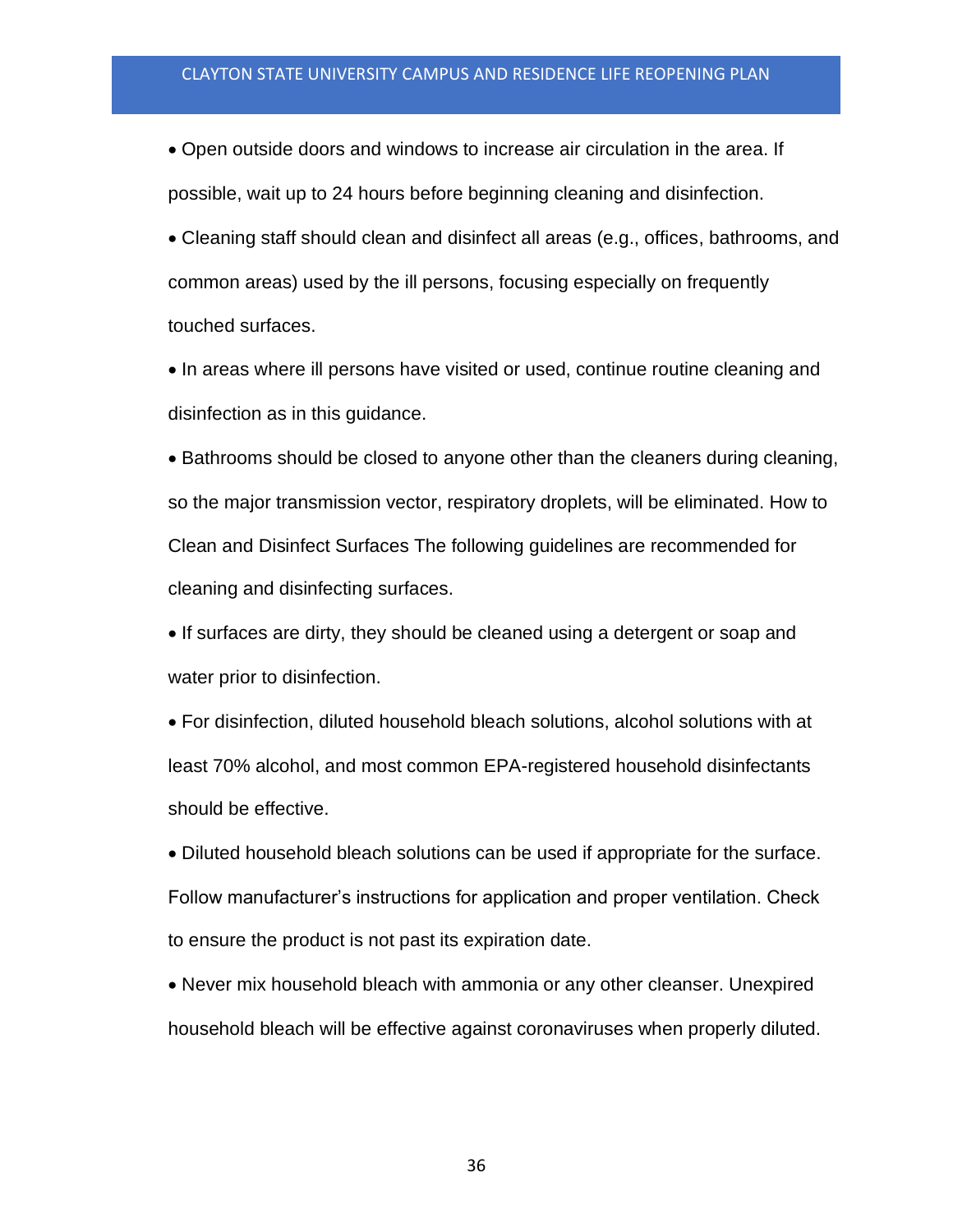## **Personal Protective Equipment (PPE) and Hand Hygiene**

The following guidelines are recommended for cleaning and disinfecting surfaces.

• Cleaning staff should wear disposable gloves and gowns for all tasks in the cleaning process, including handling trash (Note 1).

• Gloves and gowns should be compatible with the disinfectant products being

used.

• Additional PPE might be required based on the cleaning/disinfectant products being used and whether there is a risk of splash.

• Gloves and gowns should be removed carefully to avoid contamination of the wearer and the surrounding area. Be sure to clean hands after removing gloves.

• Gloves should be removed after cleaning a room or area occupied by ill persons. Clean hands immediately after gloves are removed.

• Cleaning staff should immediately report breaches in PPE (e.g., tear in gloves) or any potential exposures to their supervisor.

• Cleaning staff and others should clean hands often, including immediately after removing gloves and after contact with an ill person, by washing hands with soap and water for 20 seconds. If soap and water are not available and hands are not visibly dirty, an alcohol-based hand sanitizer that contains 60%-95% alcohol may be used. However, if hands are visibly dirty, always wash hands with soap and water.

• Follow normal preventive actions while at work and home, including cleaning hands and avoiding touching eyes, nose, or mouth with unwashed hands.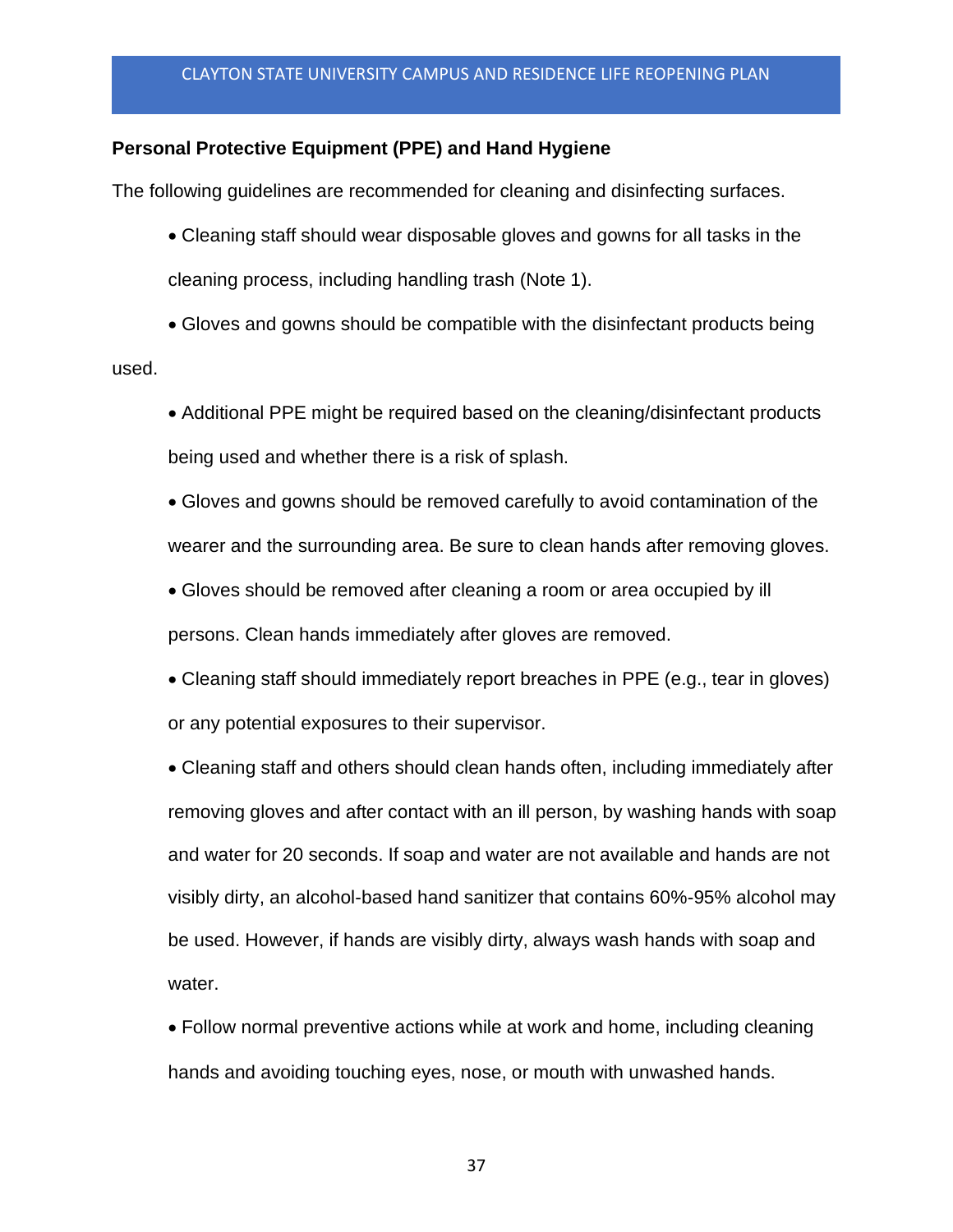o Additional key times to clean hands include:

- **After blowing one's nose, coughing, or sneezing**
- \* After using the restroom
- \* Before eating or preparing food
- After contact with animals or pets

\* Before and after providing routine care for another person who needs assistance (e.g., a child) Lastly and most importantly, new products claiming COVID 19 compliance should be vetted https://www.americanchemistry.com/Novel-Coronavirus- Fighting-Products-List.pdf

Note 1: PPE should be appropriate for the method and chemicals being used for cleaning. For example, if the space has been closed and unoccupied for at least 24 hours, in consultation with medical staff/local medical advisors, consider allowing cleaning staff to enter using gloves and processes used in BPP cleanup. Gowns are in short supply nationally and may be better allocated to staff using misters/active sprayers for disinfecting - more to protect the workers' clothes from the chemicals than from the virus. Many entities are waiting for more than the minimum 24 hours before entering, often 3 days, as over a weekend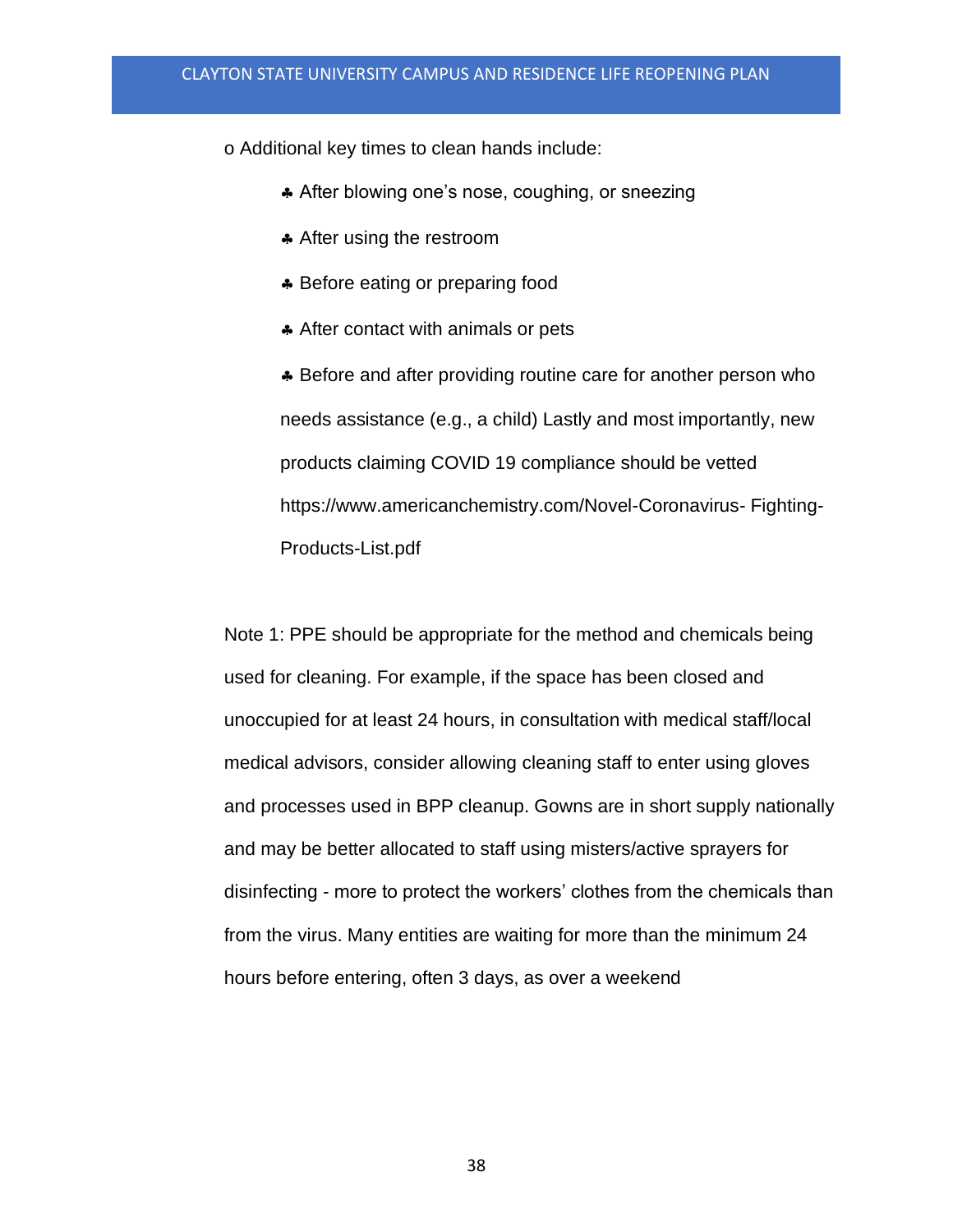#### **Campus Health Safety Initiatives COVID-19 Mandatory Campus Training** –

Skillsoft, the university's learning platform, every student will be required to take the Compliance Short: Coronaviruses and COVID-19 module. In this module, they will learn what Covid-19 is, who is at the highest risk of contracting it, how it's transmitted, signs and symptoms, and precautions you should take to prevent and treat it.

## **Enforcement of Policies, Practices, and Guidelines**

The enforcement of these policies, practices, and guidelines will require the effort of all campus community members. Violations of these polices, practices, and guidelines could lead to disciplinary actions up to and including suspension. These policies, practices, and guidelines have been updated and created to address these recent, highly disruptive changes brought on by Covid-19. Not every question has been answered, nor every situation anticipated. Please apply them with equal measures of common sense and compassion, consulting with institutional leadership as needed.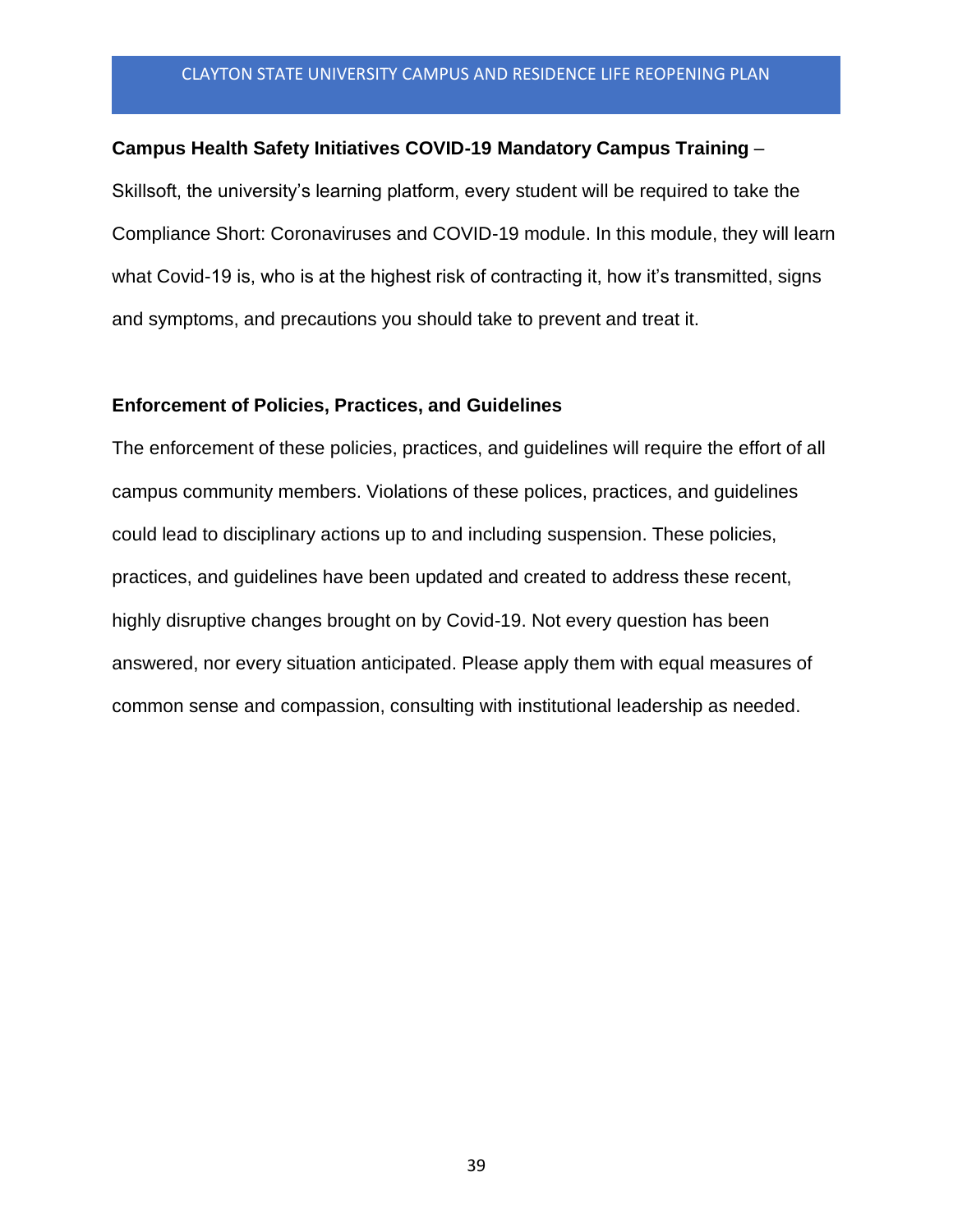## **Communication Appendix**

Policy Changes for Students Communication

This will need to go out to students over the summer to temper their expectations for on campus engagement.

Greetings Students,

As you return to campus after an unprecedented physical absence from school you will have to keep in mind that things have changed and will continue to change. How you, eat, meet, live, learn, study, and play will all be different this Fall as we observe social distancing. Student organization meetings will have to take place mostly online. You will have limited access to the Student Activity Center and visitors to residence halls will be limited to current Clayton State students. There will be new norms about wearing masks to keep each other safe and new norms about how you operate in the classrooms and the library.

Please share your thoughts with us about how you feel about these changes and how we can work better together to keep everyone safe.

Sincerely,

Shakeer Abdullah Vice President of Student Affairs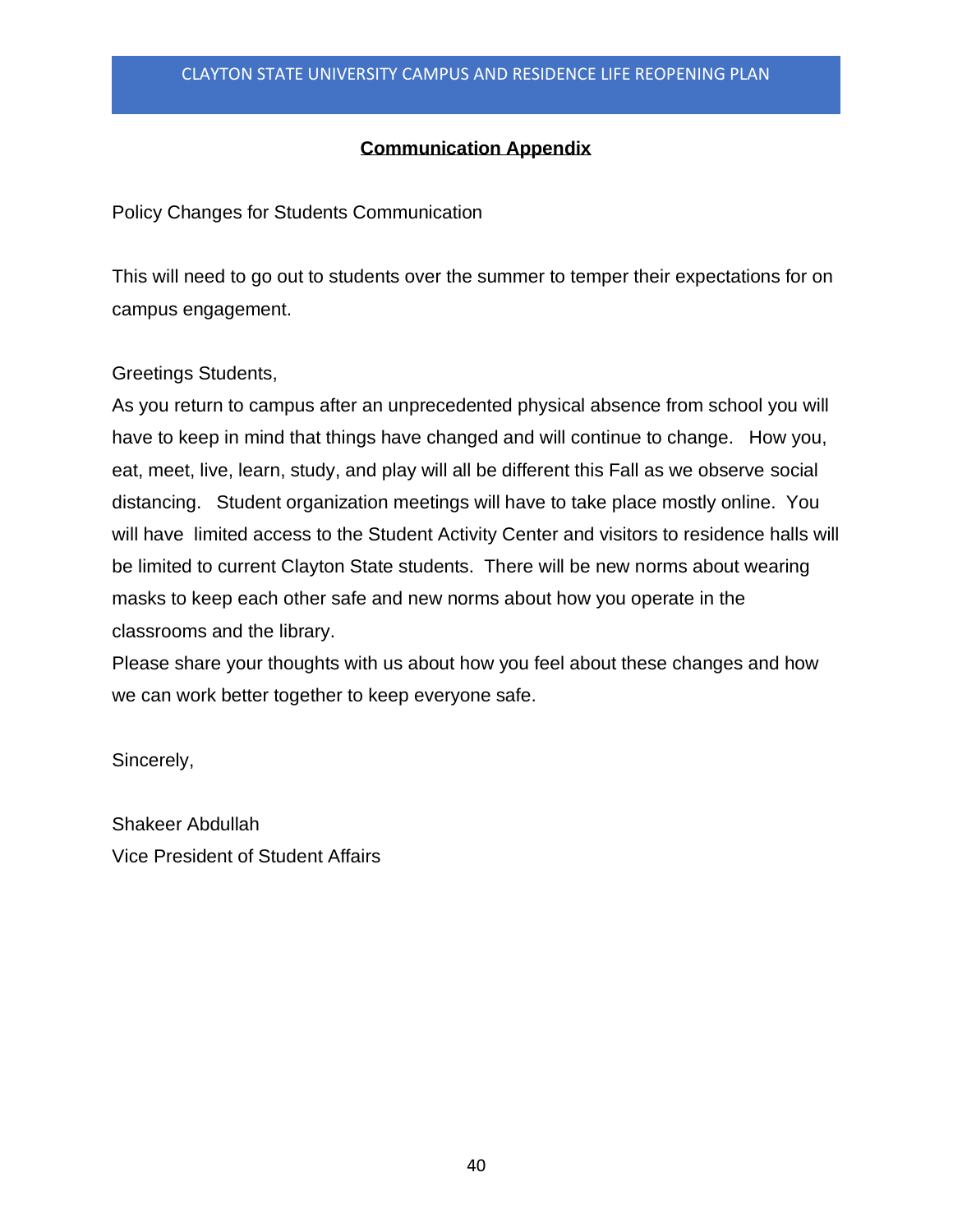## Communication

Initial Message from President/Campus Leadership/Human Resources

Greetings Colleagues,

Clayton State is committed to providing a safe and healthy workplace for all of our faculty and staff. To ensure a safe return to campus, we have developed the following Enhanced Workplace Safety Policy that all employees are required to follow. Our goal is to lessen the potential for transmission of COVID-19 in our workplace and community. That effort requires full cooperation from our faculty and staff. You are our most important assets. Keeping you safe is a top priority as you all return to work at Clayton State. Our COVID-19 Workplace and Health Safety Plan follows Centers for Disease Control and Prevention (CDC) and Georgia Department of Public Health (GDPH) guidelines.

Our comprehensive plan addresses the following areas:

- Equipment and personal protection equipment (PPE) necessary for a safe return to campus
- General workplace sanitation guidelines
- Personal hygiene guidelines
- Social distancing guidelines
- Sick employee guidance
- Available trainings to be provided
- Staggered return to work schedule for business units
- Other guidelines for implementation of plan

This comprehensive plan and the associated policies will be shared with you by Human Resources and are also located on the campus Coronavirus Information Page for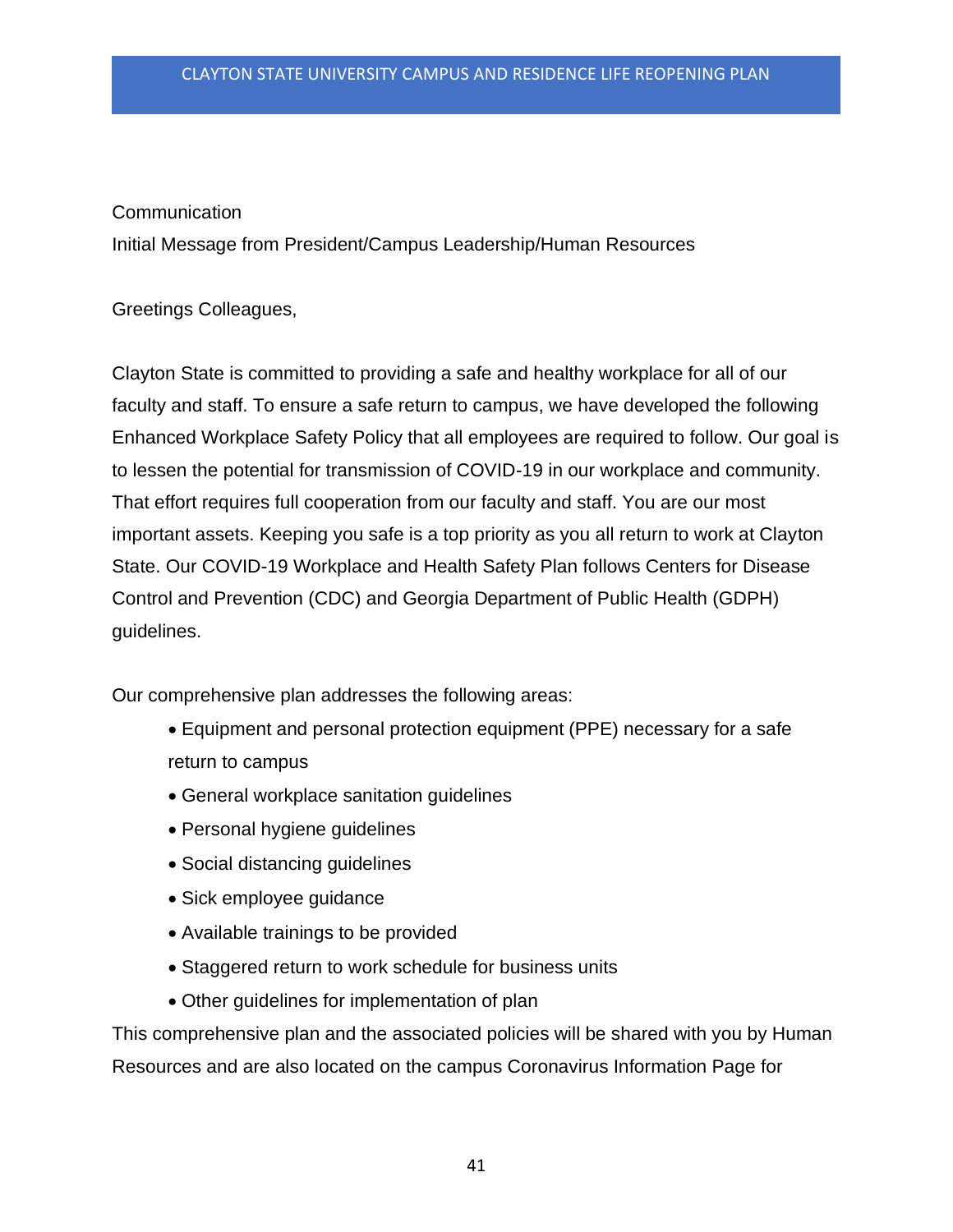employees. Thank you for all of the hard work you have done during these unprecedented times, and I look forward to seeing you all safely back on campus soon!

Sincerely, Dr. Thomas Hynes, President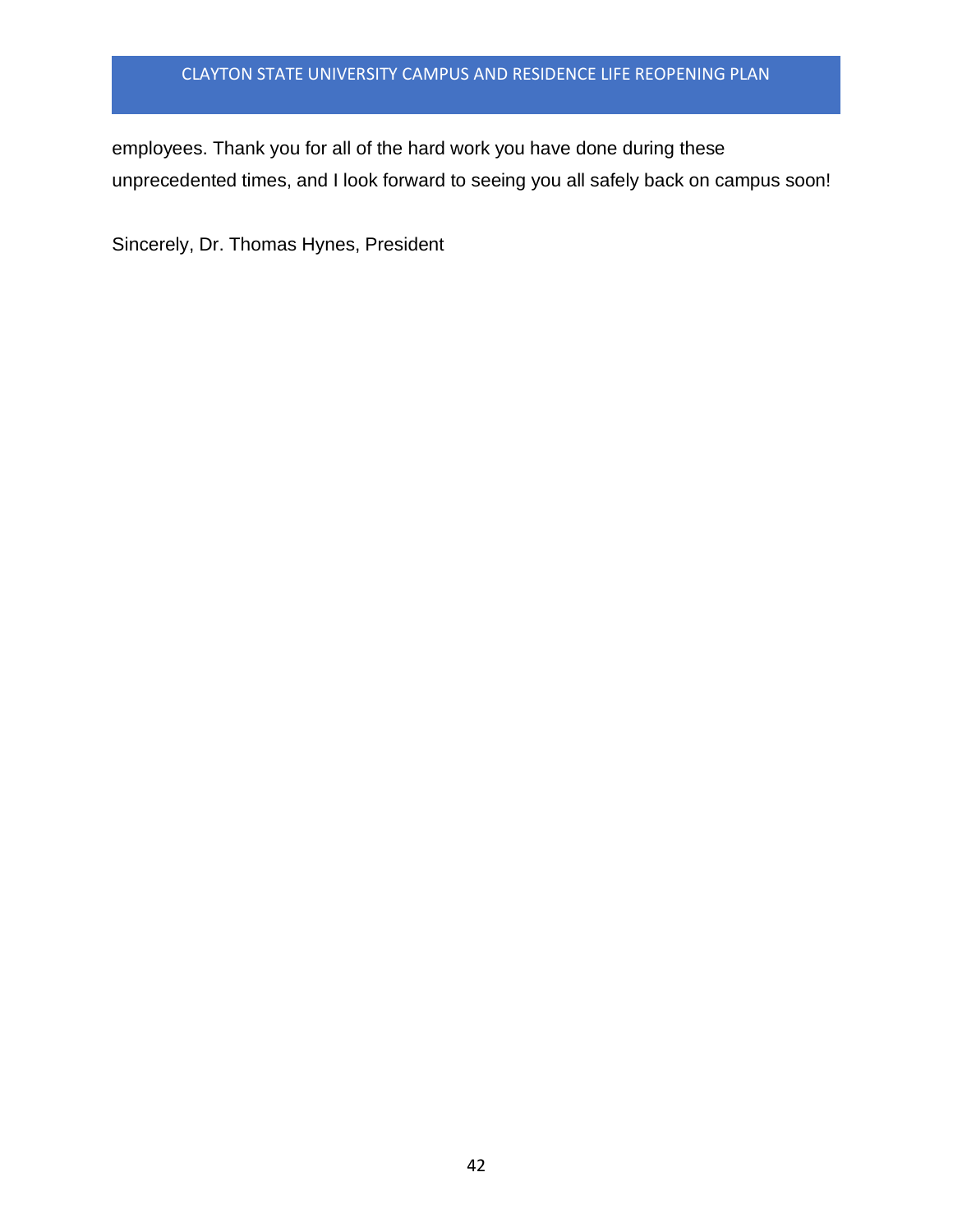Communication #2 Memo:

Enhanced Workplace Safety Policy & Communicable Disease Policy Date: (Insert Current Date) To: All Faculty and Staff From: Human Resources In light of the COVID-19 pandemic, we are taking proactive steps to prepare for the return of our faculty and staff to campus. First and foremost, we want to maintain a safe workplace and encourage practices that protect the health of our employees, students, visitors, and our community at large. With this in mind, Clayton State University has adopted an Enhanced Workplace Safety Policy and Communicable Disease Policy to address required and recommended safety guidelines as our employees return to campus. In the policy, we ask all employees to cooperate in taking steps to reduce the transmission of communicable diseases in the workplace. Students are reminded of the following:

- Stay home when you are sick.
- Wash your hands frequently with warm, soapy water for at least 20 seconds.
- Cover your mouth with tissue whenever you sneeze or cough, and discard used tissues in the trash.
- Avoid people who are sick with respiratory symptoms.
- Clean frequently touched surfaces.

• Social distancing measures. Clayton State University will provide alcohol-based hand sanitizers throughout the workplace and in common areas. Disinfectant will also be provided to clean and disinfect frequently touched objects and surfaces such as telephones and keyboards.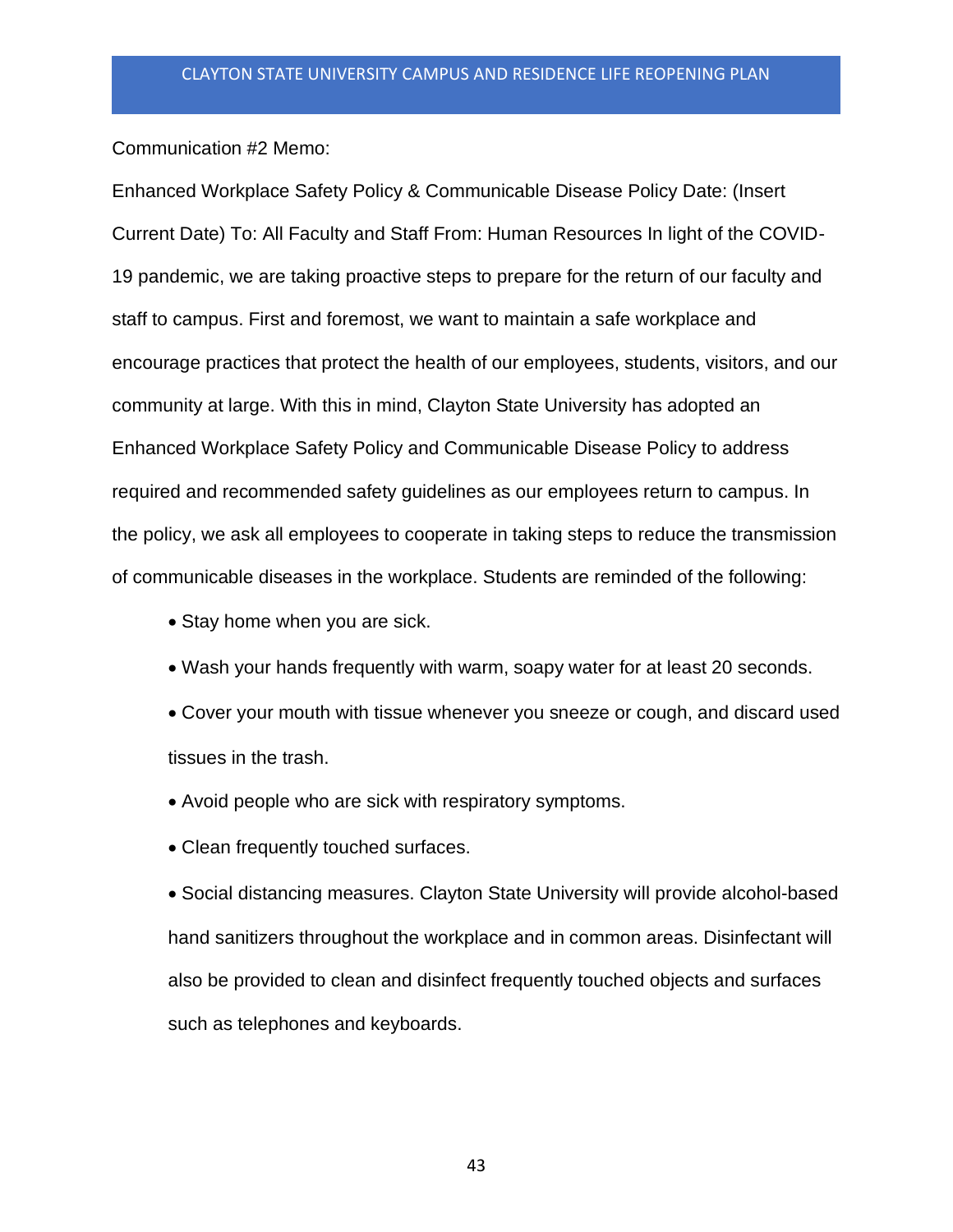Communication #3 Memo:

Handwashing Memo Date:

(Insert Current Date) To: All Faculty and Staff From: Human Resources Basic infection prevention measures are posted on our campus and instructional sites at all times. Employees are instructed to wash their hands for at least 20 seconds with soap and water frequently throughout the day, but especially at the beginning and end of their shift, prior to any mealtimes and after using the toilet. All visitors to campus should also be encouraged to wash their hands prior to or immediately upon entering a campus facility. If soap and water are not readily available, use a hand sanitizer that contains at least 60% alcohol. Cover all surfaces of your hands and rub them together until they feel dry. Clayton State University will provide alcohol-based hand sanitizers throughout the workplace and in common areas. Please contact Human Resources with any questions or concerns regarding this requirement. Sincerely, Human Resources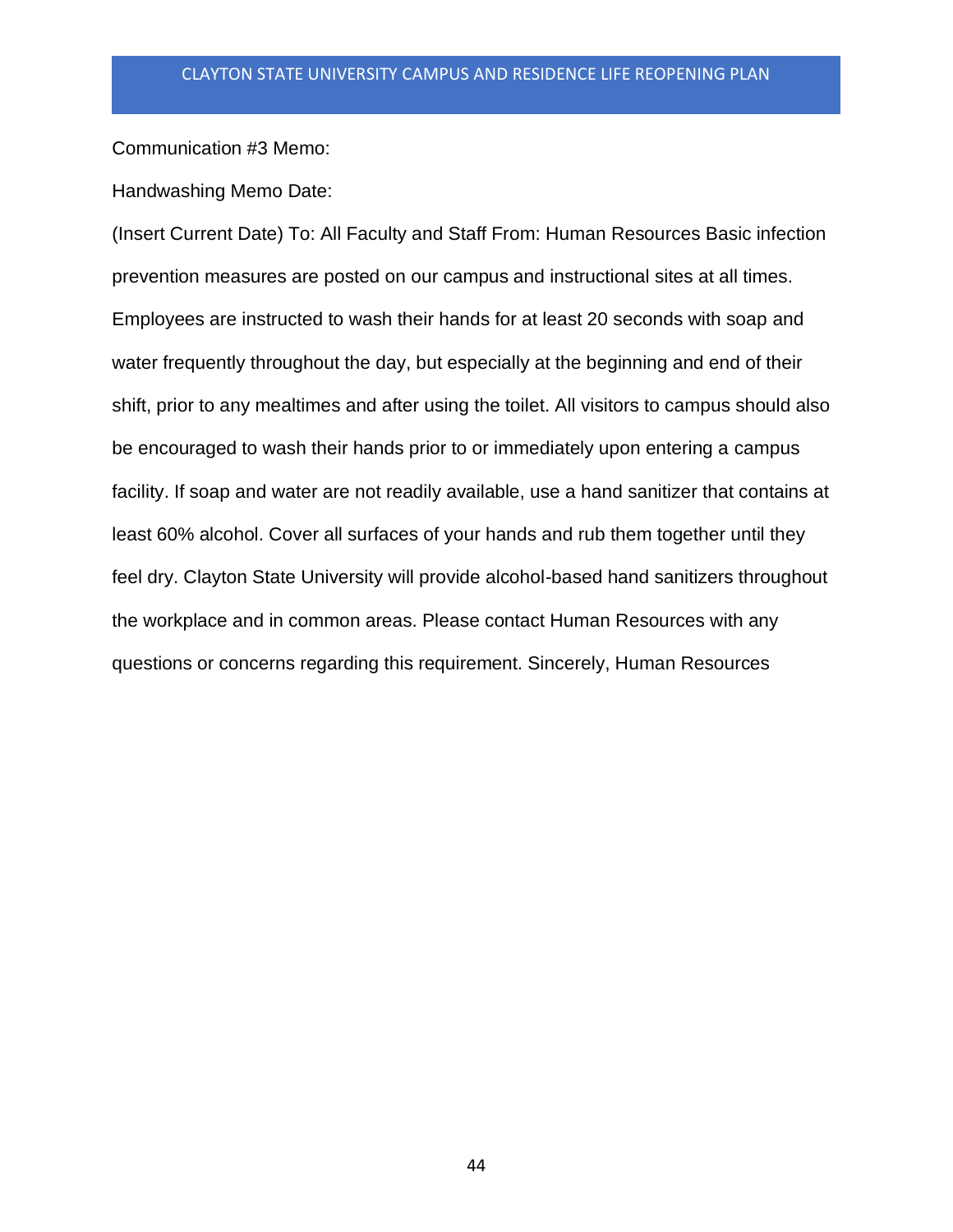Communication #4 Memo:

Respiratory Hygiene Memo Date: (Insert Current Date) To: All Faculty and Staff From: Human Resources Per the Enhanced Workplace Safety Policy, employees and visitors are asked to cover their mouth and nose with their sleeve or a tissue when coughing or sneezing, and to avoid touching their face, in particular their mouth, nose and eyes, with their hands. Please dispose of used tissues in the trash and wash or sanitize hands immediately afterward. The institution is also supporting this request by making trash receptacles available to all employees and visitors. The campus Coronavirus Information Page and informational posters around campus contain tips and instructions on respiratory hygiene. Please contact Human Resources with any questions or concerns regarding this requirement. Sincerely, Human Resources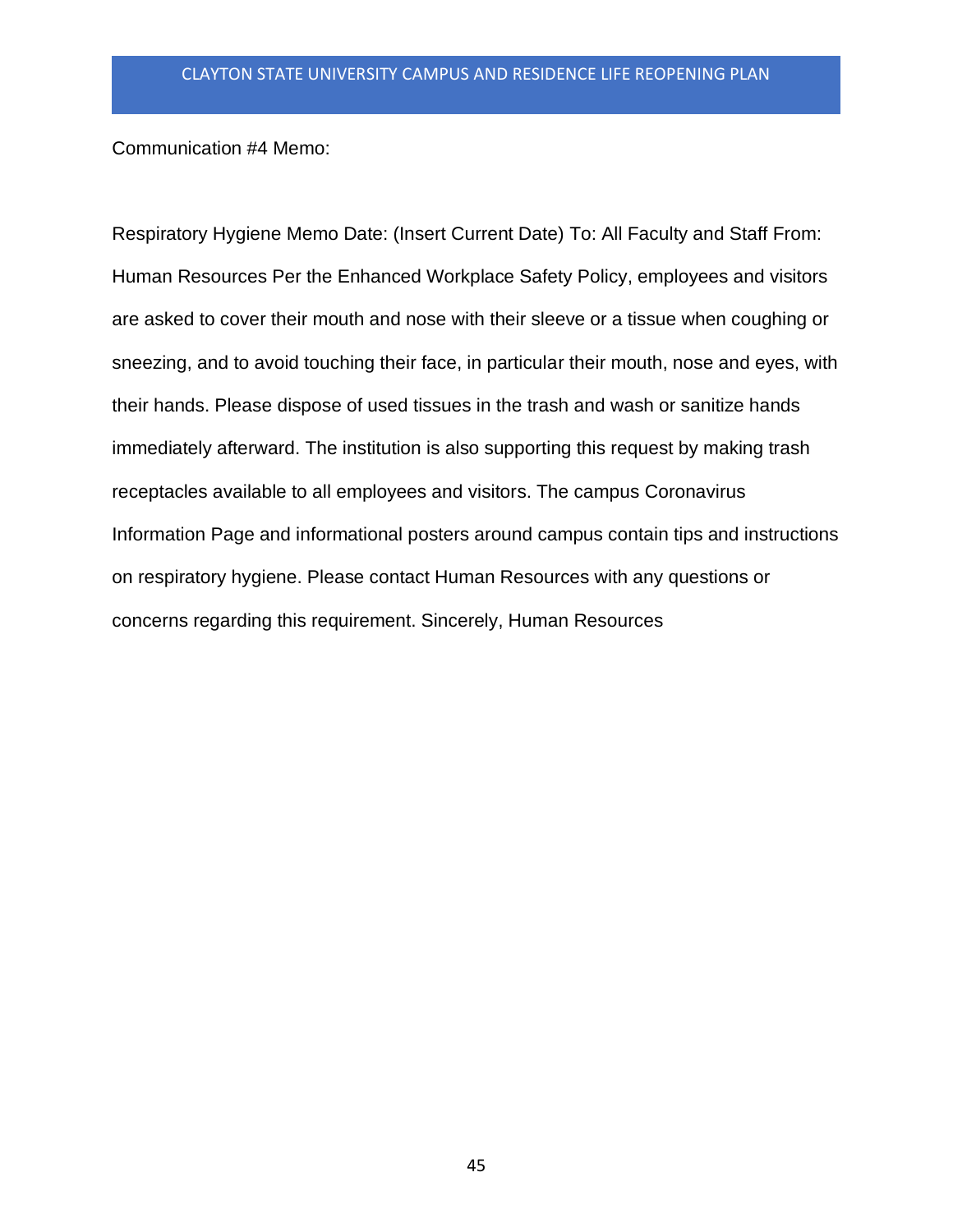Communication #5 Memo:

Social Distancing Memo Date: (Insert Current Date) To: All Faculty and Staff From: Human Resources Clayton State University is implementing the below social distancing guidelines effective immediately in an effort to minimize the spread of COVID-19 on our campus and in our community:

• Avoid meeting people face-to-face. Employees are encouraged to use the telephone, online conferencing such as Microsoft Teams, e-mail or instant messaging to conduct business as much as possible, even when participants are in the same building.

• If a face-to-face meeting is unavoidable, minimize the meeting time, choose a large meeting room and sit at least six feet from each other, if possible; avoid person-to-person contact such as shaking hands.

• Supervisors should make every effort to ensure that their employees are able to socially distance while at work in the most efficient manner to include altering office arrangements or staggering time in the office for employees so that social distancing is possible.

• Avoid any unnecessary travel and cancel or postpone nonessential meetings, gatherings, workshops and training sessions.

• Do not congregate in work rooms, pantries, copier rooms or other areas where people socialize.

• Employees should not use other employee's phone, desks, offices, computers, or other tools and equipment.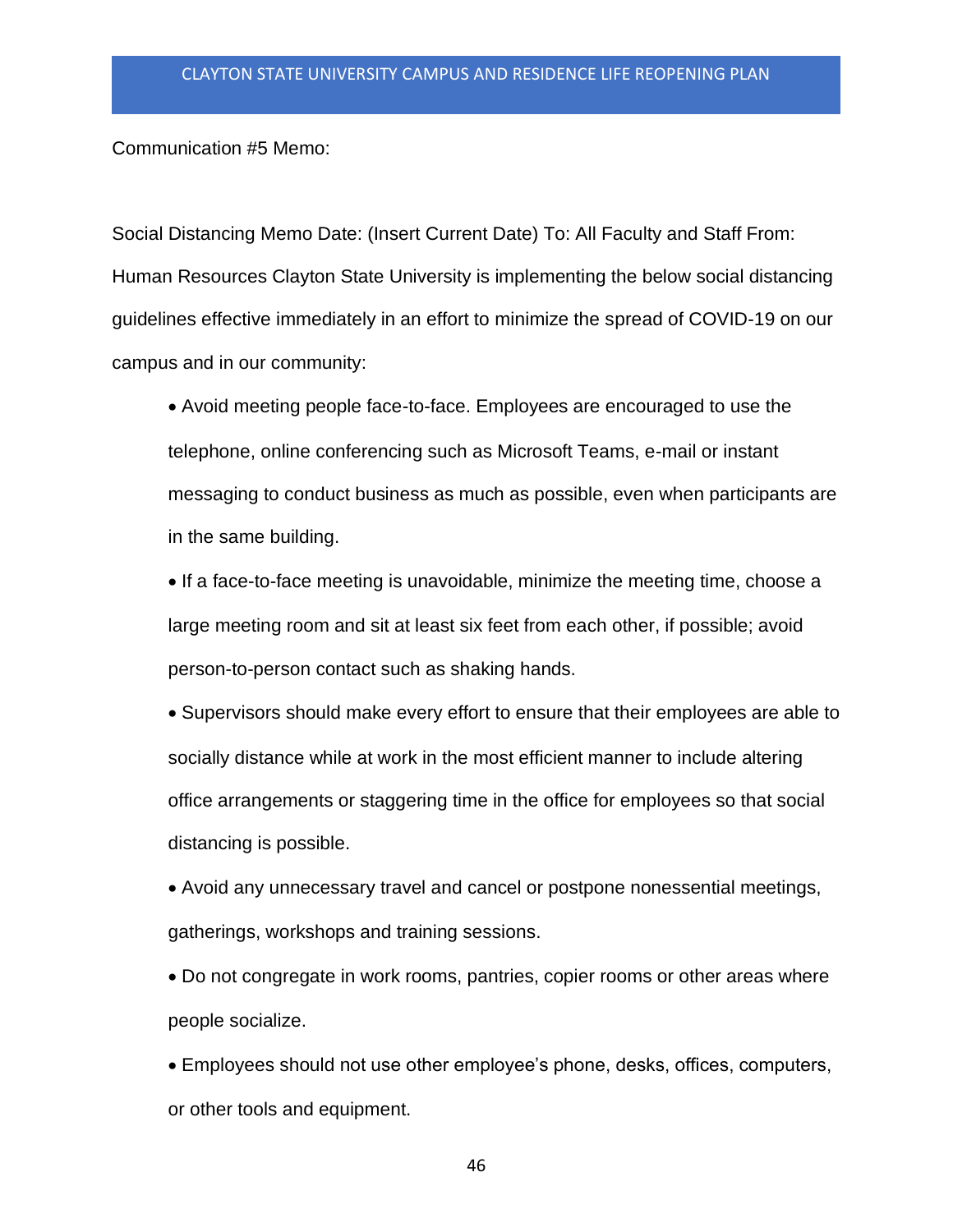- Eat away from others (avoid lunchrooms and crowded restaurants).
- Encourage members and others to request information and orders via phone

and e-mail in order to minimize person-to-person contact. Have the orders,

materials and information ready for fast pick-up or delivery.